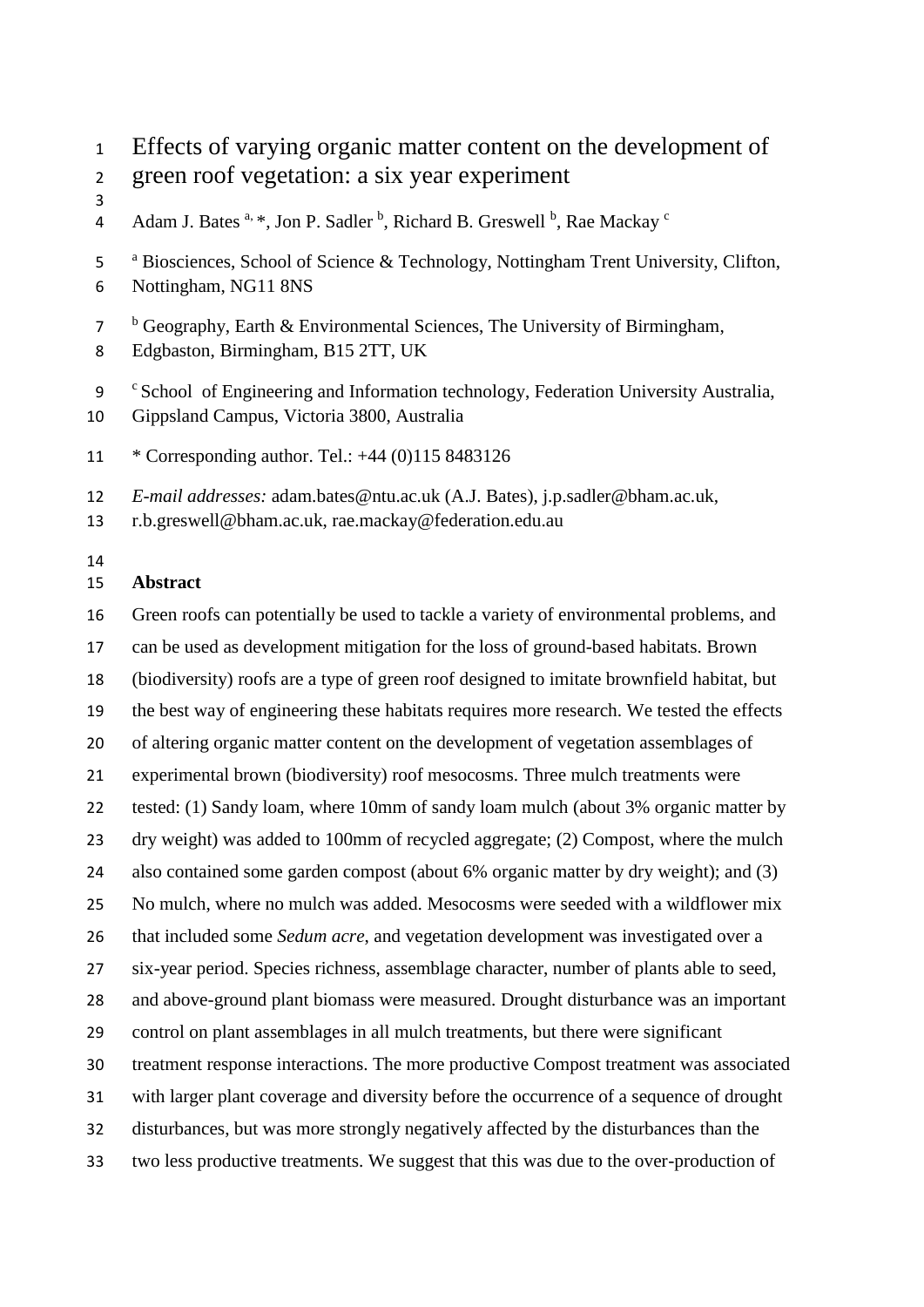| 34       |                   | plant biomass in the more productive treatment, which made the plants more vulnerable       |
|----------|-------------------|---------------------------------------------------------------------------------------------|
| 35       |                   | to the effects of drought disturbance, leading to a kind of 'boom-bust' assemblage          |
| 36       |                   | dynamic. The 'ideal' amount of added organic matter for these green roof systems was        |
| 37       |                   | very low, but other types of green roof that have a larger water holding capacity, and/or   |
| 38       |                   | more drought resistant plant floras, will likely require more organic matter or fertiliser. |
| 39       |                   | Nonetheless, nutrient-supported productivity in green roof systems should be kept low       |
| 40       |                   | in order to avoid boom-bust plant assemblage dynamics. Research into the best way of        |
| 41       |                   | engineering green roof habitats should take place over a long enough multi-year time        |
| 42       |                   | period to include the effects of temporally infrequent disturbances.                        |
| 43       |                   | Keywords brown roof; development mitigation; drought disturbance; productivity              |
| 44       |                   | diversity; recycled aggregate; succession                                                   |
| 45       |                   |                                                                                             |
| 46       | <b>Highlights</b> |                                                                                             |
| 47       | $\bullet$         | Drought disturbance was a key factor influencing the green roof plant                       |
| 48       |                   | assemblages                                                                                 |
| 49       | $\bullet$         | The assemblage response to drought disturbance was mediated by the                          |
| 50       |                   | productivity of the system                                                                  |
| 51       | ٠                 | Drought disturbance caused more reduction in plant coverage in the higher                   |
| 52       |                   | productivity systems                                                                        |
| 53       | $\bullet$         | A good understanding of green roof plant assemblages requires multiple years of             |
| 54       |                   | data                                                                                        |
| 55       |                   |                                                                                             |
| 56<br>57 |                   |                                                                                             |
| 58       |                   |                                                                                             |
| 59       |                   |                                                                                             |
| 60<br>61 |                   |                                                                                             |
| 62       |                   |                                                                                             |
| 63       |                   |                                                                                             |
| 64       |                   |                                                                                             |
| 65<br>66 |                   |                                                                                             |
| 67       |                   |                                                                                             |
| 68       |                   |                                                                                             |
| 69       |                   |                                                                                             |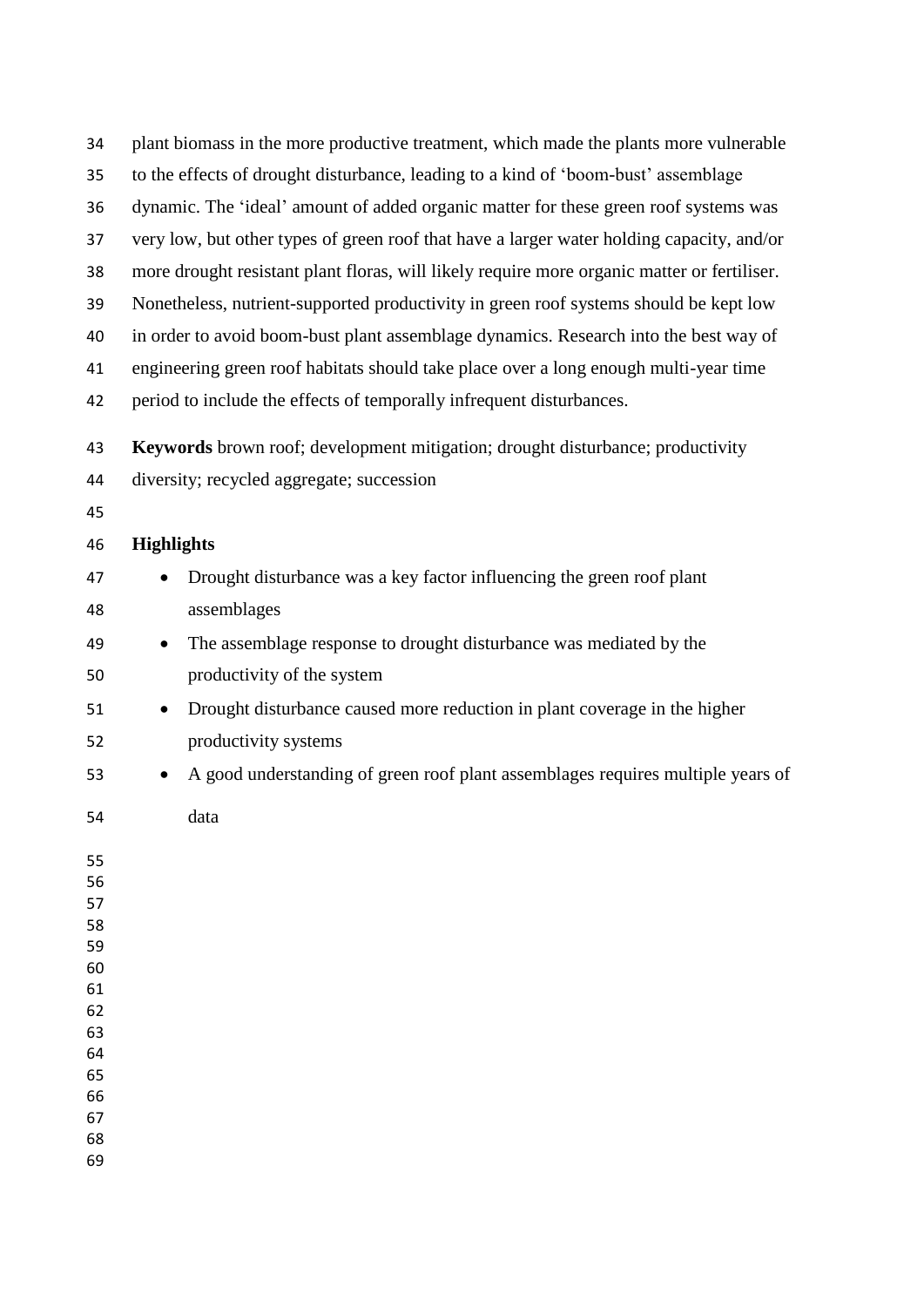#### **1 Introduction**

| 71<br>72 | Green roofs are associated with a wide range of potential environmental and                      |
|----------|--------------------------------------------------------------------------------------------------|
| 73       | societal benefits including building insulation and cooling, improved roof materials             |
| 74       | longevity, improved well-being, air pollution removal, reduced storm-water runoff,               |
| 75       | urban cooling, and habitat provision (Bengtsson 2005, Brenneisen 2006, Mentens et al.            |
| 76       | 2006, Oberndorfer et al. 2007, Yang et al. 2008, Castleton et al. 2010, Francis and              |
| 77       | Lorimer 2011, Rowe 2011, Rumble and Gange 2013, Li et al. 2014, Loder 2014).                     |
| 78       | Extensive green roofs use relatively thin $\left($ < 20cm) growth substrates, and do not usually |
| 79       | require the substantial roof reinforcement and maintenance input often associated with           |
| 80       | intensive green roofs (Oberndorfer et al. 2007). Therefore, extensive green roofs could          |
| 81       | be installed on new-builds or retrofitted to existing buildings across wide areas,               |
| 82       | potentially contributing to the alleviation of a range of environmental problems                 |
| 83       | (Dunnett and Kingsbury 2004, Getter and Rowe 2006). The approaches and materials                 |
| 84       | used to construct an extensive green roof will however strongly influence its                    |
| 85       | environmental benefits (Simmons et al. 2008, Bates et al. 2009, Rowe 2011). So, for              |
| 86       | example, designing a roof to try and maximise its potential biodiversity benefit might           |
| 87       | trade-off against its ability to delay and store storm water (Bates et al. 2009).                |

 This research focuses on a type of extensive green roof designed mainly for habitat creation, which are often called brown or biodiversity roofs [\(Gedge 2003,](#page-24-2) [Grant](#page-24-3)  [2006,](#page-24-3) [Bates et al. 2013,](#page-23-5) 2015, [Ishimatsu and Ito 2013\)](#page-24-4). Brown roofs are designed to replicate brownfield habitats, which are also known as derelict, post-industrial, or wasteland sites. Because of the need for new development and their perceived low visual appeal, brownfield sites are often lost to development [\(Harrison and Davies 2002,](#page-24-5) [Thornton and Nathanail 2005,](#page-26-3) [Dallimer et al. 2011,](#page-23-6) [Sadler et al. 2011,](#page-26-4) [Hofmann et al.](#page-24-6)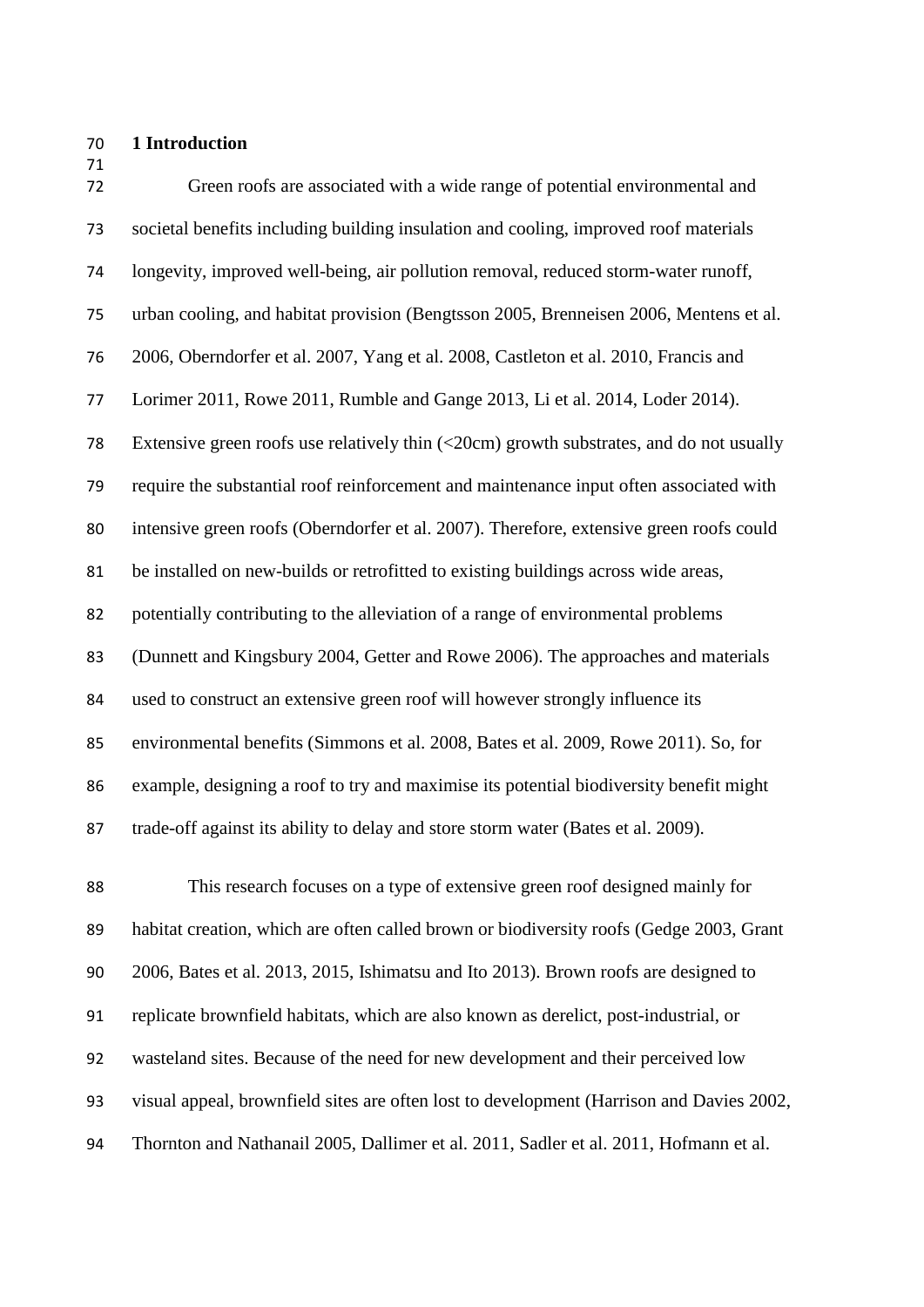[2012\)](#page-24-6). However brownfield habitats can be diverse and valuable wildlife habitats [\(Gilbert 1989,](#page-24-7) [Small et al. 2003,](#page-26-5) [Woodward et al. 2003\)](#page-26-6), and are now often considered habitats worthy of conservation [\(Harrison and Davies 2002,](#page-24-5) [Donovan et al. 2005\)](#page-23-7). The construction of brown roofs attempts to partially mitigate the loss of brownfield habitat on the ground by creating brownfield habitats on roofs [\(Gedge 2003,](#page-24-2) [Grant 2006,](#page-24-3) [Sadler](#page-26-4)  [et al. 2011\)](#page-26-4). Brown roofs can be associated with rare species and diverse wildlife assemblages [\(Brenneisen 2006,](#page-23-1) [Kadas 2006,](#page-24-8) [Francis and Lorimer 2011\)](#page-24-0), but moreresearch is required to properly understand which design approaches and construction materials best support biodiversity. Vegetation takes time to establish on green roofs, and many vegetation characteristics vary from season to season due to periods of water shortage and successional processes, so medium and long-term investigations of green roofs will likely generate more robust findings than short-term ones [\(Köhler 2006,](#page-24-9) [Dunnett et al. 2008,](#page-23-8) [Köhler and](#page-24-10) Poll 2010, [Nagase and Dunnett](#page-25-5)  [2010,](#page-25-5) [Rowe et al. 2012,](#page-26-7) [Bates et al. 2013,](#page-23-5) 2015, [Ishimatsu and Ito 2013,](#page-24-4) [Lundholm et](#page-25-6)  [al. 2014,](#page-25-6) [Thuring and Dunnett 2014\)](#page-26-8).

 Like other types of green roofs, plant growth on brown roofs is strongly controlled by characteristics of the growth substrate such as depth, porosity, water retention, organic matter content, nutrient availability, and soil microbe assemblages [\(Dunnett and Kingsbury 2004,](#page-23-3) [Nagase and Dunnett 2011,](#page-25-7) [Olly et al. 2011,](#page-25-8) [Bates et al.](#page-23-5)  [2013,](#page-23-5) 2015, [Graceson et al. 2014b,](#page-24-11) Molineux et al. 2014). Well-designed brown roofs share many of the substrate characteristics of brownfield habitat, such as containing areas of bare ground, diverse substrate types and depths, and replication of brownfield substrate characteristics [\(Brenneisen 2006,](#page-23-1) [Kadas 2006,](#page-24-8) [Bates et al. 2009,](#page-23-4) [Madre et al.](#page-25-9)  [2014\)](#page-25-9). Brown roof substrates will therefore often be made up of recycled demolition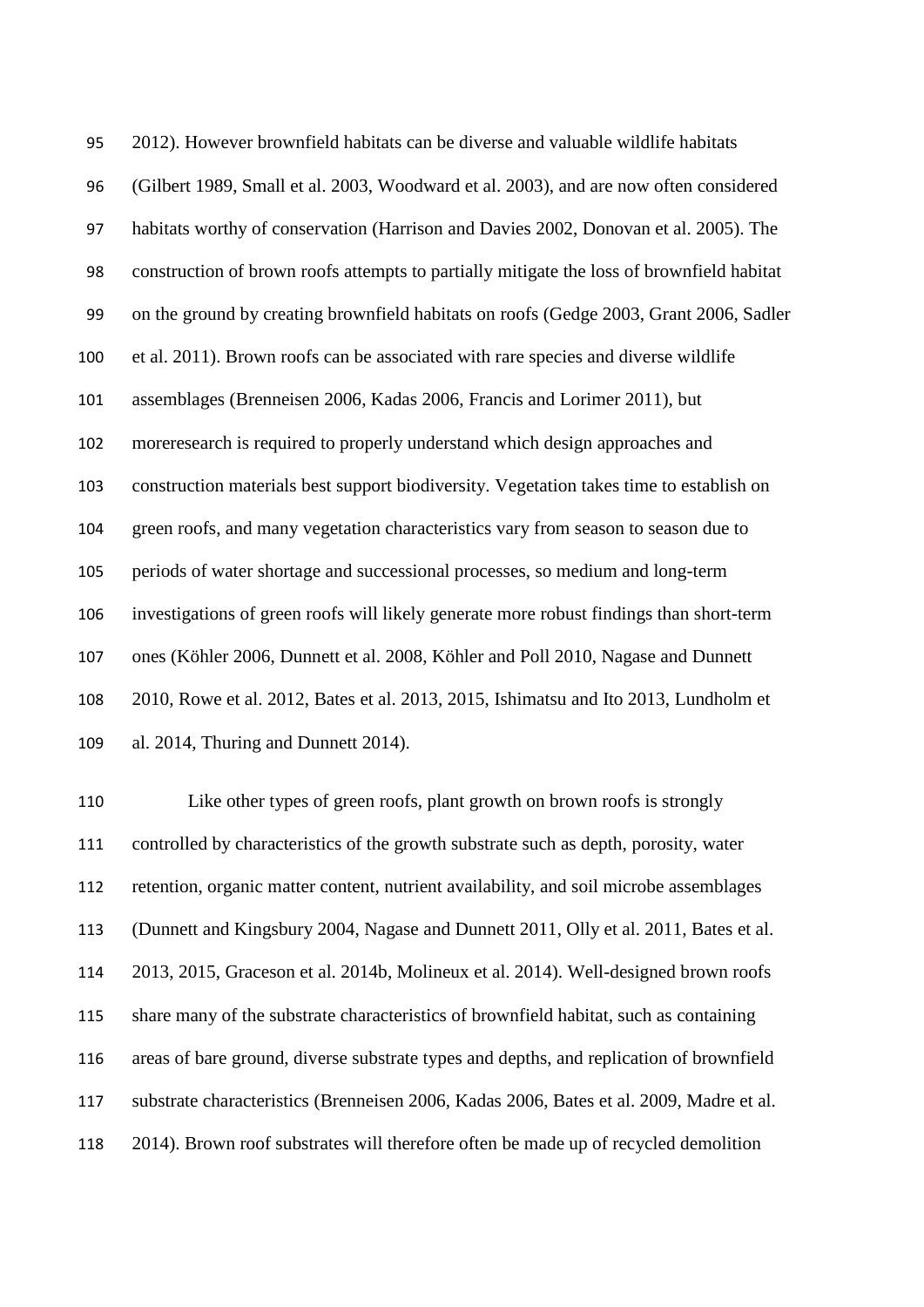materials or industrial waste aggregates and include large clasts, which can limit water

holding capacity, making them vulnerable to drought disturbance [\(Kadas 2006,](#page-24-8)

[Molineux et al. 2009,](#page-25-10) [Bates et al. 2013,](#page-23-5) 2015).

 Some theories predict that species diversity has a humped relationship with productivity, is highest at low to intermediate levels of productivity, and that this varies with disturbance regime [\(Grime 1973,](#page-24-12) [Huston 1979,](#page-24-13) [Michalet et al. 2006\)](#page-25-11). However, a wide variety of productivity - diversity relationships have been predicted and detected, and there is also particular support for a positive monotonic relationship with productivity [\(Abrams 1995,](#page-23-9) [Mittelbach et al. 2001,](#page-25-12) [Gillman and Wright 2006,](#page-24-14) [Adler et](#page-23-10)  [al. 2011\)](#page-23-10). The main controls of plant productivity on green roofs are likely to be water availability, and nutrient availability from fertiliser or organic matter. During long periods of water shortage, substantial plant mortality can result, and a low productivity due to a lack of water can become a drought disturbance. We believe that the interplay of productivity and disturbance in both brown and green roof systems may well control plant assemblage dynamics. Responses to productivity and disturbance are species specific, and consideration of general life history strategies of plants, such as the Competitive Stress-tolerant Ruderal strategies of Grime [\(1977\)](#page-24-15) in green roof research [\(Lundholm et al. 2014\)](#page-25-6) have proved fruitful.

 This document describes the effects over a six-year (medium-term) period, of the experimental addition of two types of mulch on the diversity, character and amount of brown roof vegetation. This experiment aimed to assess the relative suitability of the two organic matter treatments for the growth of brownfield-like, wildflower vegetation on green roof mesocosms. Specifically, our objectives were to test the effect of organic matter content, time and weather conditions on the: species richness of the forb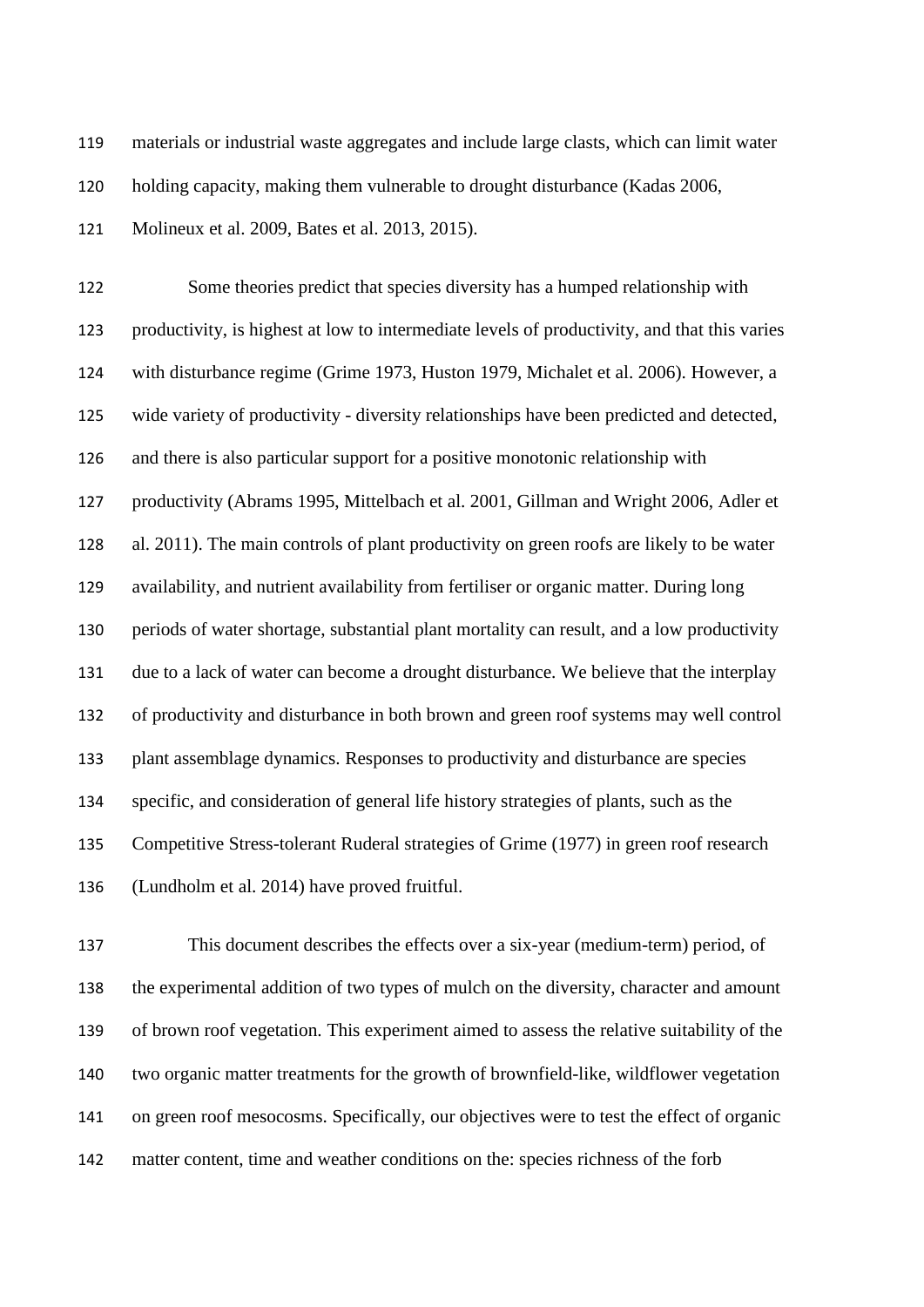assemblage, characteristics of that assemblage, ability of plant species to complete their life-cycle (i.e. to seed), structure of the habitat (e.g. coverage of bare ground and moss), and distribution of above-ground plant biomass in that assemblage.

**2 Materials and methods**

#### *2.1. Study roof test array*

 The study site was at The University of Birmingham, UK (52΄΄27΄01.54΄΄N, 1΄΄55΄43.41΄΄W), which has a temperate maritime climate. The green roof test array was installed on a flat 5-storey building roof and completed in May 2007. The edge of the roof had a solid safety parapet of about 1.5m height, but due to the need to distribute weight through the building support columns, the green roof mesocosms were elevated about 1m above the roof and so were more directly exposed to wind and air circulation above *and* below the mesocosms (Figure 1). This meant that the study mesocosms would likely have different temperature and evapotranspiration regimes than if the mesocosms had been sited on the roof surface. However, doing the same experiment on a roof without a solid safety parapet, or on a roof of a different height might produce similar differences in microclimate., andthe *between-treatment* findings should remain robust.

 Each mesocosm was separated by at least a 50cm air gap, meaning that plants were only able to spread propagules between replicates via wind or bird movement. Mesocosms were distributed using a stratified-randomised approach. Each column in Figure 1 represented a strata, and the upper and lower half of the rows represented a strata. Positions of treatments/controls were allocated randomly, providing no more than three of each treatment/control were distributed in each strata. This approach equalised,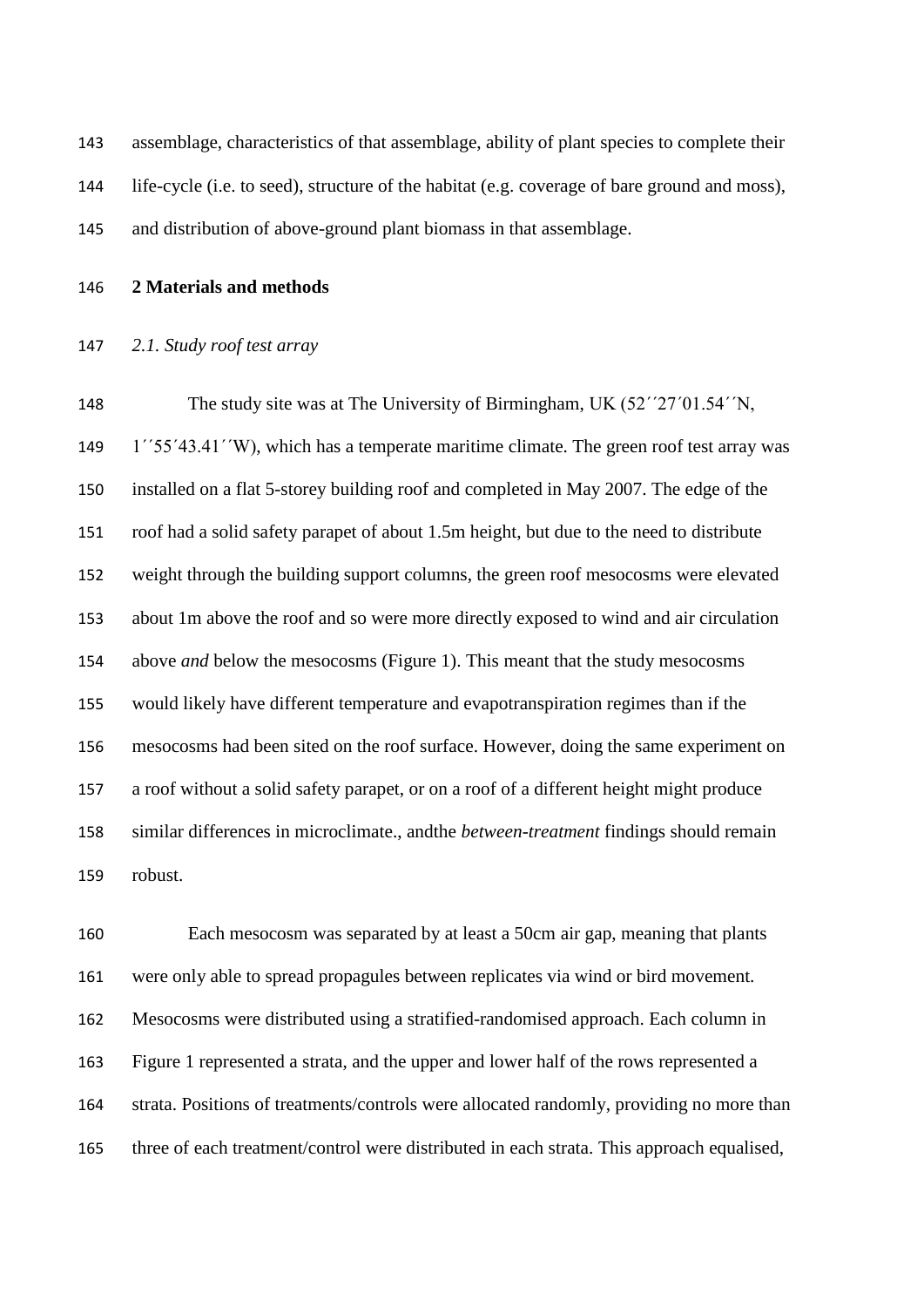| 166 | as far as possible, the effects of unwanted environmental variation (e.g. difference in |
|-----|-----------------------------------------------------------------------------------------|
| 167 | exposure to wind, and potential bias due to sampling order), but still allowed          |
| 168 | randomisation within strata.                                                            |

*2.2. Study mesocosms*

 The study mesocosms were designed to replicate real extensive green roofs, with drainage and filter layers underlying the different growth media treatments (Figure 2). The mesocosm containers were built from 2.44x1.22m plywood sheets with 47mm wide by 150mm deep timber sides, which were water-proofed and root-protected using polyester reinforced PVC. The 'egg-box' drainage board that covered the floor of the mesocosm container had fines filters at the top and bottom, and fines were prevented 176 from flowing around the edge of this board with the installation of an IKO filter fleece around the edge. The mesocosms were on a 2 degree slope and drained in one corner with a 50mm diameter domestic bath plug-hole.

 Recycled crushed demolition aggregate (40mm down) was added to approximately 100mm depth (approximately 110mm in the control, see below). This aggregate was a material produced from the demolition of buildings that had been stripped of glass, paint and other contaminants, with further treatment to remove silts and clays. The material can be highly variable, but in this case was mainly concrete, pebbles, brick, ceramics, and sand. Tests of leachate chemistry in the first year showed that leachate pH did not vary between treatment and averaged 8.2 (unpublished results), producing circumneutral to slightly alkaline growth conditions. The main coarse crushed concrete component of demolition material, for the size make-up used in the current study, typically absorbs about 2-4% water [\(Hansen 1992,](#page-24-16) [Poon and Chan 2006\)](#page-25-13),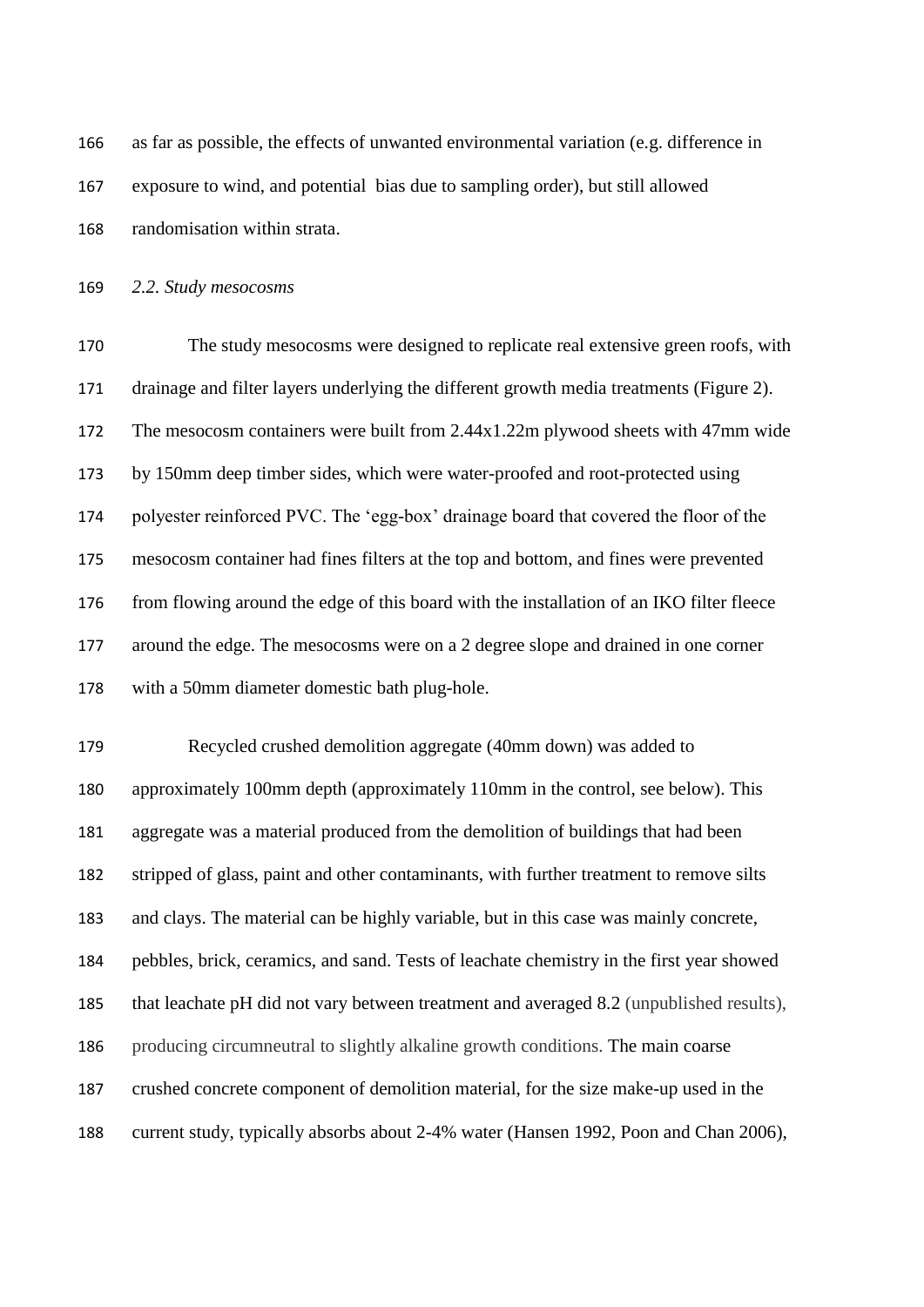so despite containing some brick and ceramics, the demolition aggregate had a relatively limited moisture holding capacity.

 For the two mulch treatments the substrate was topped with approximately 10mm of mulch. Both treatments and the control were surface seeded with the same, mostly native, herbaceous seed mix used in the larger scale study of Bates et al. [\(2013\)](#page-23-5), 194 at a density of around 1.6g per  $m^2$  (Supplementary Materials 1). The seed mix contained some *Sedum acre* L. with the aim of facilitating improved neighbouring plant performance [\(Butler and Orians 2011\)](#page-23-11) during times of water deficit, although Lundholm et al. [\(2014\)](#page-25-6) did not find strong evidence for this effect.

 Five replicates of two different treatments and a control were used in the study: (1) Sandy loam, (2) Compost, and (3) No mulch control. 'Sandy loam' had a sandy loam that contained about 3% organic matter (by dry weight) applied as mulch. The mulch added in the 'Compost' treatment was a mix of this same sandy loam and mature garden compost, which contained around 6% organic matter (by dry weight). The 'No mulch' control had no mulch added. Whole profile substrate samples were taken after the addition of the mulch for size analyses using dry sieving and loss on ignition at 550 205 °C for estimation of organic matter content. The organic matter content was 0.90% by 206 weight (95% confidence interval  $+/- 0.14$ , N = 5) for Compost, 0.58% by weight (95%) 207 CI +/- 0.16, N = 5) for Sandy Loam, and 0.29% by weight (95% CI +/- 0.08, N = 5) for No Mulch. The sediment size distribution of the three treatments varied little (Figure 3).

*2.3. Vegetation surveys*

 We used several methods to survey the vegetation: (i) Domin-Krajina cover abundance (Domin 1928, Krajina 1933) surveys over the whole six-year study period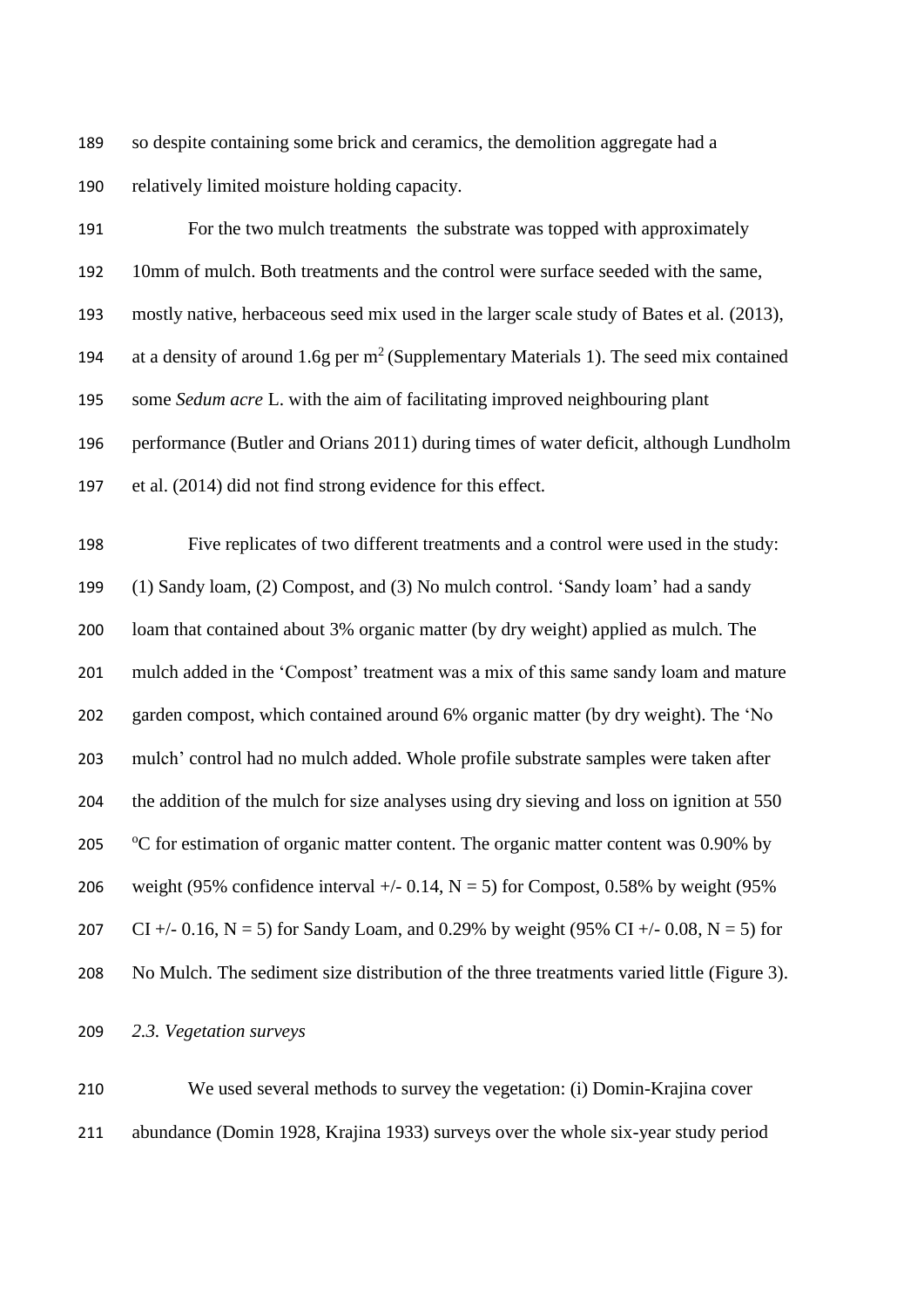| 212 | $(2007-12)$ , which included measures of (a) total forb richness, and (b) the number of     |
|-----|---------------------------------------------------------------------------------------------|
| 213 | forb species able to seed each year, (ii) point quadrat surveys, and (iii) biomass analysis |
| 214 | (ii and iii only in the final year of study, 2012).                                         |

*2.3.1. Cover-abundance surveys*

 Seventeen cover-abundance surveys were carried out over 2007 to 2012. In 2007 and 2008 they were done at a higher temporal frequency to investigate seasonal changes in vegetation cover. This was then reduced in the following years (2009-12) as the focus became an analysis of inter-annual trends, with the timing of surveys designed to coincide with the late spring/early summer peak in plant biomass (May to June) and the period after most species had flowered and gone to seed (August to September). The timing of surveys was also dependent on safe weather conditions and building access (Supplementary Materials 2).

 Cover-abundance surveys comprised both floristic and biostructural components. For the floristic surveys all vascular plants, except graminoids, were identified to species level where possible. The cover-abundance of each taxon in each mesocosm was estimated by the same person (AJB) using the Domin-Krajina scale (Supplementary materials 3). This semi-quantitative measure involved the rapid visual estimation of abundance at low density, or cover at higher density, and although subject to some degree of error it provided a good summary of the coverage of different taxa [\(cf. Smartt et al. 1976\)](#page-26-9). Species richness and details of which taxa had seeded or were about to seed were also taken. The biostructural components measured were the Domin- Krajina cover-abundance of bare ground, moss, graminoids and forbs (Supplementary materials 3).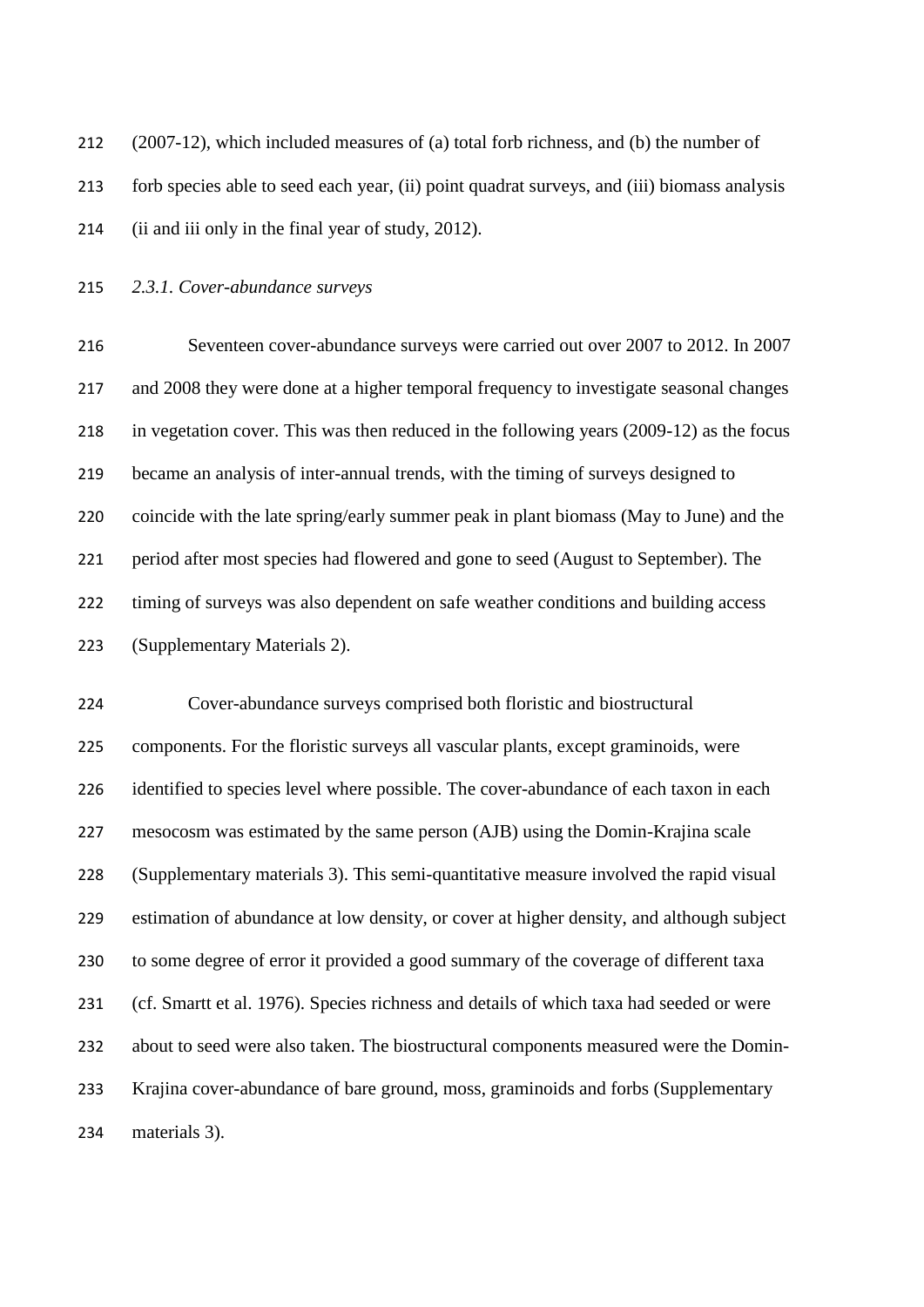#### *2.3.2. Point quadrat surveys*

 Each mesocosm was surveyed twice in 2012 in the same two survey time windows as the cover-abundance surveys. A 0.5 x 0.5m, 100-point quadrat (9.5% of the total mesocosm area) was placed away from the edge of each mesocosm in an area visually judged to be representative of the overall mesocosm. Forb species, moss, bare ground and graminoids (graminoid cover was low so was not included in analyses) were recorded if they occurred directly beneath the points of the quadrat. The data gathered in this way were roughly equivalent to percent cover, however total cover could be over 100 due to layering of the different floristic and biostructural components (e.g. moss underlying forb species). A comparative discussion of the two methods is included in Supplementary Materials 4, but generally the two methods showed similar overall patterns.

#### *2.3.3. Biomass analyses*

 All above-ground growth of forbs and graminoids situated within the point quadrats were harvested for analysis of biomass. Coverage of *Sedum acre* was less spatially variable than other forb taxa, so it was harvested from a representative  $0.25x0.25m$  quadrat from within the larger point quadrat. Taxa were oven dried at 50 $^{\circ}$ C until repeated weighing showed no further moisture loss (usually 2-4 days). *S. acre* and *Trifolium arvense* did not lose all their moisture at this temperature, so were dried at 254 60°C. Biomass was recorded as  $g/m^2$ .

*2.4. Weather Data*

 Precipitation and air temperature data were taken from the Coventry: Coundon 257 (Latitude = 52.42N, Longitude =  $1.53W$ ; ~ $25km$  from the study site) UK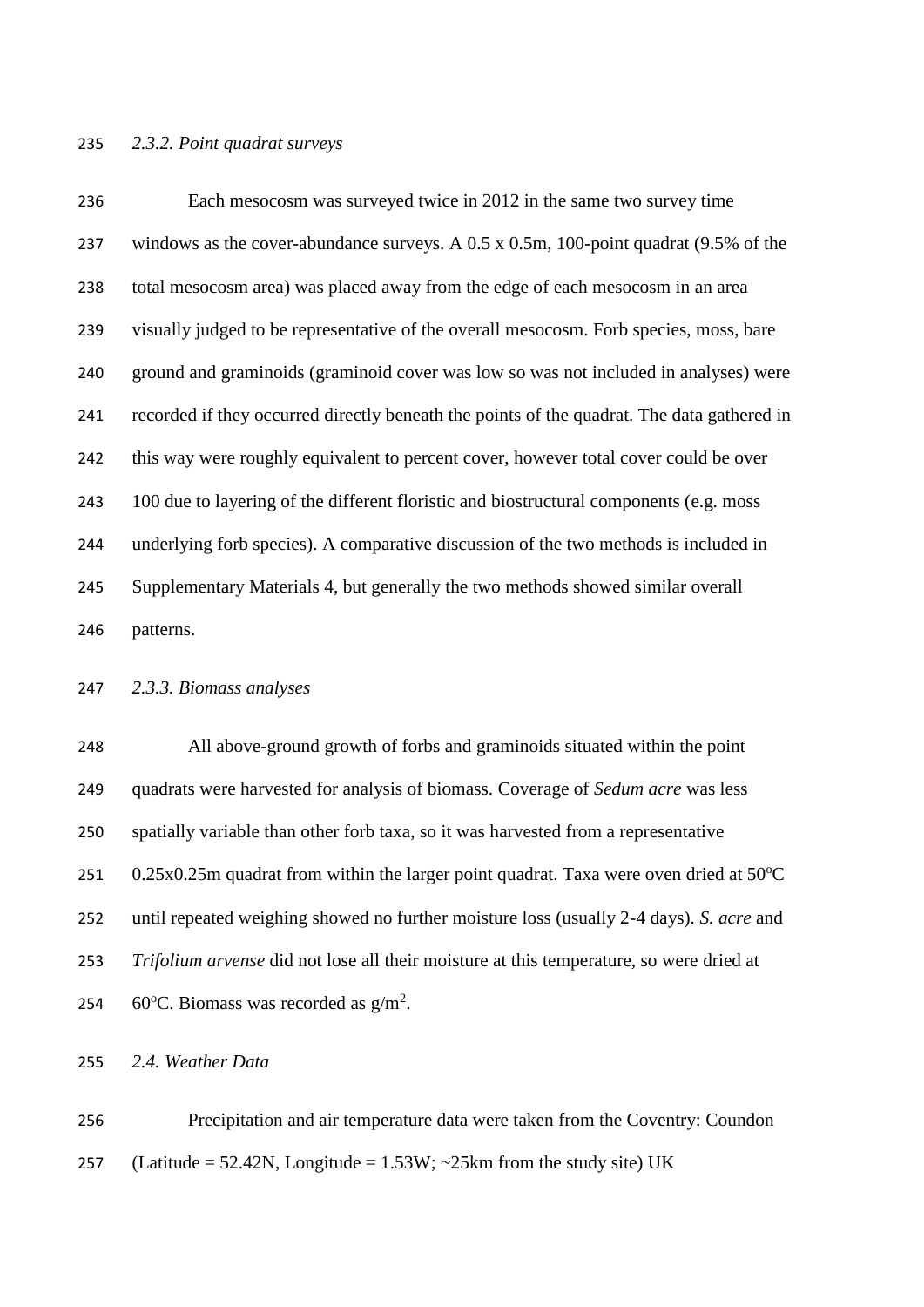Meteorological Office MIDAS Land Surface Stations dataset. A weather station was situated at the roof site from June 2007 to June 2008 inclusive, but the electronics were destroyed by an electrical storm so no further data were gathered. The Coventry: Coudon dataset showed good correlation with the roof dataset over this period with a 262 linear regression  $\mathbb{R}^2$  of 0.998 for monthly average temperature, with an intercept of 263 minus 0.7°C (i.e. the roof was colder); and with a linear regression  $\mathbb{R}^2$  of 0.939 for total precipitation, with an intercept of 15.6mm (i.e. there was more rainfall on the roof, probably mostly due to differences in the acoustic [roof] vs tipping bucket [Coventry: Coudon] mechanism of the rainfall gages). Coventry: Coudon data from the study period and the four previous years (2003-2012) were used as baseline data for comparison with weather conditions in the study years. Total monthly precipitation, average monthly temperature and monthly maximum number of days without rainfall were calculated (Table 1). Periods of around two weeks or more without rain on green roofs can cause many species of forbs to reach permanent wilting point [\(Nagase and](#page-25-5)  [Dunnett 2010,](#page-25-5) [Bates et al. 2013,](#page-23-5) 2015). These dry periods were identified in the rainfall data and used to aid the interpretation of the results. The monthly average rainfall for all 274 of the dry periods identified were in the lower  $10<sup>th</sup>$  percentile of the ten year baseline data.

*2.5. Statistical analyses*

 Effects of the between-subjects factor mulch treatment on the within-subjects dependent variables richness and number seeded, in each sampling time window were tested using mixed ANOVAs. Species richness, measured on each sampling occasion, had 17 within-subject levels. Number seeded, which was measured during each year, had six within-subject levels. Studentised residuals were calculated for each model and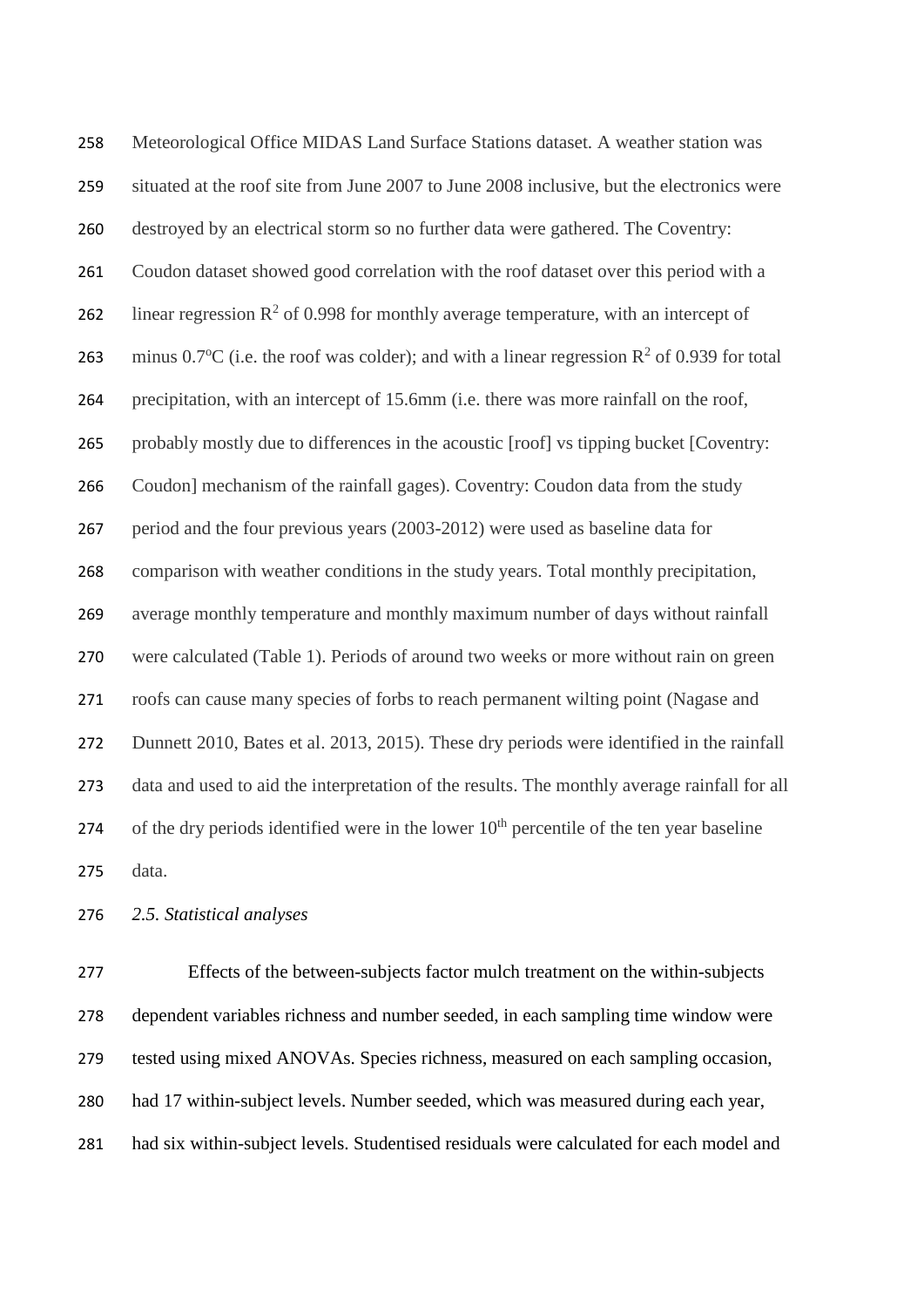checked for normality using normal Q-Q plots. No strong outliers were detected in the 283 studentised residuals  $(\langle + \rangle - 3)$  standard deviations). Levene's Tests of Homogeneity of Variance were used to assess equality of variance between the three levels of mulch treatment. For each mixed ANOVA there was very little departure from normality, few outliers, and little indication of heterogeneity of variance. Mauchly's Tests of Sphericity showed that the variances of the differences were equal, so sphericity assumed degrees of freedom were used for tests of within-subject effects. For richness and number seeded, mixed ANOVAs indicated a significant interaction between time and mulch effect, so simple main effects were determined using univariate and repeated measures ANOVAs, for each time window and treatment respectively. Tukey HSD post hoc tests (P<0.05) and pairwise comparisons of means (P<0.05) with Bonferroni confidence interval adjustments were used to determine which values differed significantly, for each time window and treatment respectively.

295 Point quadrat counts and measurements of plant biomass  $(g/m^2)$  taken in June and August 2012 from each mesocosm were averaged to give more representative annual values. Point quadrat counts of forbs (excluding *S. acre*), *S. acre*, moss and bare 298 ground; total plant biomass  $(g/m^2)$ ; and percent biomass comprised of *S. acre*, were analysed using One-Way ANOVAs. Normality was checked using normal Q-Q plots. Levene's tests of homogeneity of variance showed that variance was homogenous. The ANOVA F-statistic and Tukey post-hoc tests were therefore used to assess overall significance and multiple comparisons between treatments. All analyses were done in IBM® SPSS® Statistics Version 20.0.0 following guidance in Laerd Statistics [\(2013\)](#page-24-17).

**3 Results**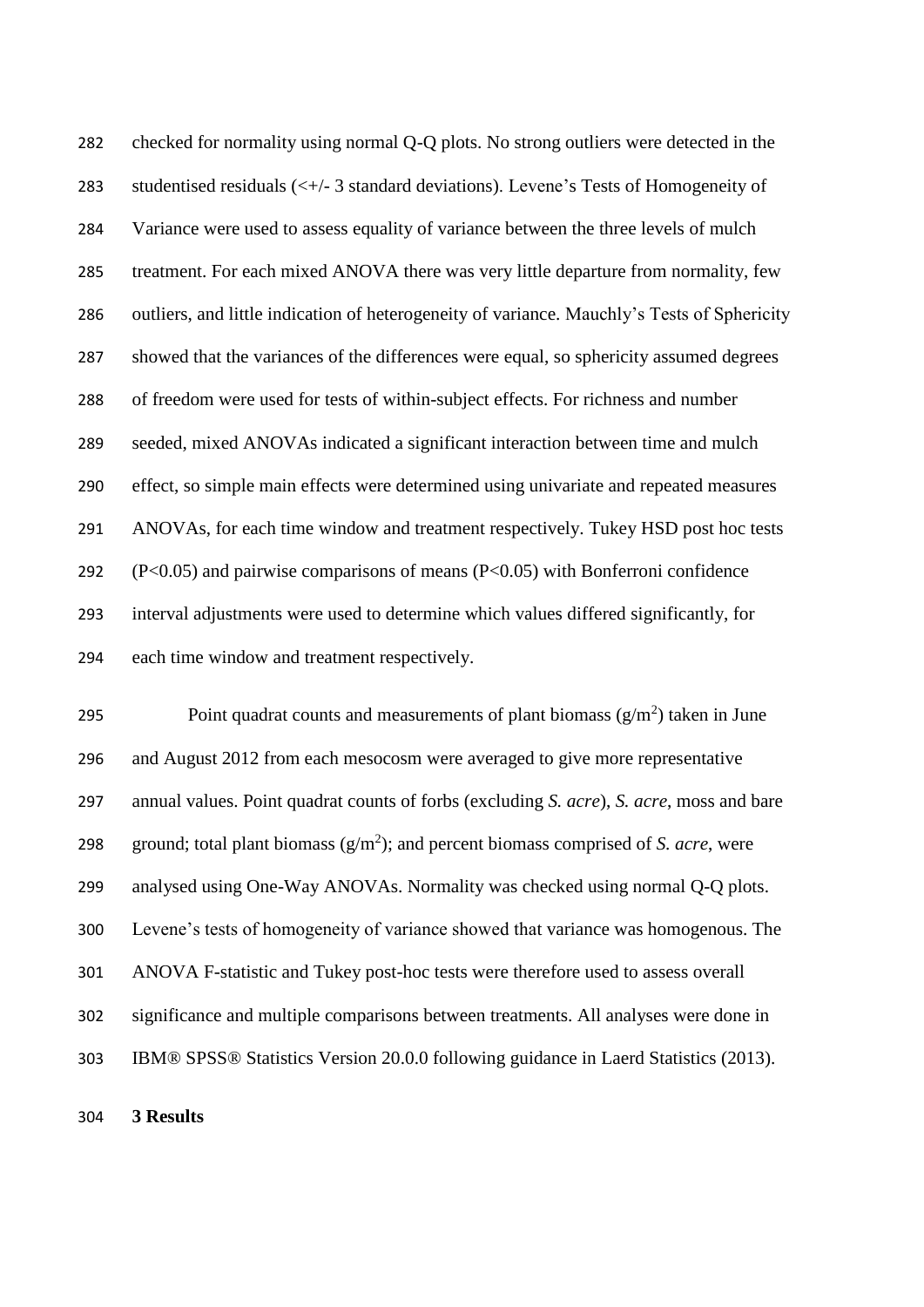A total of forty five forb taxa were recorded from the mesocosms in all. Of the 25 species in the seed mix, four were never recorded, and a further five species did not seed in any year (Supplementary materials 5 and 6). The total number of taxa recorded, and the specific taxa recorded over the whole study period were similar over the three mulch treatments (Supplementary materials 5). However, Compost supported 43 taxa, Sandy loam supported 39 taxa and No mulch supported 35 taxa overall.

 Across all treatments some consistent temporal trends appeared andare summarized for four species in Supplementary materials 7. There was an initial year- one flush of annual species, such as *Centaurea cyanus*, *Agrostemma githago*, *Papaver dubium* and *Papaver rhoeas*. Some of these annuals persisted in small numbers (and often as dwarfed individuals) throughout the study period, particularly after drought die- back of other species. Perennial species, such as *Prunella vulgaris*, *Leucanthemum vulgare* and *Lotus corniculatus* tended to take longer to establish, usually starting to seed in years two or three, with coverage increasing during this period (Supplementary materials 6 and 7). All mesocosms showed declines in coverage of many taxa following the sequence of dry periods (two-week periods without rainfall) in September 2009, May 2010 and March-April 2011. However, the severity of this drought response varied by treatment, with Compost showing the most severe response, and the No mulch control showing the least response (Supplementary materials 7). The succulent *Sedum acre* showed least response to the dry periods, steadily increasing in coverage throughout the study period, with coverage only declining as a result of die-back after summer flowering (Supplementary materials 7).

 Strong temporal trends occurred in the biostructural data (Supplementary materials 8). Bare ground coverage remained consistently high in the No mulch control,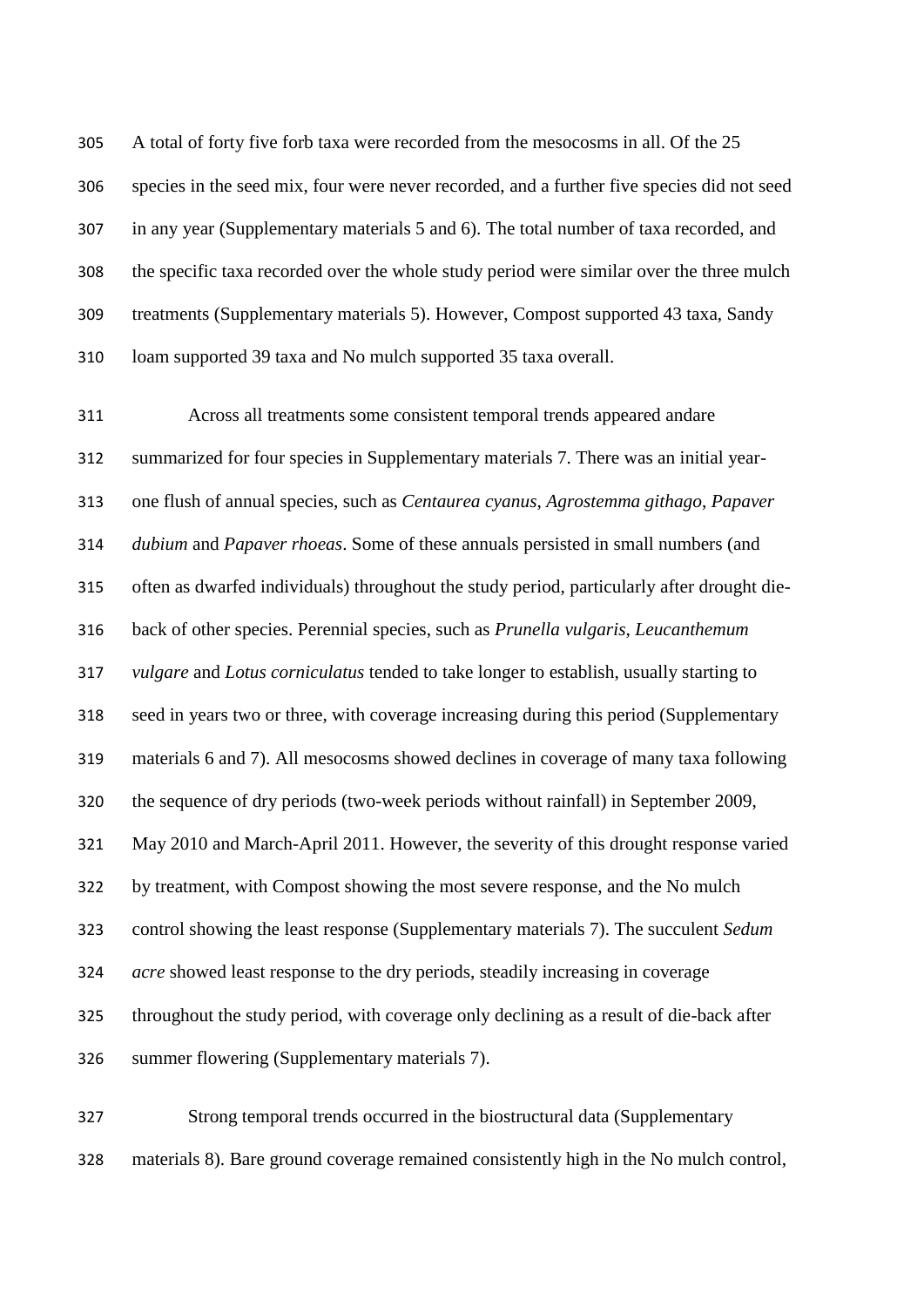stabilised at around 40% cover abundance after three years in the Sandy loam treatment, and continued to decline throughout the study period in the Compost treatment. The coverage of forbs and moss remained low in the No mulch controlthroughout the study period, but forb coverage increased after one year, and moss coverage increased after two years. Both overall forb and moss coverage generally increased over time in both the Sandy loam and Compost treatments, but the increase was more consistent and greater in the latter.

 A mixed ANOVA of forb richness between treatments and the seventeen survey time windows showed that there was a significant treatment time interaction (Table 2). Compost forb richness declined over the first two years, but was higher than in the Sandy loam treatment and No mulch control until the sequence of dry periods, during which Compost forb richness was lower than the Sandy loam treatment and No mulch control (Figure 4). Simple main effect univariate and repeated measures ANOVAs showed that forb richness varied significantly with both treatment and time (Table 3). The forb richness was usually significantly higher in the Compost than for Sandy loam treatment and No mulch control in the first two study years. However, forb richness was only nearly significantly lower (P exactly 0.05) than the Sandy loam treatment and No mulch control during the two dry years (2010 and 2011) (Table 3). Both treatments and control showed significant variations in forb richness over time, with richness higher in the first two to three years than during the two dry years. This difference was strongest in the Compost treatment, and least strong in the Sandy loam treatment (Table 3). Interestingly the forb richness in the Compost treatment was significantly lower in 2009 before the periods of low rainfall, than at the beginning of the experiment. In all three mulch treatments, the forb richness never regained the pre dry period levels (Figure 4).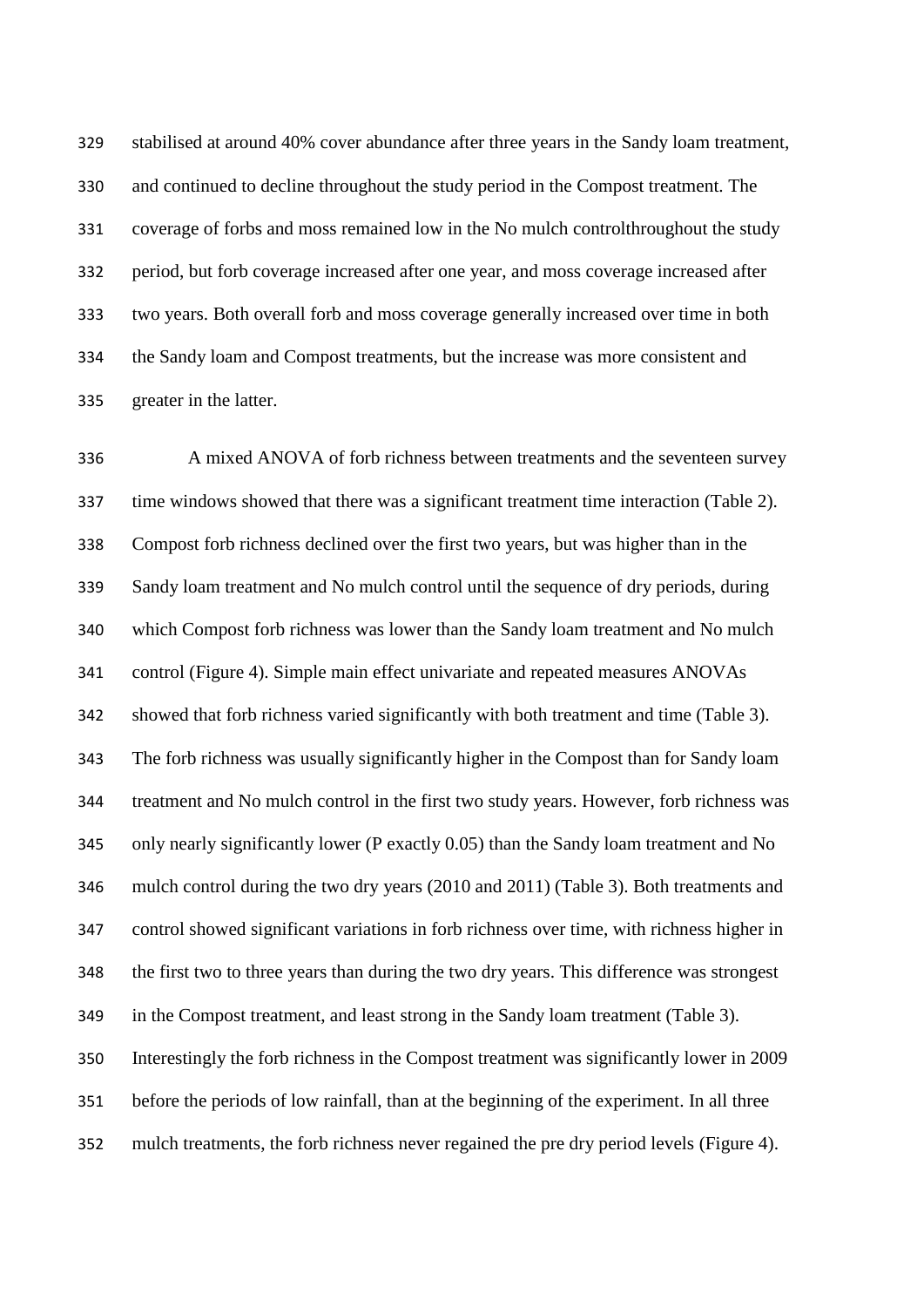A mixed ANOVA of the number of forb taxa able to seed also showed a significant treatment time interaction (Table 2). The measure declined for the Compost treatment but remained relatively stable for the Sandy loam treatment and No mulch control over the first four years (Figure 5). In the first year of study both mulch treatments and the control had significantly different numbers of forb taxa able to seed, with Compost higher than Sandy loam, and Sandy loam higher than No mulch. In the following two years, Compost and Sandy loam both had a significantly higher number of species able to seed than No mulch (Table 4). The number of species able to seed in the Compost treatment was significantly higher in the first two years than the following one to three years. The number of species able to seed in the Sandy loam treatment was significantly higher in 2009 than 2010. Whereas the number of species able to seed in the No mulch control was significantly higher in the last year of the study than all other years (Table 4, Figure 5).

 One-way ANOVAs of mean point quadrat counts of *S. acre*, other forbs, moss and bare ground for 2012 showed statistically significant differences for all response variables (Table 5, Figure 6). Point quadrat counts of other forbs and *S. acre* were both significantly higher in the Compost treatment than the Sandy loam treatment and No mulch control. There was also significantly more moss in the Compost and Sandy loam treatments than the No mulch control. In contrast No mulch had a significantly higher amount of bare ground than Sandy loam and Compost. Sandy loam also had significantly more bare ground than the Compost treatment (Table 5, Figure 6).

 A one-way ANOVA of mean total plant biomass for 2012 showed that the Compost treatment had significantly more plant biomass than Sandy loam and No mulch, and that Sandy loam had significantly more plant biomass than No mulch (Table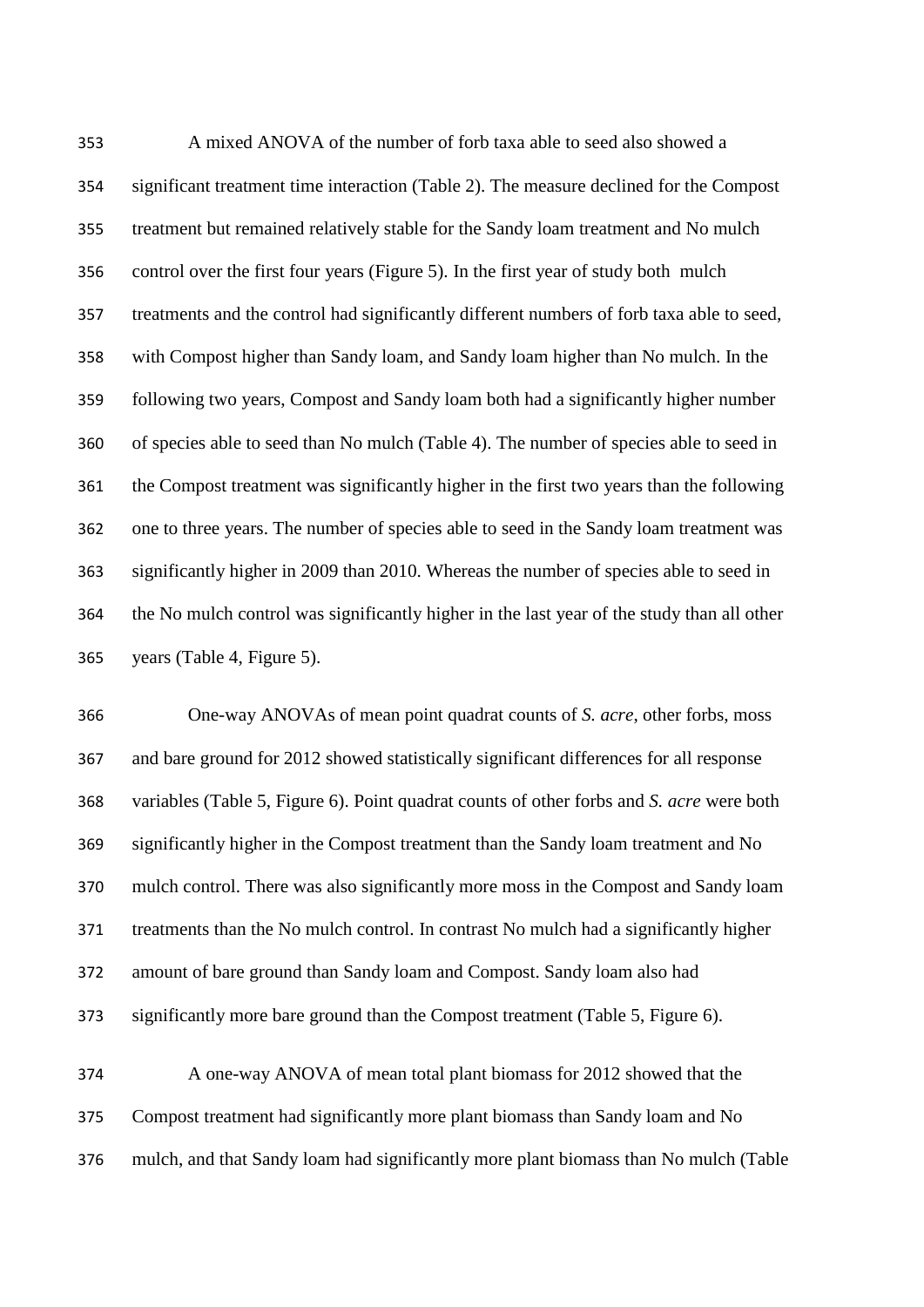5, Figure 7). The composition of this biomass remained fairly similar between the two treatments and control, with the percentage of total plant biomass comprised of *S. acre* not significantly different between the treatments (Table 5, Figure 8).

**4 Discussion**

#### *4.1. Assemblage development and effects of drought*

 Plant richness on green roofs can decline in the first few years after construction because of: (1) species unsuitability to the environmental conditions, (2) the commencement of competitive exclusion of ruderal annual and perennial plants, and (3) perhaps because of poorly established soil microbial assemblages on new roofs [\(Dunnett and Kingsbury 2004,](#page-23-3) [Rowe et al. 2012,](#page-26-7) [Lundholm et al. 2014,](#page-25-6) cf. Molineaux et al. 2014). However carefully designed, the physical establishment conditions on every green roof will vary to some extent due to the weather conditions, roof character (e.g. height, aspect, shading, exposure), and variations in installation procedure. This is especially true when using recycled, rather than designed growth substrates, because of the varying substrate character. Inevitably, some of the seeded species fail to establish (or germinate), and there is a reduction in the number of species in the first year or two after construction, as species unsuited to the environmental conditions die out. For ruderal annual plants to persist over multiple growth seasons they require re- colonisation or a viable seed bank and sufficient resources (e.g. space, nutrients, water and light) to allow the germination and establishment of new seedlings each year. The establishment of biennial and perennial species in the second year means that most available resources are already sequestered and it is difficult for annuals to do well after the first year without disturbances creating resource space (e.g. [Fenner 1978,](#page-24-18)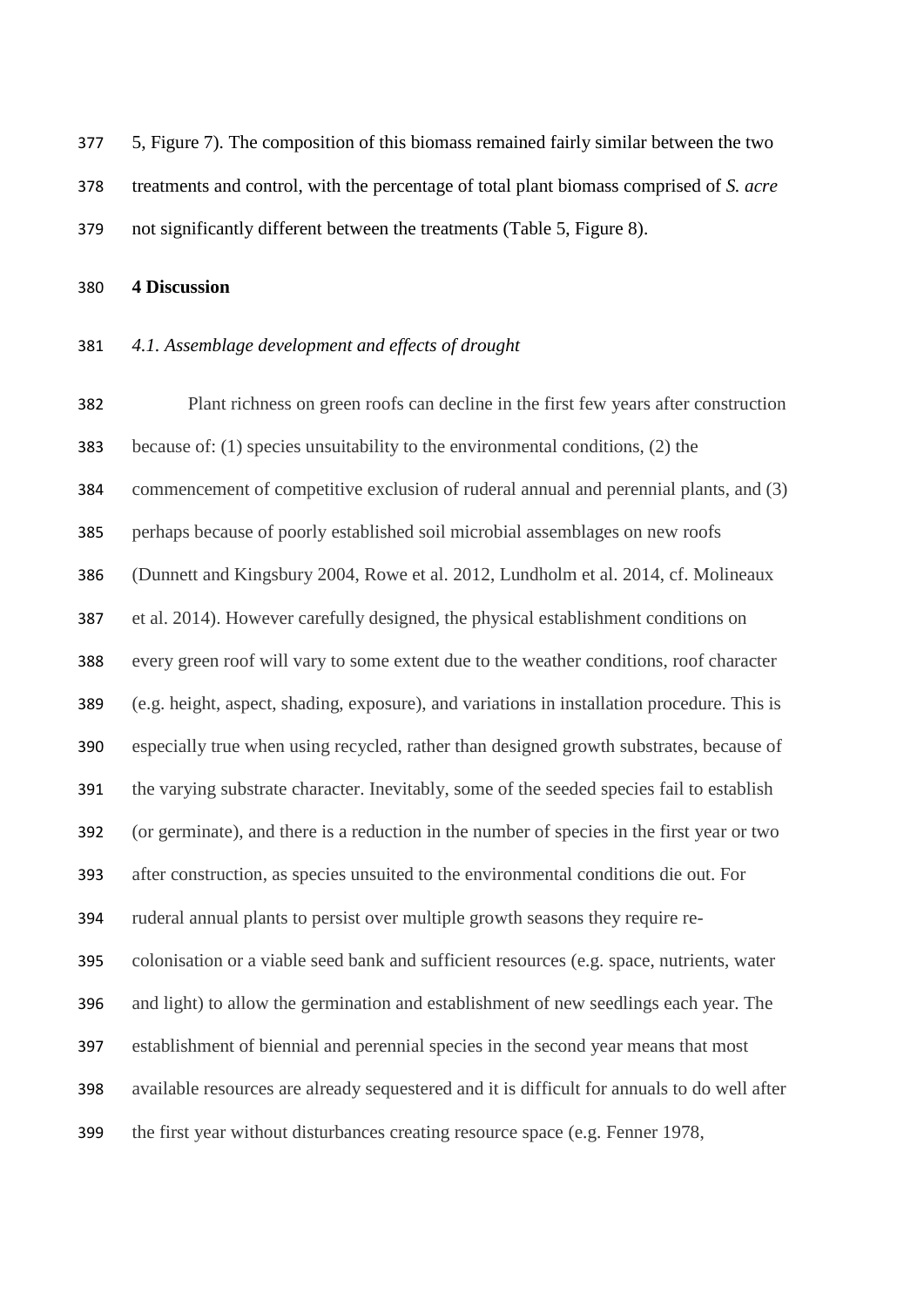[Mcconnaughay and Bazzaz 1987\)](#page-25-14). There was some indication of recovery of some ruderal annual plants following drought disturbances, but this recovery was weak, individuals were stunted, and cover-abundance was usually too low to appear in the datasets.

 A significant reduction in the forb species richness was observed over the first three years after construction, but only in the Compost treatment. The first three growth seasons after construction were not subjected to extended (>14 day) periods without rain, so it seems unlikely that drought disturbance was the cause of this decline in richness. Instead it seems probable that this reduction in species richness was to some extent due to competitive exclusion of some species by more competitive species better able to take advantage of the higher productivity conditions in the Compost treatments (cf. [Grime 1973,](#page-24-12) [1977,](#page-24-15) [Huston 1979\)](#page-24-13). The legumes *Lotus corniculatus* and *Trifolium arvense* did particularly well in the first three years after construction in the Compost treatment, and may have begun to out compete and competitively exclude other species.

414 During the 2010 and 2011 growth seasons  $(4<sup>th</sup>$  and  $5<sup>th</sup>$  year of development) there were extended periods without rainfall that caused mortality and strongly reduced the cover-abundance of most species of forbs and reduced the species richness in all treatments. Such drought disturbances are an important controlling factor on plant assemblages of green roofs, especially in those with a low capacity to retain water [\(Monterusso et al. 2005,](#page-25-15) [Nagase and Dunnett 2010,](#page-25-5) [Rowe et al. 2012,](#page-26-7) [Bates et al. 2013,](#page-23-5) 2015). Coverage of stress tolerant moss and the succulent *S. acre* either remained stable or continued to increase through this disturbed period in both treatments and the control, as might be expected given their adaptations for surviving xeric conditions [\(Dunnett and](#page-23-3)  [Kingsbury 2004,](#page-23-3) [Emilsson and Rolf 2005,](#page-24-19) [Monterusso et al. 2005,](#page-25-15) [Nagase and Dunnett](#page-25-5)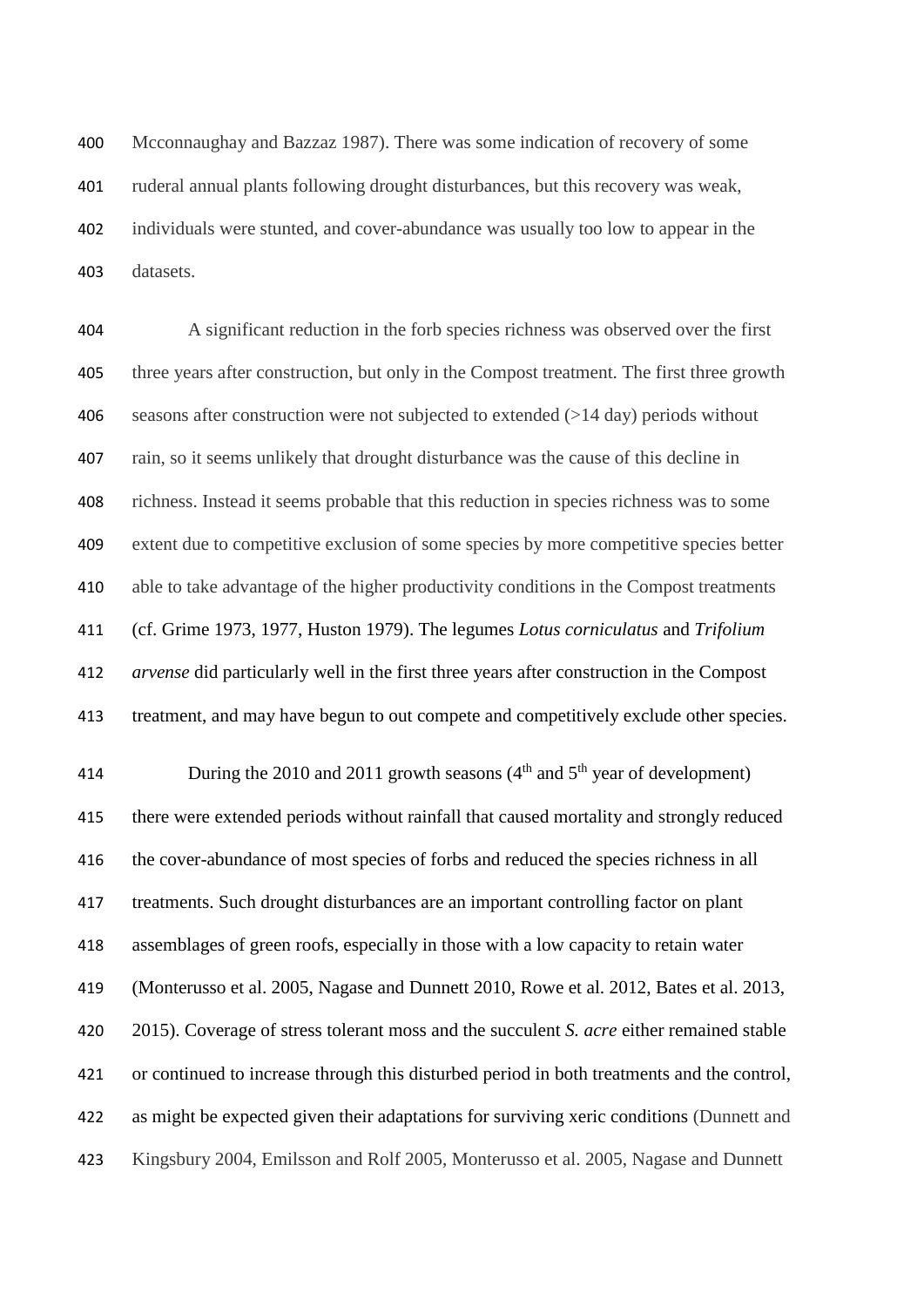[2010,](#page-25-5) [Rowe et al. 2012,](#page-26-7) [Lundholm et al. 2014\)](#page-25-6). More competitive species with few adaptations to xeric conditions, such as *Lotus corniculatus* and *Leucanthemum vulgare*, declined markedly. The decline in cover-abundance in these species varied with mulch treatment, with the strongest declines seen in the Compost treatment and the weakest in the No mulch control. This pattern of a more marked decline over time in the Compost treatment, compared to the Sandy loam treatment and No mulch control was also seen for the overall forb richness, resulting in a significant treatment interaction.

 Larger size and more leaves can confer a competitive advantage over other species (e.g. [Rösch et al. 1997,](#page-25-16) [Keddy et al. 2002\)](#page-24-20), but too much leaf mass can also make a plant more vulnerable to drought [\(Rowe et al. 2006,](#page-26-10) [Butler and Orians 2011,](#page-23-11) [Nagase and Dunnett 2011\)](#page-25-7). It would seem that the greater productivity in the compost treatment made these plants more vulnerable to drought disturbance than smaller less leafy plants in the less fertile treatments. This decline occurred despite the tendency for substrates with more organic matter content to hold more water (cf. [Nagase and Dunnett](#page-25-7)  [2011,](#page-25-7) [Graceson et al. 2014a\)](#page-24-21). The pattern of the most fertile treatments performing the best initially, but declining more strongly during drought disturbances shown in the current experiment, was also found in the similar, but larger-scale and observational study of Bates et al. [\(2013\)](#page-23-5).

 There was some evidence to suggest that the plant assemblages on all treatments had developed a level of resilience to further drought disturbances following the first dry periods (September 2009 and May 2010 both occurred between the same two sampling windows). The recovery from the second dry period (March to April 2011) was more rapid, and a further long dry period in March 2012 (not >14 days) had little apparent effect. Clearly, each dry period was not directly comparable in terms of water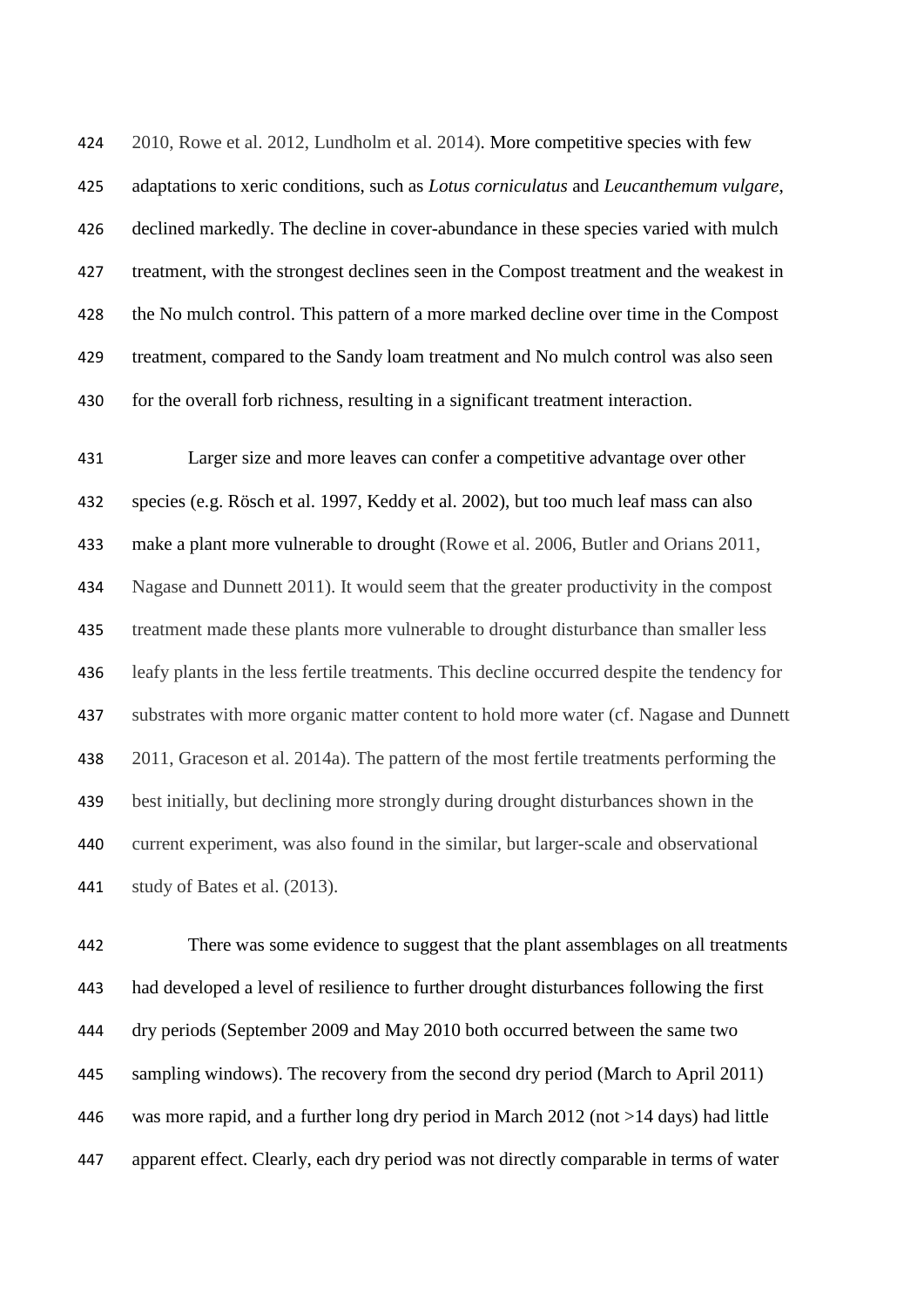availability because variations in wind, solar radiation and air temperature, and the timing of dry periods would have affected the resilience of plants to them. However, it is reasonable to speculate that some of the improved assemblage resilience to the later dry periods was the result of changes to assemblage character following earlier disturbances. Less hardy plants and less stress-tolerant plant species with shorter roots, less drought adaptation or less favourable micro-substrate conditions, may already have been eradicated from the assemblages by antecedent drought disturbances, with the remainder therefore more resilient to future drought disturbances. After several years, green roof plant assemblages tend towards a more stable state, with short-term changes in response to variations in water availability, but relative stability when viewed over the long term [\(Köhler 2006,](#page-24-9) [Köhler and Poll 2010\)](#page-24-10). The less marked response to later drought disturbances in the current experiment could indicate that the mesocosms were moving towards a more stable state.

*4.2. Implications for the design of green roofs*

 The ideal amount of added organic matter is to some extent a value judgement dependant both on the favoured habitat characteristics used, and the broader environmental aims of green roof installation. Brown (biodiversity) roofs are designed primarily for the mitigation of brownfield habitat loss, but the secondary broader environmental aims could vary widely. If, for example, the most important secondary aim was to maximise carbon sequestration [\(e.g. Getter et al. 2009\)](#page-24-22), the Compost treatment would be favoured, because this treatment had more plant biomass over most of the six years. However if, for example, consistency of aesthetics, avoiding 'messy' die-back as far as possible, was important [\(e.g. Loder 2014\)](#page-25-4) the No mulch, or Sandy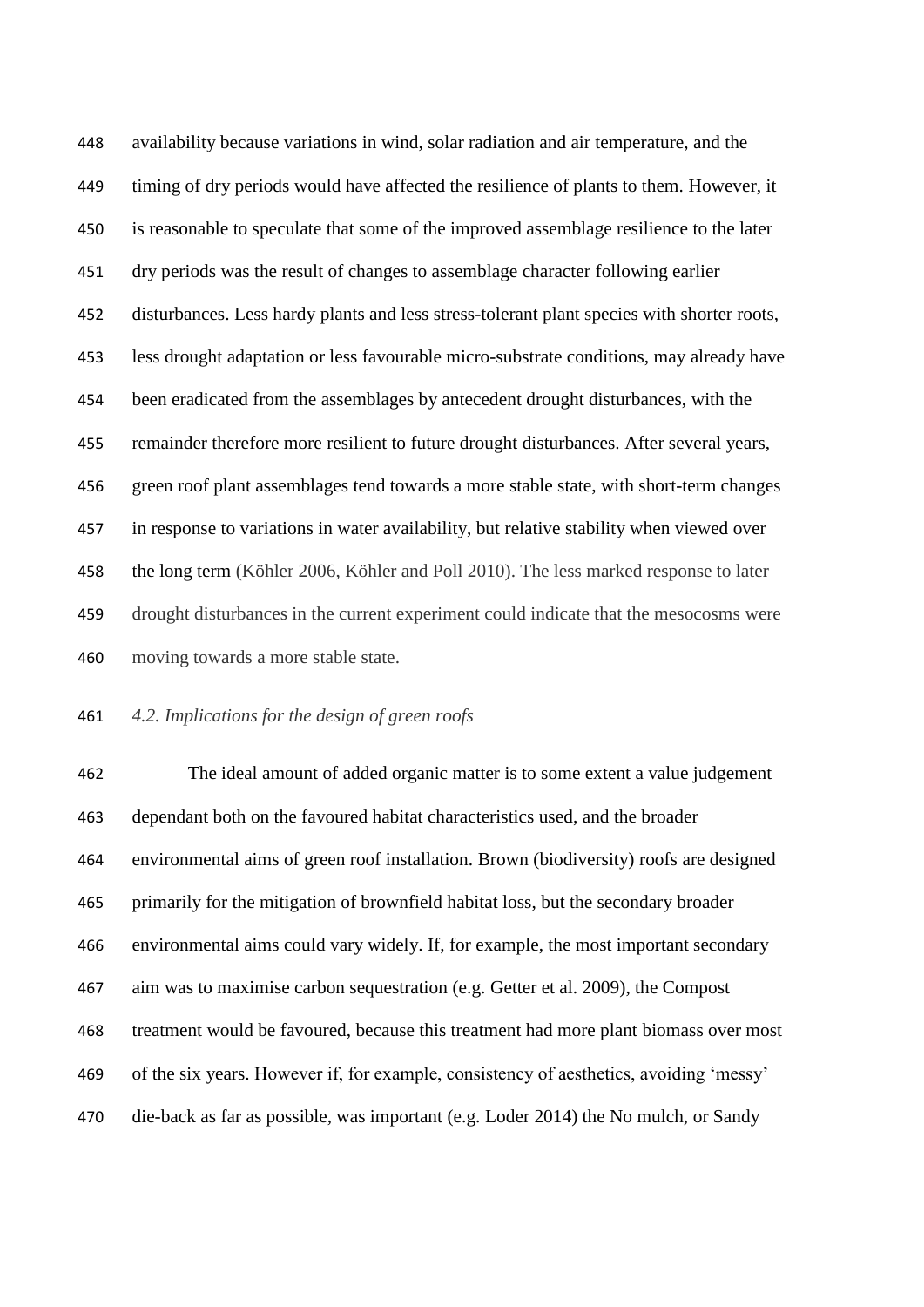loam treatments would perhaps be favoured due to less potential for drought disturbance die-back.

 From a habitat perspective, the Compost treatment supported the most forb species overall, the highest initial forb species richness and the largest overall biomass; the No mulch control had the highest amount of bare ground and had the most stable plant assemblages; and the Sandy loam treatment was intermediate in terms of overall forb species richness, biomass, plant assemblage stability and amount of bare ground. An assessment that weighted the importance of the different biostructural (e.g. bare ground) and biodiversity components (e.g. forb richness) of diversity evenly, and favoured resistance to drought disturbance, would conclude that the intermediate Sandy loam treatment was the 'best' from a habitat perspective.

 Some theories suggest that under the same disturbance regime, species diversity should demonstrate a humped relationship, with highest diversity at low to intermediate levels of productivity [\(Grime 1973,](#page-24-12) [Huston 1979,](#page-24-13) [Michalet et al. 2006\)](#page-25-11). However, a range of productivity - diversity relationships have been predicted and observed, particularly positive monotonic relationships with productivity [\(Abrams 1995,](#page-23-9) [Mittelbach et al. 2001,](#page-25-12) [Gillman and Wright 2006,](#page-24-14) [Adler et al. 2011\)](#page-23-10). Despite the difficulties associated with comparing different types of organic matter and comparing amounts of organic matter by volume with by weight, it is clear that the current study had low levels of organic matter in the growth substrates compared to other green roofs experiments (e.g. [Emilsson 2008,](#page-23-12) [Molineux et al. 2009,](#page-25-10) [Nagase and Dunnett 2011,](#page-25-7) [Graceson et al. 2014b\)](#page-24-11). The current study could therefore be considered to sit at the lower end of the green roof productivity spectrum, testing the effects of a relatively small range of productivity for green roof habitats. At the end of the study period, forb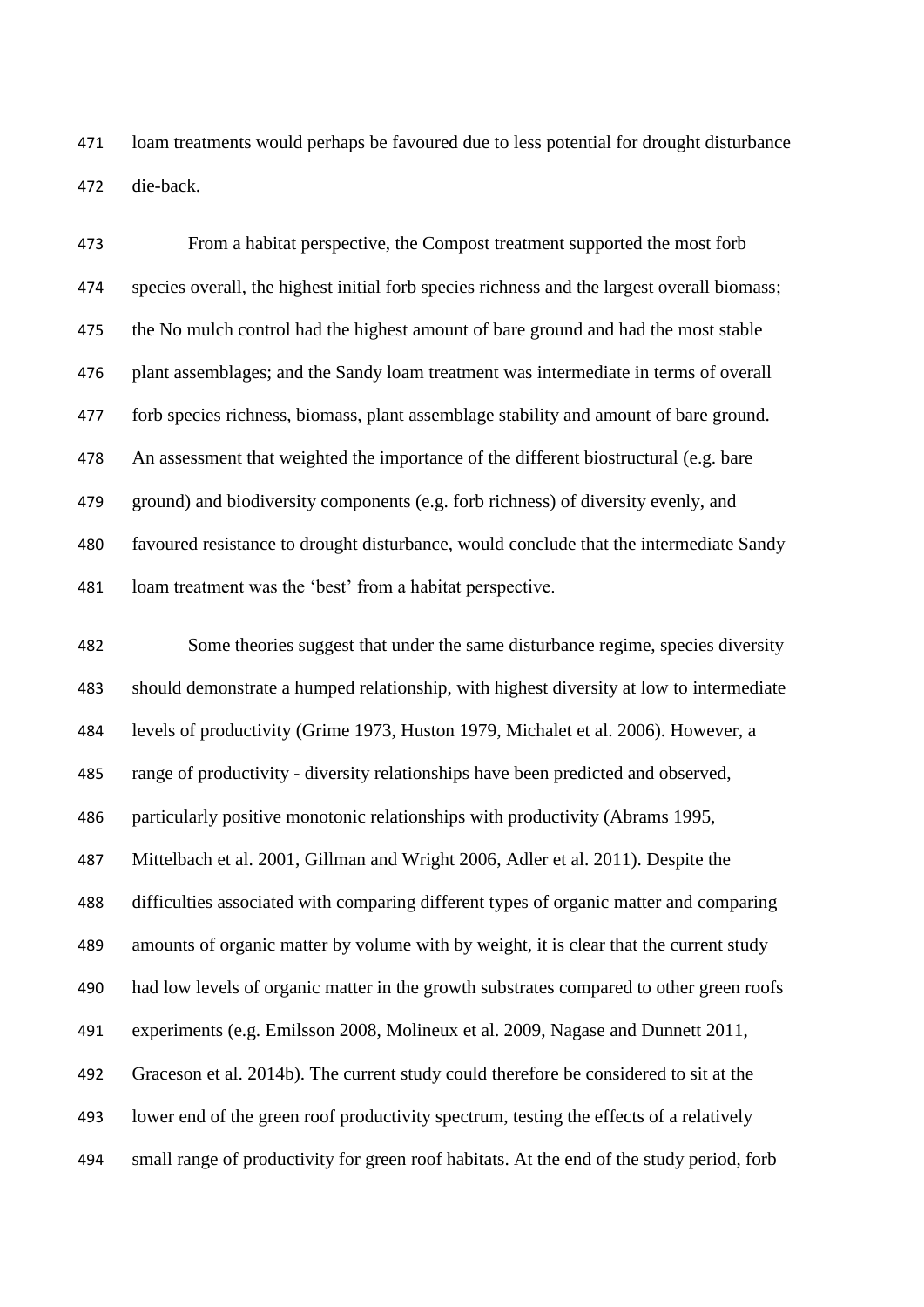richness was very similar in both treatments and the control; however it has been argued that the overall diversity was highest in the intermediate Sandy loam treatment, so there is some tentative support for an intermediate level of productivity supporting the highest diversity. Whatever the shape of the diversity productivity relationship in this system, increasing productivity to even the low levels associated with the Compost treatment did not increase diversity. The most suitable amount of added organic matter in these brown roof systems was low.

 In one of the two most similar experiments to the current investigation, Nagase and Dunnett [\(2011\)](#page-25-7) trialled four different amounts of green waste organic matter (0, 10, 25 and 50% by volume) mixed into a commercial crushed brick based substrate in grass-herb assemblages under different watering regimes. They found that 10% organic matter was the best treatment because 0% organic matter supported less biomass than other treatments, and 25 and 50% organic matter produced too much growth in plants, so that they were not able to withstand periods of low water availability. Graceson et al. [\(2014b\)](#page-24-11) tested crushed tile and crushed brick substrates containing 20 and 30% green waste (by volume) with a flowering meadow mix that contained some *Sedum* species. Over the two year experiment, which included dry periods, total biomass and *Sedum* biomass was higher with more compost, but the forb (not including *Sedum*) biomass was lower with more compost. It seems probable to us that this was due to excessive growth in the higher organic matter content treatments, which left some species more vulnerable to drought disturbance, as was observed by Nagase and Dunnett [\(2011\)](#page-25-7), Bates et al. [\(2013\)](#page-23-5) and in the current study. However it should be noted that Graceson et al. [\(2014b\)](#page-24-11) did not come to the same conclusion.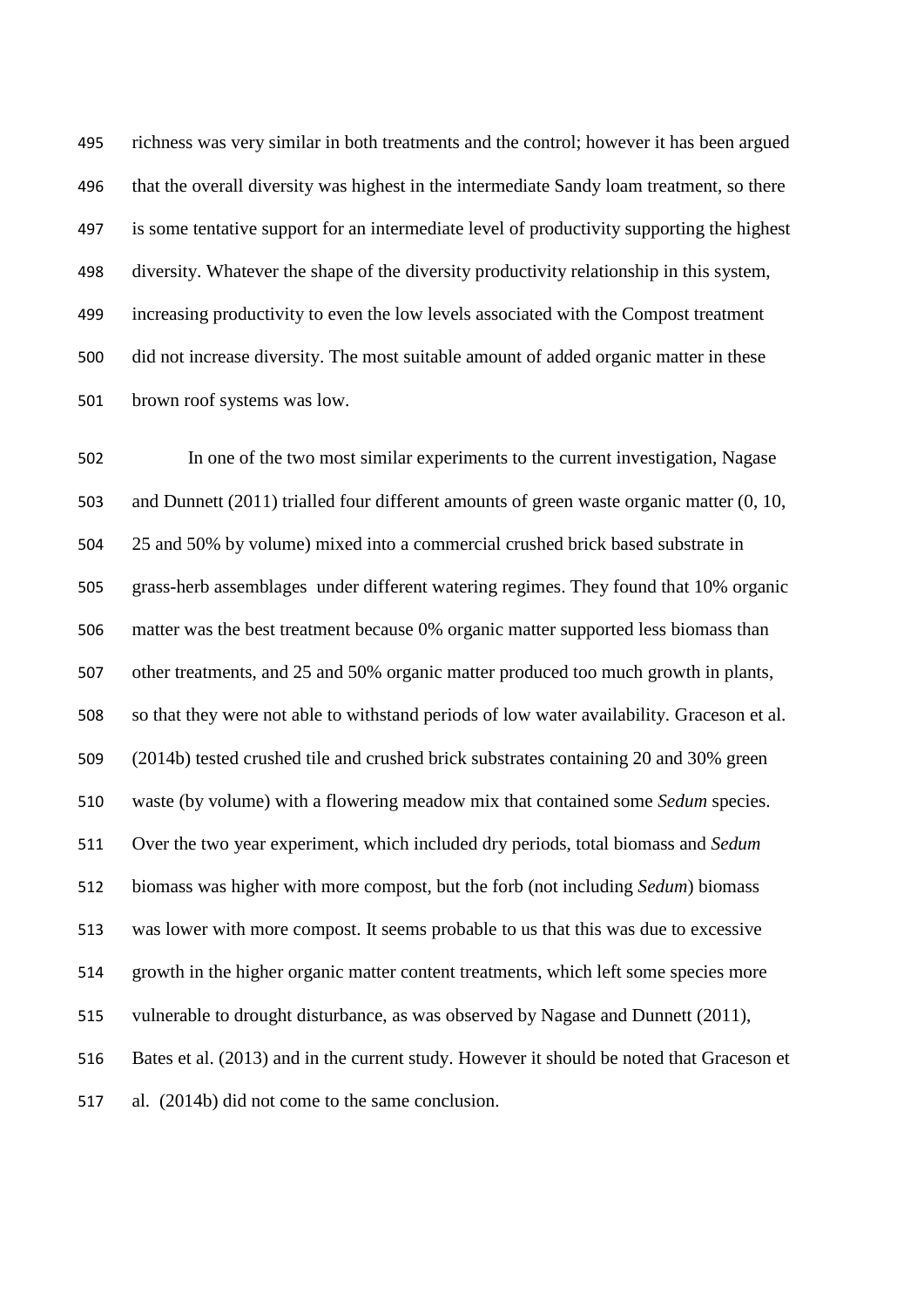In the current study, it has been argued that the 'best' plant assemblage in habitat terms was the intermediate organic matter treatment, but this represented a low amount of added organic matter. It is possible that Nagase and Dunnett [\(2011\)](#page-25-7) and Graceson et al. [\(2014b\)](#page-24-11) might also have observed more consistent growth of drought resilient non- *Sedum* forbs had they tested substrates with an even lower amount of organic matter content. However, the results of the current study have to be put into context; the recycled demolition aggregate used does not hold as much water as the crushed brick and crushed tile substrates of Nagase and Dunnett [\(2011\)](#page-25-7) and Graceson et al. [\(2014b\)](#page-24-11) so the frequency of drought disturbances will be higher. A plant in ideal condition on a green roof has the highest productivity in terms of size, leaf area, and number of leaves possible whilst still being able to withstand low water availability. This ideal level of productivity will vary in different green roofs (varying in climate, exposure, substrate depth, substrate water holding capacity, etc.) depending on the overall availability of water. So the ideal level of organic matter will be higher in green roofs where more water is available. Nonetheless, too much organic matter will encourage plants to become too large, with leaves that are too large and too numerous, making the plant vulnerable to low water availability.

 There are many advantages potentially associated with the addition of organic matter, such as favourably altering the water holding capacity, dry bulk density and air filled porosity of green roof substrates [\(Graceson et al. 2014a\)](#page-24-21). However, the addition of too much organic matter in green roof systems whose vegetation is not entirely composed of drought resistant flora such as *Sedum*, is likely to create a 'boom bust' system where plants grow too well, then die back in periods of dry weather [\(Nagase and](#page-25-7)  [Dunnett 2011,](#page-25-7) [Bates et al. 2013\)](#page-23-5). So the amount of organic matter added to green roof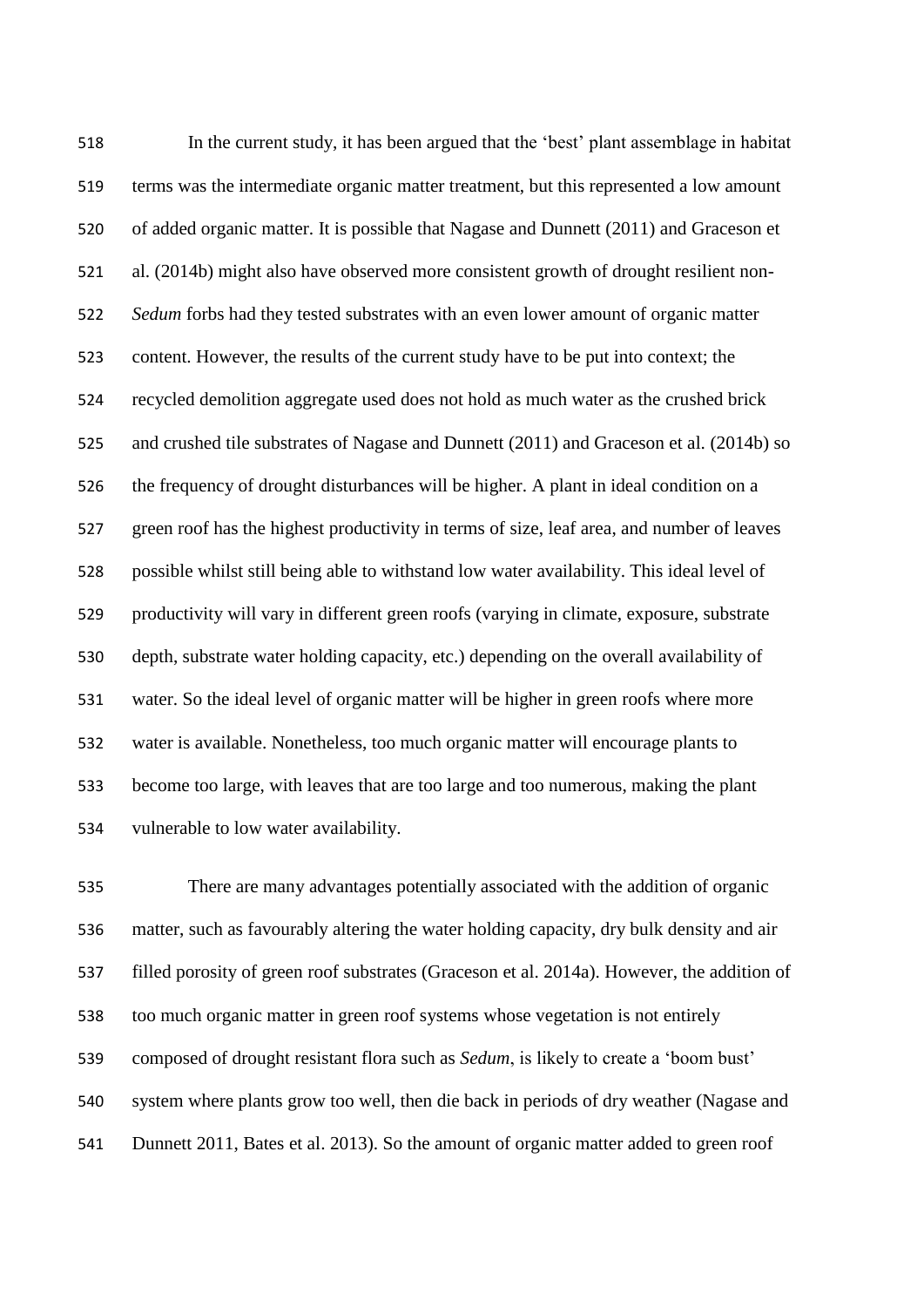substrates has to be carefully considered, and the ideal amount will vary with the water holding capacity of the substrate and the desired species in the plant assemblage.

#### **5 Conclusions**

 This study demonstrates the importance of studying vegetation development on green roofs in a field-setting for a sufficient multi-year period, in order that the effects of less frequent drought disturbances are included in the findings. A treatment time interaction showed that the 'best' amount of added organic matter at the beginning of the experiment was not the 'best' over the whole six years of study, due to lower drought resilience in the higher organic matter treatment. For brown roofs that support good plant species richness, high availability of various biostructural microhabitats and resilience to drought disturbances, the ideal amount of added organic matter is very low. The ideal amount of added organic matter for other types of green roofs is likely to vary with the water holding capacity of the substrate and the desired plant assemblage.

#### **Acknowledgements**

 This research was funded by the European Union through the UNESCO SWITCH sustainable urban water project. We thank Dusty Gedge and Emorsgate Seeds for advising on the seed mix used, Rossa Donovan for initial input into the project, Kevin Burkhill and Anne Ankcorn for the preparation of Figure 1, Maria Fernanda Aller and Véronique Durand for help with the array construction, Siobhan King and Diego Martelli for field and lab-work assistance, IKO for the provision and advice on the use of green build materials, and Coleman and Company for the provision of recycled aggregates. Weather data were used with permission from the UK Meteorological Office MIDAS Land Surface Stations data (1853-current), [Internet] NCAS British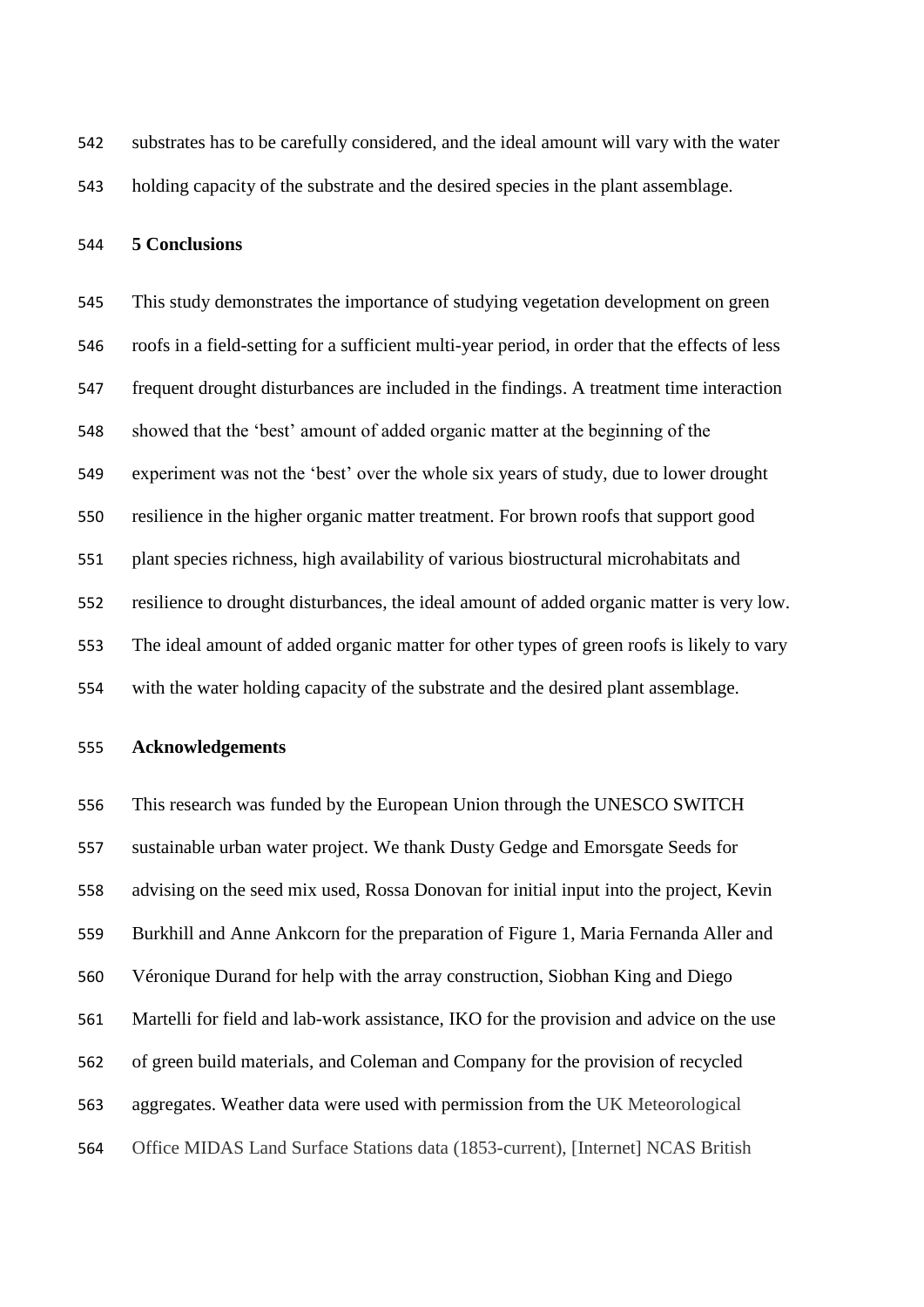Atmospheric Data Centre, 2006, downloaded July 2014. Available from:

[http://badc.nerc.ac.uk/view/badc.nerc.ac.uk\\_\\_ATOM\\_\\_dataent\\_ukmo-midas.](http://badc.nerc.ac.uk/view/badc.nerc.ac.uk__ATOM__dataent_ukmo-midas)

#### **References**

#### 

- <span id="page-23-9"></span> Abrams, P. A. 1995. Monotonic or Unimodal Diversity Productivity Gradients - What Does Competition Theory Predict. Ecology **76**:2019-2027.
- <span id="page-23-10"></span> Adler, P. B., E. W. Seabloom, E. T. Borer, H. Hillebrand, Y. Hautier, A. Hector, W. S. Harpole, L. R. O'Halloran, J. B. Grace, T. M. Anderson, J. D. Bakker, L. A. Biederman, C. S. Brown, Y. M. Buckley, L. B. Calabrese, C. J. Chu, E. E. Cleland, S. L. Collins, K. L. Cottingham, M. J. Crawley, E. I. Damschen, K. F. Davies, N. M. DeCrappeo, P. A. Fay, J. Firn, P. Frater, E. I. Gasarch, D. S. Gruner, N. Hagenah, J. H. R. Lambers, H. Humphries, V. L. Jin, A. D. Kay, K. P. Kirkman, J. A. Klein, J. M. H. Knops, K. J. La Pierre, J. G. Lambrinos, W. Li, A. S. MacDougall, R. L. McCulley, B. A. Melbourne, C. E. Mitchell, J. L. Moore, J. W. Morgan, B. Mortensen, J. L. Orrock, S. M. Prober, D. A. Pyke, A. C. Risch, M. Schuetz, M. D. Smith, C. J. Stevens, L. L. Sullivan, G. Wang, P. D. Wragg, J. P. Wright, and L. H. Yang. 2011. Productivity Is a Poor Predictor of Plant Species Richness. Science **333**:1750- 1753.
- <span id="page-23-4"></span> Bates, A. J., R. Mackay, R. B. Greswell, and J. P. Sadler. 2009. SWITCH in Birmingham, UK: experimental investigation of the ecological and hydrological performance of extensive green roofs. Reviews in Environmental Science and Bio/Technology **8**:295-300.
- Bates, A. J., J. P. Sadler, R. B. Greswell, and R. Mackay. 2015. Effects of recycled aggregate growth substrate on green roof vegetation development: A six year experiment. Landscape and Urban Planning **135**:22-31.
- <span id="page-23-5"></span> Bates, A. J., J. P. Sadler, and R. Mackay. 2013. Vegetation development over four years on two green roofs in the UK. Urban Forestry & Urban Greening **12**:98-108.

<span id="page-23-0"></span>Bengtsson, L. 2005. Peak flows from thin sedum-moss roof. Nordic Hydrology **36**:269-280.

<span id="page-23-1"></span> Brenneisen, S. 2006. Space for urban wildlife: Designing green roofs as habitats in Switzerland. Urban Habitats **4**:27-36.

- <span id="page-23-11"></span> Butler, C., and C. M. Orians. 2011. Sedum cools soil and can improve neighboring plant performance during water deficit on a green roof. Ecological Engineering **37**:1796- 1803.
- <span id="page-23-2"></span> Castleton, H. F., V. Stovin, S. B. M. Beck, and J. B. Davison. 2010. Green roofs; building energy savings and the potential for retrofit. Energy and Buildings **42**:1582-1591.
- <span id="page-23-6"></span> Dallimer, M., Z. Y. Tang, P. R. Bibby, P. Brindley, K. J. Gaston, and Z. G. Davies. 2011. Temporal changes in greenspace in a highly urbanized region. Biology Letters **7**:763-766.
- Domin, K. 1928. The relations of the Tatra mountain vegetation to the edaphic factors of the habitat: a synecological study. Acta Botanica Bohemica **617**:133-164.
- <span id="page-23-7"></span> Donovan, R., J. Sadler, and J. Bryson. 2005. Urban biodiversity and sustainable development. Engineering Sustainability **2005**:105-114.
- <span id="page-23-3"></span> Dunnett, N., and N. Kingsbury. 2004. Planting green roofs and living walls. Timber Press, Portland, Oregon.
- <span id="page-23-8"></span> Dunnett, N., A. Nagase, and A. Hallam. 2008. The dynamics of planted and colonising species on a green roof over six growing seasons 2001-2006: influence of substrate depth. Urban Ecosystems **11**:373-384.
- <span id="page-23-12"></span> Emilsson, T. 2008. Vegetation development on extensive vegetated green roofs: influence of substrate composition, establishment method and species mix. Ecological Engineering **33**:265-277.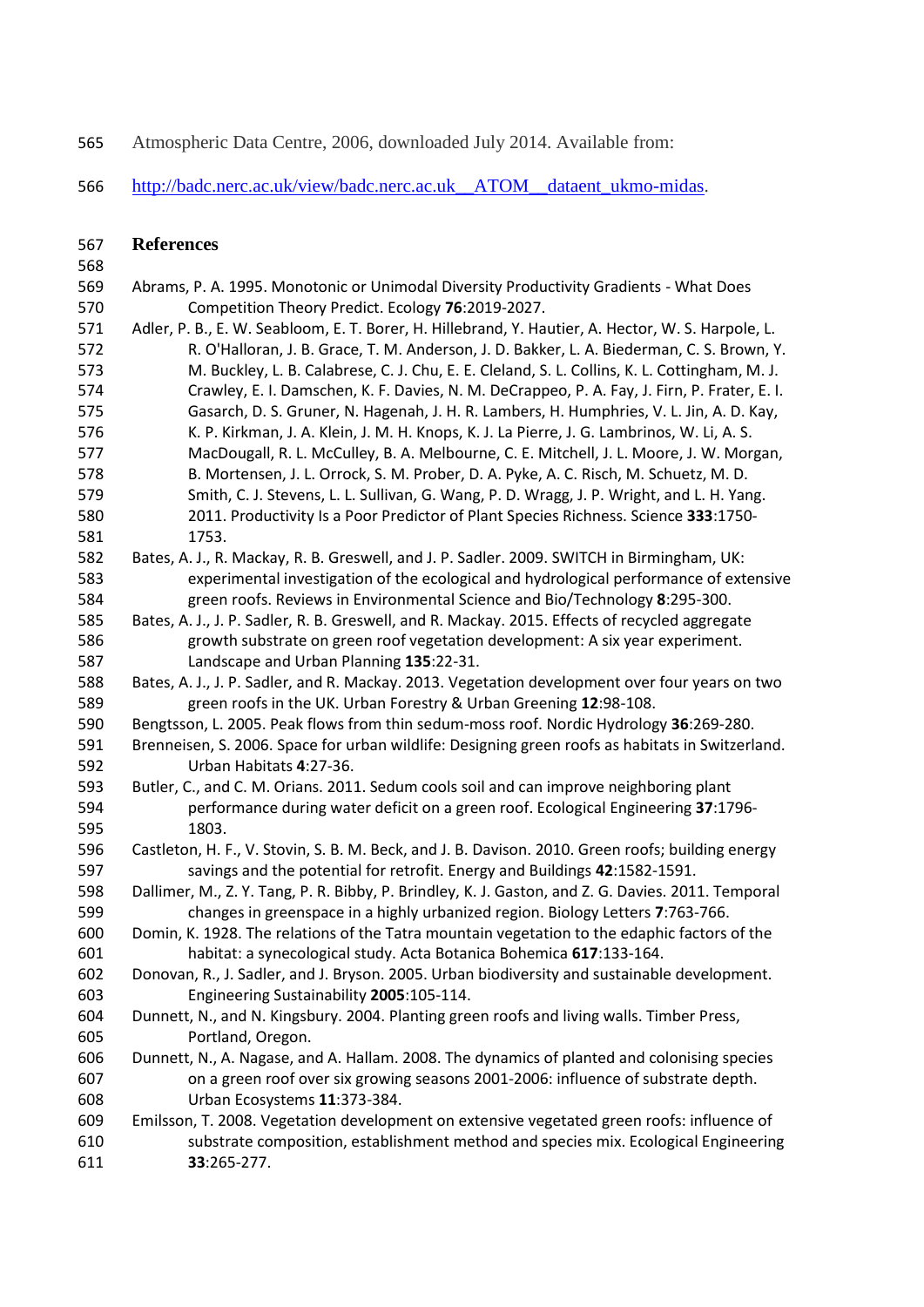<span id="page-24-22"></span><span id="page-24-21"></span><span id="page-24-20"></span><span id="page-24-19"></span><span id="page-24-18"></span><span id="page-24-17"></span><span id="page-24-16"></span><span id="page-24-15"></span><span id="page-24-14"></span><span id="page-24-13"></span><span id="page-24-12"></span><span id="page-24-11"></span><span id="page-24-10"></span><span id="page-24-9"></span><span id="page-24-8"></span><span id="page-24-7"></span><span id="page-24-6"></span><span id="page-24-5"></span><span id="page-24-4"></span><span id="page-24-3"></span><span id="page-24-2"></span><span id="page-24-1"></span><span id="page-24-0"></span> Emilsson, T., and K. Rolf. 2005. Comparison of establishment methods for extensive green roofs in southern Sweden. Urban Forestry & Urban Greening **3**:103-111. Fenner, M. 1978. Comparison of the Abilities of Colonizers and Closed-Turf Species to Establish from Seed in Artificial Swards. Journal of Ecology **66**:953-&. Francis, R. A., and J. Lorimer. 2011. Urban reconciliation ecology: The potential of living roofs and walls. Journal of Environmental management **92**:1429-1437. Gedge, D. 2003. '...From rubble to redstarts...'.*in* Greening Rooftops for Sustainable Communities, Chicago. Getter, K. L., and D. B. Rowe. 2006. The role of extensive green roofs in sustainable development. Hortscience **41**:1276-1285. Getter, K. L., D. B. Rowe, G. P. Robertson, B. M. Cregg, and J. A. Andresen. 2009. Carbon Sequestration Potential of Extensive Green Roofs. Environmental Science & Technology **43**:7564-7570. Gilbert, O. 1989. The ecology of urban habitats. Chapman & Hall, London. Gillman, L. N., and S. D. Wright. 2006. The influence of productivity on the species richness of plants: A critical assessment. Ecology **87**:1234-1243. Graceson, A., M. Hare, N. Hall, and J. Monaghan. 2014a. Use of inorganic substrates and composted green waste in growing media for green roofs. Biosystems Engineering **124**:1-7. Graceson, A., J. Monaghan, N. Hall, and M. Hare. 2014b. Plant growth responses to different growing media for green roofs. Ecological Engineering **69**:196-200. Grant, G. 2006. Extensive green roofs in London. Urban Habitats **4**:51-65. Grime, J. P. 1973. Competitive Exclusion in Herbaceous Vegetation. Nature **242**:344-347. Grime, J. P. 1977. Evidence for the existence of three primary strategies in plants and its relevance to ecological and evolutionary theory. The American Naturalist **111**:1169- 1194. Hansen, T. C. 1992. Recycling of demolished concrete and masonry. Report of Technical Committee 37-DRC Demolition and Reuse of Concrete. Chapman and Hall, London. Harrison, C., and G. Davies. 2002. Conserving biodiversity that matters: practitioners' perspectives on brownfield development and urban nature conservation in London. Journal of Environmental management **65**:95-108. Hofmann, M., J. R. Westermann, I. Kowarik, and E. van der Meer. 2012. Perceptions of parks and urban derelict land by landscape planners and residents. Urban Forestry & Urban Greening **11**:303-312. Huston, M. 1979. General Hypothesis of Species-Diversity. American Naturalist **113**:81-101. Ishimatsu, K., and K. Ito. 2013. Brown/biodiverse roofs: a conservation action for threatened brownfields to support urban biodiversity. Landscape and Ecological Engineering **9**:299-304. Kadas, G. 2006. Rare invertebrates colonizing green roofs in London. Urdan Habitats **4**:66-86. Keddy, P., K. Nielsen, E. Weiher, and R. Lawson. 2002. Relative competitive performance of 63 species of terrestrial herbaceous plants. Journal of Vegetation Science **13**:5-16. Köhler, M. 2006. Long-term vegetation research on two extensive green roofs in Berlin. Urban Habitats **4**:3-26. Köhler, M., and P. H. Poll. 2010. Long-term performance of selected old Berlin greenroofs in comparison to younger extensive greenroofs in Berlin. Ecological Engineering **36**:722- 729. Krajina, V. J. 1933. Die Pflanzengesellschaften des Mlynica-Tales in den Vysoke Tatry (Hohe Tatra). Mit besonderer Berücksichtigung der ökologischen Verhältnisse. Beihefte zum Botanischen Centralblatt **50**:774-957; **51**:1-224. Laerd Statistics. 2013. Laerd Statistics IBM SPSS guides https://statistics.laerd.com.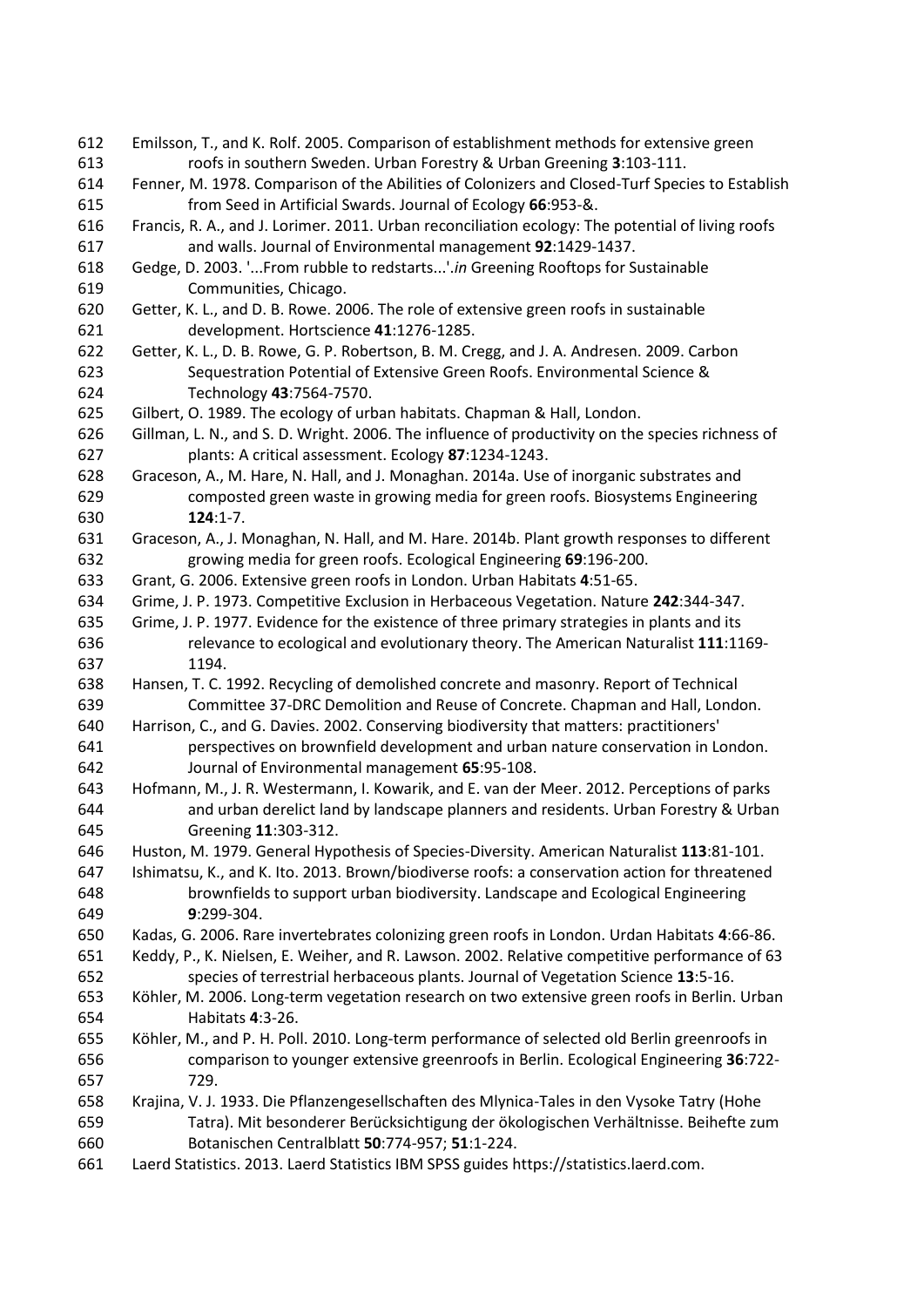<span id="page-25-16"></span><span id="page-25-15"></span><span id="page-25-14"></span><span id="page-25-13"></span><span id="page-25-12"></span><span id="page-25-11"></span><span id="page-25-10"></span><span id="page-25-9"></span><span id="page-25-8"></span><span id="page-25-7"></span><span id="page-25-6"></span><span id="page-25-5"></span><span id="page-25-4"></span><span id="page-25-3"></span><span id="page-25-2"></span><span id="page-25-1"></span><span id="page-25-0"></span> Li, D., E. Bou-Zeid, and M. Oppenheimer. 2014. The effectiveness of cool and green roofs as urban heat island mitigation strategies. Environmental Research Letters **9**. Loder, A. 2014. 'There's a meadow outside my workplace': A phenomenological exploration of aesthetics and green roofs in Chicago and Toronto. Landscape and Urban Planning **126**:94-106. Lundholm, J., A. Heim, S. Tran, and T. Smith. 2014. Leaf and life history traits predict plant growth in a green roof ecosystem. Plos One **9(6): e101395. doi:10.1371/journal.pone.0101395**. Madre, F., A. Vergnes, N. Machon, and P. Clergeau. 2014. Green roofs as habitats for wild plant species in urban landscapes: First insights from a large-scale sampling. Landscape and Urban Planning **122**:100-107. Mcconnaughay, K. D. M., and F. A. Bazzaz. 1987. The Relationship between Gap Size and Performance of Several Colonizing Annuals. Ecology **68**:411-416. Mentens, J., D. Raes, and M. Hermy. 2006. Green roofs as a tool for solving the rainwater runoff problem in the urbanized 21st century? Landscape and Urban Planning **77**:217- 226. Michalet, R., R. W. Brooker, L. A. Cavieres, Z. Kikvidze, C. J. Lortie, F. I. Pugnaire, A. Valiente- Banuet, and R. M. Callaway. 2006. Do biotic interactions shape both sides of the humped-back model of species richness in plant communities? Ecology Letters **9**:767- 773. Mittelbach, G. G., C. F. Steiner, S. M. Scheiner, K. L. Gross, H. L. Reynolds, R. B. Waide, M. R. Willig, S. I. Dodson, and L. Gough. 2001. What is the observed relationship between species richness and productivity? Ecology **82**:2381-2396. Molineux, C. J., C. H. Fentiman, and A. C. Gange. 2009. Characterising alternative recycled waste materials for use as green roof growing media in the UK. Ecological Engineering **35**:1507-1513. Molineux C. J., S. P. Connop, and A. C. Gange. 2014. Manipulating soil microbial communities in extensive green roof substrates. Science of the Total Environment **493**:632-638. Monterusso, M. A., D. B. Rowe, and C. L. Rugh. 2005. Establishment and persistence of Sedum spp. and native taxa for green roof applications. Hortscience **40**:391-396. Nagase, A., and N. Dunnett. 2010. Drought tolerance in different vegetation types for extensive green roofs: Effects of watering and diversity. Landscape and Urban Planning **97**:318-327. Nagase, A., and N. Dunnett. 2011. The relationship between percentage of organic matter in substrate and plant growth in extensive green roofs. Landscape and Urban Planning **103**:230-236. Oberndorfer, E., J. Lundholm, B. Bass, R. R. Coffman, H. Doshi, N. Dunnett, S. Gaffin, M. Kohler, K. K. Y. Liu, and D. B. Rowe. 2007. Green roofs as urban ecosystems: ecological structures, functions, and services. Bioscience **57**:823-833. Olly, L. M., A. J. Bates, J. P. Sadler, and R. Mackay. 2011. An initial experimental assessment of the influence of substrate depth on floral assemblage for extensive green roofs. Urban Forestry & Urban Greening **10**:311-316. Poon, C. S., and D. X. Chan. 2006. Feasible use of recycled concrete aggregates and crushed clay brick as unbound road sub-base. Construction and Building Materials **20**:578-585. Rose F., and C. O'Reilly. 2006. The wild flower key. Frederick Warne Rösch, H., M. W. VanRooyen, and G. K. Theron. 1997. Predicting competitive interactions between pioneer plant species by using plant traits. Journal of Vegetation Science **8**:489-494. Rowe, D. B. 2011. Green roofs as a means of pollution abatement. Environmental Pollution **159**:2100-2110.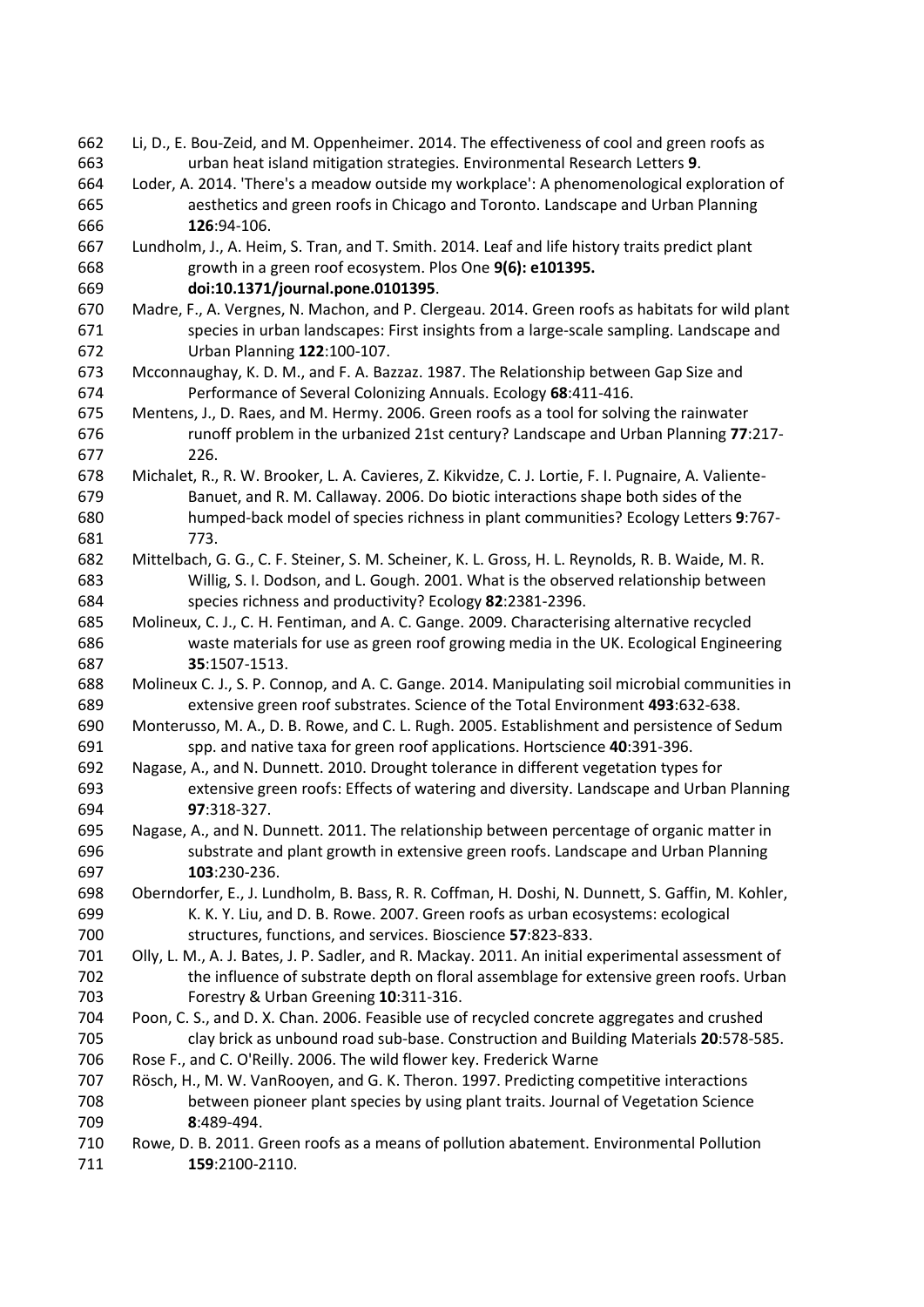- <span id="page-26-7"></span> Rowe, D. B., K. L. Getter, and A. K. Durhman. 2012. Effect of green roof media depth on Crassulacean plant succession over seven years. Landscape and Urban Planning **104**:310-319.
- <span id="page-26-10"></span> Rowe, D. B., M. A. Monterusso, and C. L. Rugh. 2006. Assessment of heat-expanded slate and fertility requirements in green roof substrates. Horttechnology **16**:471-477.
- <span id="page-26-1"></span> Rumble, H., and A. C. Gange. 2013. Soil microarthropod community dynamics in extensive green roofs. Ecological Engineering **57**:197-204.
- <span id="page-26-4"></span> Sadler, J., A. Bates, R. Donovan, and S. Bodnar. 2011. Building for biodiversity: accomodating people and wildlife in cities. Pages 286-297 *in* J. Niemelä, J. H. Breuste, G. Guntenspergen, N. E. McIntyre, T. Elmqvist, and P. James, editors. Urban ecology. Patterns, processes and applications. Oxford University Press, Oxford.
- <span id="page-26-2"></span> Simmons, M. T., B. Gardiner, S. Windhager, and J. Tinsley. 2008. Green roofs are not created equal: the hydrologic and thermal performance of six different extensive green roofs and reflective and non-reflective roofs in a sub-tropical climate. Urban Ecosystems **11**:339-348.
- <span id="page-26-5"></span> Small, E. C., J. P. Sadler, and M. G. Telfer. 2003. Carabid beetle assemblages on urban derelict sites in Birmingham, UK. Journal of Insect Conservation **6**:233-246.
- <span id="page-26-9"></span> Smartt, P. F. M., S. E. Meacock, and J. M. Lambert. 1976. Investigations into Properties of Quantitative Vegetational Data .2. Further Data Type Comparisons. Journal of Ecology **64**:41-78.
- <span id="page-26-3"></span> Thornton, G., and P. Nathanail. 2005. Are incentives for regenerating UK brownfield sites sustainable? Land Contamination & Reclamation **13**:327-338.
- <span id="page-26-8"></span> Thuring, C. E., and N. Dunnett. 2014. Vegetation composition of old extensive green roofs (from 1980s Germany). Ecological Processes **3:4**.
- <span id="page-26-6"></span> Woodward, J. C., M. D. Eyre, and M. L. Luff. 2003. Beetles (Coleoptera) on brownfield sites in England: an important conservation resource? Journal of Insect Conservation **7**:223- 231.
- <span id="page-26-0"></span> Yang, J., Q. Yu, and P. Gong. 2008. Quantifying air pollution removal by green roofs in Chicago. Atmospheric Environment **42**:7266-7273.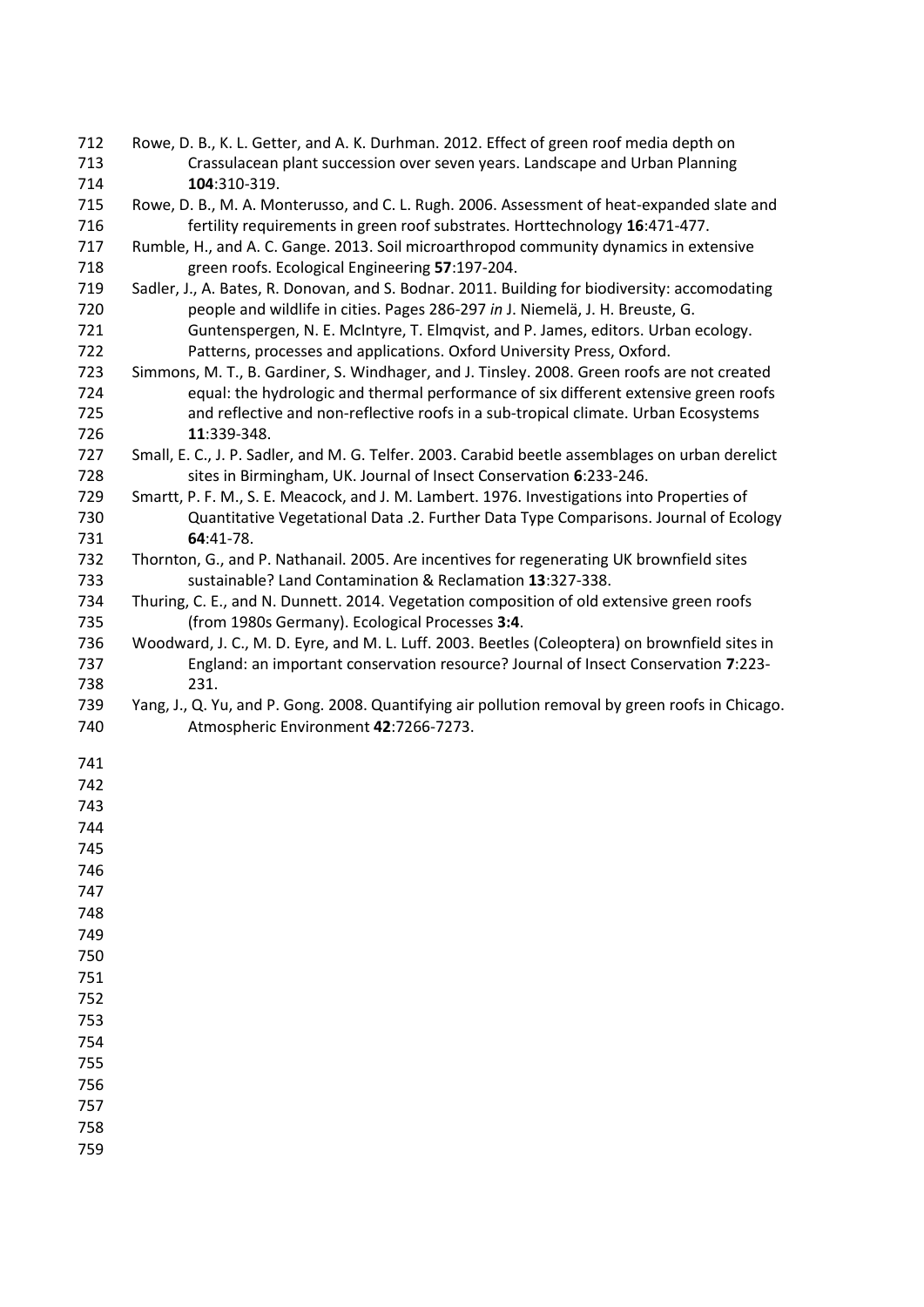760 **Table 1** Total monthly precipitation (Tot. prec.) and average monthly temperature (Ave.<br>761 temp.) during each month, together with baseline average data mean over ten vears (10<sup>th</sup>) 761 temp.) during each month, together with baseline average data mean over ten years ( $10^{th}$  $762$  and  $90<sup>th</sup>$  percentiles in brackets). Numbers in parenthesis for months are the maximum 763 number of days without rainfall (> two weeks without rainfall in bold).

|                 | Ave. 2003-2012       | 2007                     | 2008       | 2009      | 2010      | 2011       | 2012        |
|-----------------|----------------------|--------------------------|------------|-----------|-----------|------------|-------------|
| Tot. prec. (mm) |                      |                          |            |           |           |            |             |
| Jan.            | 54.7 (19.4-92.0)     |                          | 93.4       | 61.5      | 53.0      | 43.8       | 39          |
| Feb.            | $40.0(19.1-87.2)$    | $\overline{\phantom{a}}$ | 25.3       | 33.0      | 55.0      | 57.0       | 22.8        |
| Mar.            | $38.7(6.9-67.2)$     |                          | 66.0(5.5)  | 25.4(9.5) | 50.2(11)  | 5.8(16.5)  | 16.8(14)    |
| Apr.            | $40.5(3.4-89.5)$     |                          | 68.4(2)    | 36.7(8.5) | 38.4(9.5) | 3.2(17)    | 91.6(4)     |
| May             | $60.7(25.1 - 112.4)$ | $\overline{\phantom{a}}$ | 86.0(6.5)  | 44.2(7)   | 23.4(17)  | 40.2(7.5)  | 53.6 $(10)$ |
| June            | $70.7(26.8-162.5)$   |                          | 37.4(8)    | 53.2(7.5) | 46.4(9.5) | 40.0(8)    | 140.2(2)    |
| July            | 76.2 (40.2-144.4)    |                          | 85.2(7.5)  | 103.0(4)  | 40.2(9.5) | 40.6(11.5) | 102.2(7)    |
| Aug.            | 77.3 (26.7-141.4)    |                          | 110.0(7)   | 42.0(7.5) | 136.0(3)  | 56.2(7.5)  | 58.2(7)     |
| Sept.           | $46.2(14.1-92.1)$    | 31.8(13)                 | 94.4 (9.5) | 13.2(24)  | 57.6(7.5) | 25.2(4)    |             |
| Oct.            | 63.3 (31.2-106.8)    | 42.7(10)                 | 64.4(5.5)  | 30.0(4)   | 61.4(7)   | 41.8(9)    |             |
| Nov.            | $65.6(34.1-116.6)$   | 50.8(7.5)                | 78.4(3)    | 106.0(1)  | 50.0(2.5) | 45.6(7)    |             |
| Dec.            | 54.4 (18.9-103.3)    | 59.3                     | 46.4       | 51.6      | 18.8      | 61.0       |             |
| Ave. temp. (°C) |                      |                          |            |           |           |            |             |
| Jan.            | $4.7(1.6-7.1)$       |                          | 6.6        | 2.9       | 1.4       | 3.8        | 5.3         |
| Feb.            | $4.5(2.7-6.4)$       |                          | 5.1        | 4.0       | 2.6       | 6.5        | 4.0         |
| Mar.            | $6.6(4.7-7.9)$       |                          | 6.1        | 6.9       | 6.0       | 6.8        | 8.0         |
| Apr.            | $9.4(7.1-11.8)$      | $\overline{\phantom{a}}$ | 7.7        | 10.0      | 9.2       | 11.9       | 7.0         |
| May             | $12.2(11.3-13.2)$    | $\blacksquare$           | 13.3       | 12.2      | 11.3      | 12.4       | 11.9        |
| June            | 15.4 (15.3-19.9)     | $\overline{a}$           | 14.8       | 15.1      | 15.9      | 14.3       | 13.4        |
| July            | $16.7(15.3-19.9)$    | $\overline{\phantom{a}}$ | 16.6       | 16.1      | 17.3      | 15.7       | 15.5        |
| Aug.            | $16.5(15.2-18.4)$    |                          | 16.3       | 16.6      | 15.1      | 15.7       | 16.4        |
| Sept.           | $14.4(12.9-16.5)$    | 14.0                     | 13.2       | 14.1      | 13.6      | 15.1       |             |
| Oct.            | $10.8(8.9-13.0)$     | 11.0                     | 9.4        | 11.2      | 10.1      | 12.5       |             |
| Nov.            | $7.2(5.2-9.1)$       | 7.0                      | 6.7        | 8.3       | 5.0       | 9.2        |             |
| Dec.            | $4.3(0.3-6.3)$       | 4.8                      | 3.7        | 3.1       | $0.0\,$   | 5.7        |             |

765

766

767

768

769

770

771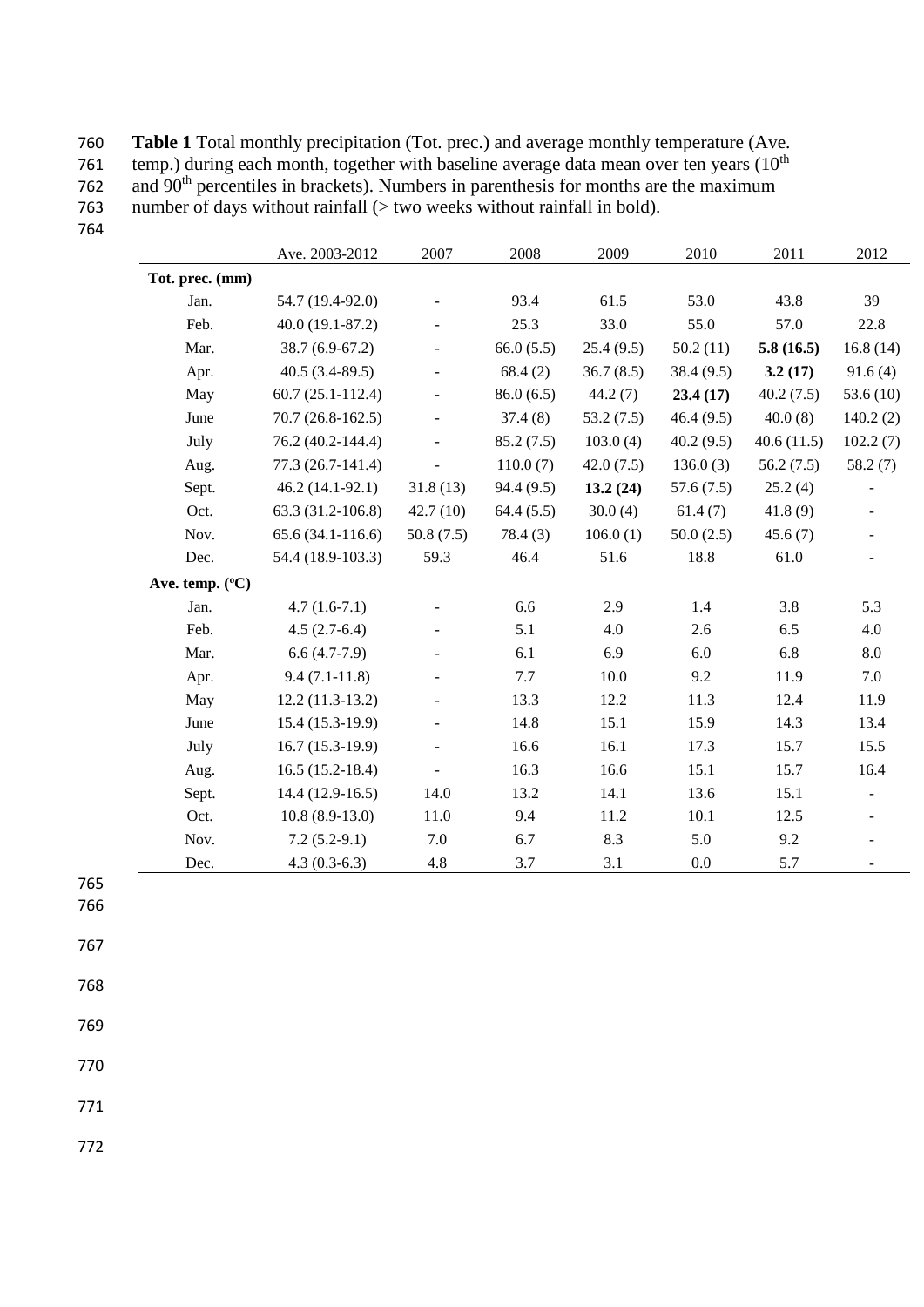**Table 2** Mixed ANOVA interaction results for species richness and number seeded.

Interactions in both models were significant, so simple main effects were tested

separately.

|     | Mixed ANOVA   |              |      |      |         |
|-----|---------------|--------------|------|------|---------|
|     |               | Interaction  | df   | F    | Sig.    |
|     | Taxa richness | Time x mulch | 32   | 6.50 | < 0.001 |
| 776 | Number seeded | Time x mulch | $10$ | 4.72 | < 0.001 |
|     |               |              |      |      |         |
| 777 |               |              |      |      |         |
| 778 |               |              |      |      |         |
|     |               |              |      |      |         |
| 779 |               |              |      |      |         |
| 780 |               |              |      |      |         |
| 781 |               |              |      |      |         |
|     |               |              |      |      |         |
| 782 |               |              |      |      |         |
| 783 |               |              |      |      |         |
| 784 |               |              |      |      |         |
|     |               |              |      |      |         |
| 785 |               |              |      |      |         |
| 786 |               |              |      |      |         |
|     |               |              |      |      |         |
| 787 |               |              |      |      |         |
| 788 |               |              |      |      |         |
| 789 |               |              |      |      |         |
|     |               |              |      |      |         |
| 790 |               |              |      |      |         |
| 791 |               |              |      |      |         |
| 792 |               |              |      |      |         |
|     |               |              |      |      |         |
| 793 |               |              |      |      |         |
| 794 |               |              |      |      |         |
|     |               |              |      |      |         |
| 795 |               |              |      |      |         |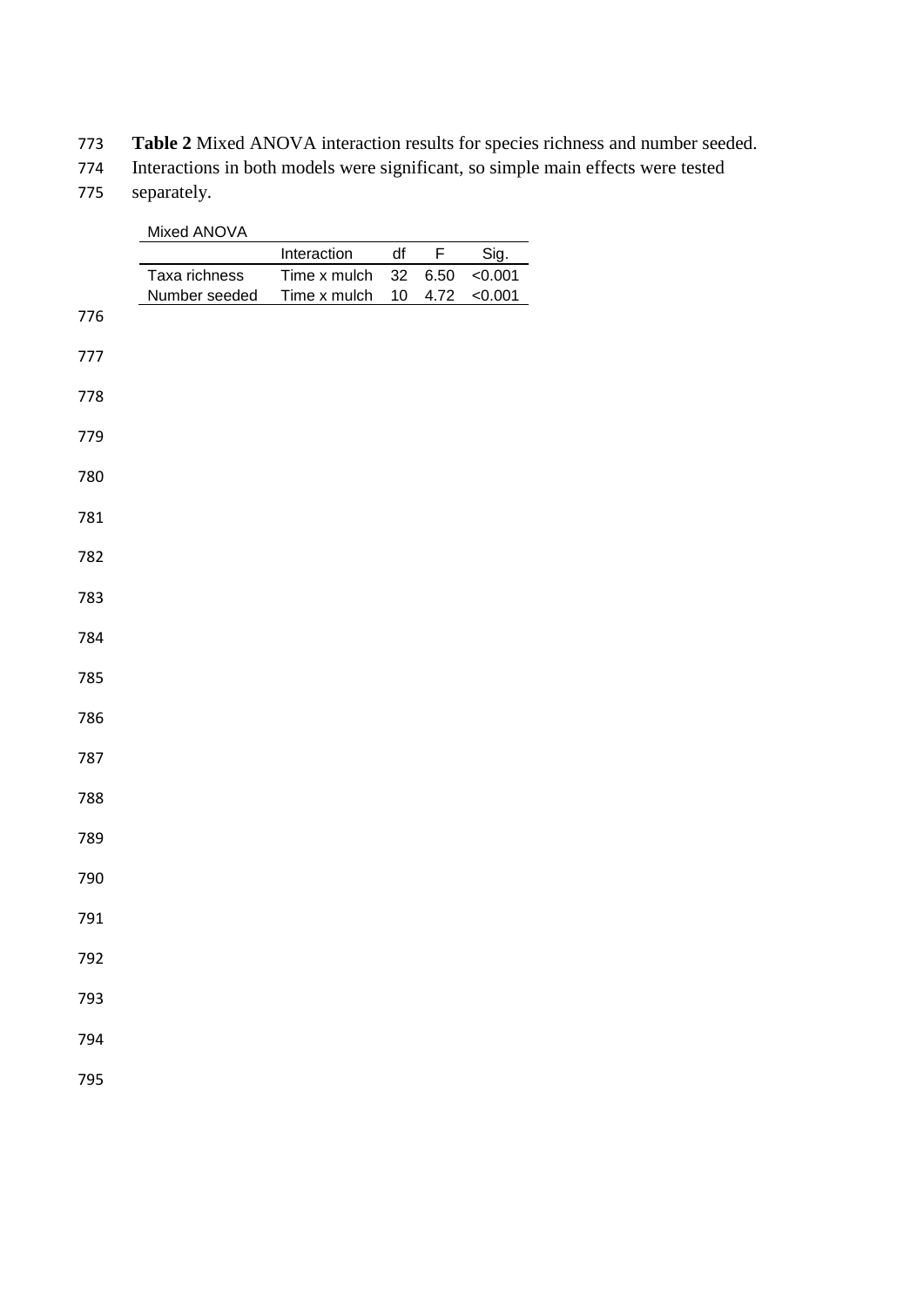796 **Table 3** Simple main effects for the relationship between (A) taxa richness and time

797 modelled using univariate ANOVA and (B) taxa richness and mulch treatment using

798 repeated measures ANOVA.

| (A) Univariate ANOVA        | df             | F              | Sig.               | Post hoc P<0.05                                                                                                                                                                                                                                                                                                                   |
|-----------------------------|----------------|----------------|--------------------|-----------------------------------------------------------------------------------------------------------------------------------------------------------------------------------------------------------------------------------------------------------------------------------------------------------------------------------|
| Jun07                       | $\overline{2}$ | 22.92          | < 0.001            | Compost>Sandy loam & No mulch                                                                                                                                                                                                                                                                                                     |
| Jul07                       | $\overline{2}$ | 18.99          | < 0.001            | Compost>Sandy loam & No mulch                                                                                                                                                                                                                                                                                                     |
| Sept07                      | $\overline{2}$ | 14.05          | 0.001              | Compost>Sandy loam & No mulch                                                                                                                                                                                                                                                                                                     |
| Oct07                       | $\overline{2}$ | 14.40          | 0.001              | Compost>Sandy loam & No mulch                                                                                                                                                                                                                                                                                                     |
| Dec07                       | $\overline{2}$ | 4.13           | 0.043              | Compost>No mulch                                                                                                                                                                                                                                                                                                                  |
| Apr <sub>08</sub>           | $\overline{c}$ | 11.20          | 0.002              | Compost>Sandy loam & No mulch                                                                                                                                                                                                                                                                                                     |
| May08                       | $\overline{2}$ | 4.94           | 0.003              | Compost>Sandy loam & No mulch                                                                                                                                                                                                                                                                                                     |
| Jul08                       | $\overline{2}$ | 2.28           | 0.145              |                                                                                                                                                                                                                                                                                                                                   |
| Sept08                      | $\overline{2}$ | 1.96           | 0.183              | $\blacksquare$                                                                                                                                                                                                                                                                                                                    |
| Jun09                       | $\overline{2}$ | 0.07           | 0.931              |                                                                                                                                                                                                                                                                                                                                   |
| Sept09                      | $\overline{c}$ | 0.94           | 0.416              |                                                                                                                                                                                                                                                                                                                                   |
| Jun10                       | $\overline{2}$ | 3.64           | 0.058              |                                                                                                                                                                                                                                                                                                                                   |
| Aug10                       | $\overline{2}$ | 2.98           | 0.089              |                                                                                                                                                                                                                                                                                                                                   |
| May11                       | $\overline{2}$ | 3.90           | 0.050              | Not significant with Tukey post hoc $P = 0.068$                                                                                                                                                                                                                                                                                   |
| Aug11                       | $\overline{c}$ | 0.37           | 0.701              |                                                                                                                                                                                                                                                                                                                                   |
| Jun12                       | $\overline{2}$ | 0.35           | 0.714              |                                                                                                                                                                                                                                                                                                                                   |
| Aug12                       | $\overline{2}$ | 0.50           | 0.618              |                                                                                                                                                                                                                                                                                                                                   |
| (B) Repeated measures ANOVA | df             | F              | Sig.               | Pairwise comparison of means P<0.05                                                                                                                                                                                                                                                                                               |
| Compost                     | 16             | 60.84          | < 0.001            | Jun07>Jun09, Sept09, Jun10, Aug10, May11,<br>Aug11, Jun12; Jul07>Jun09, Sept09, Jun10,<br>Aug10, May11, Aug11; Sept07>Jun10, Aug10,<br>May11, Aug11; Oct07>Jun10, Aug10, May11;<br>Dec07>Aug10, May11, Aug11; Apr08>Jun10,<br>Aug10, May11, Aug11; May08>Jun10, Aug10,<br>May11, Aug11; Jul08>Jun10, Aug11;<br>Jun09>Aug10, Aug11 |
| Sandy loam<br>No mulch      | 16<br>16       | 15.90<br>20.24 | < 0.001<br>< 0.001 | Jul08>Aug10<br>Jun07>May11, Aug11; Jul07>Aug11, Aug12;<br>Sept07>Aug12; Oct07>Jun10, Aug11, Jun12;<br>May08>Aug11; Jul08>Jun12; Sept09>Jun10                                                                                                                                                                                      |

799

800

801

802

803

804

805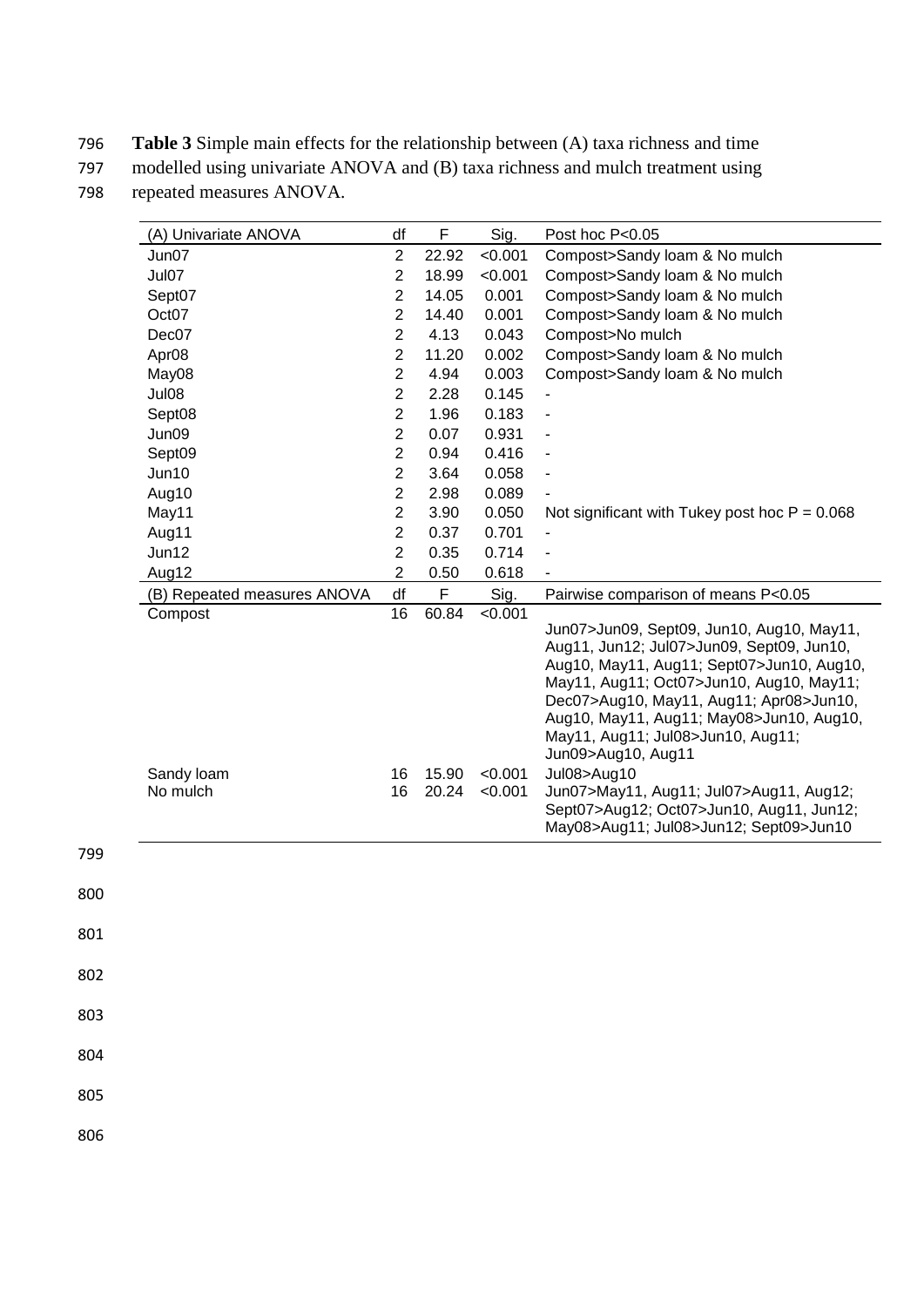**Table 4** Simple main effects for the relationship between (A) number seeded and time modelled using univariate ANOVA and (B) number seeded and mulch treatment.

| (A) Univariate ANOVA        | df             | F           | Sig.    | Post hoc P<0.05                            |
|-----------------------------|----------------|-------------|---------|--------------------------------------------|
| 2007                        | $\overline{2}$ | 52.62       | < 0.001 | Compost> Sandy Ioam & No mulch; Sandy      |
|                             |                |             |         | loam> No mulch                             |
| 2008                        | $\overline{2}$ | 8.81        | 0.004   | Compost> No mulch; Sandy loam> No<br>mulch |
|                             |                |             |         | Compost> No mulch; Sandy loam> No          |
| 2009                        | $\overline{c}$ | 11.90       | 0.001   | mulch                                      |
| 2010                        | $\overline{c}$ | 0.86        | 0.447   | $\overline{\phantom{a}}$                   |
| 2011                        | $\overline{c}$ | 3.20        | 0.077   | $\blacksquare$                             |
| 2012                        | $\overline{2}$ | 0.21        | 0.814   |                                            |
| (B) Repeated measures ANOVA | df             | $\mathsf F$ | Sig.    | Pairwise comparison of means P<0.05        |
| Compost                     | $\,$ 5 $\,$    | 28.75       | < 0.001 | 2007>2009, 2010, 2011; 2008>2009           |
| Sandy loam                  | $\mathbf 5$    | 3.75        | 0.015   | 2009>2010                                  |
| No mulch                    | 5              | 15.35       | < 0.001 | 2012>2008, 2009, 2010, 2011                |
|                             |                |             |         |                                            |
|                             |                |             |         |                                            |
|                             |                |             |         |                                            |
|                             |                |             |         |                                            |
|                             |                |             |         |                                            |
|                             |                |             |         |                                            |
|                             |                |             |         |                                            |
|                             |                |             |         |                                            |
|                             |                |             |         |                                            |
|                             |                |             |         |                                            |
|                             |                |             |         |                                            |
|                             |                |             |         |                                            |
|                             |                |             |         |                                            |
|                             |                |             |         |                                            |
|                             |                |             |         |                                            |
|                             |                |             |         |                                            |
|                             |                |             |         |                                            |
|                             |                |             |         |                                            |
|                             |                |             |         |                                            |
|                             |                |             |         |                                            |
|                             |                |             |         |                                            |
|                             |                |             |         |                                            |
|                             |                |             |         |                                            |
|                             |                |             |         |                                            |
|                             |                |             |         |                                            |
|                             |                |             |         |                                            |
|                             |                |             |         |                                            |
|                             |                |             |         |                                            |
|                             |                |             |         |                                            |
|                             |                |             |         |                                            |
|                             |                |             |         |                                            |
|                             |                |             |         |                                            |
|                             |                |             |         |                                            |
|                             |                |             |         |                                            |
|                             |                |             |         |                                            |
|                             |                |             |         |                                            |
|                             |                |             |         |                                            |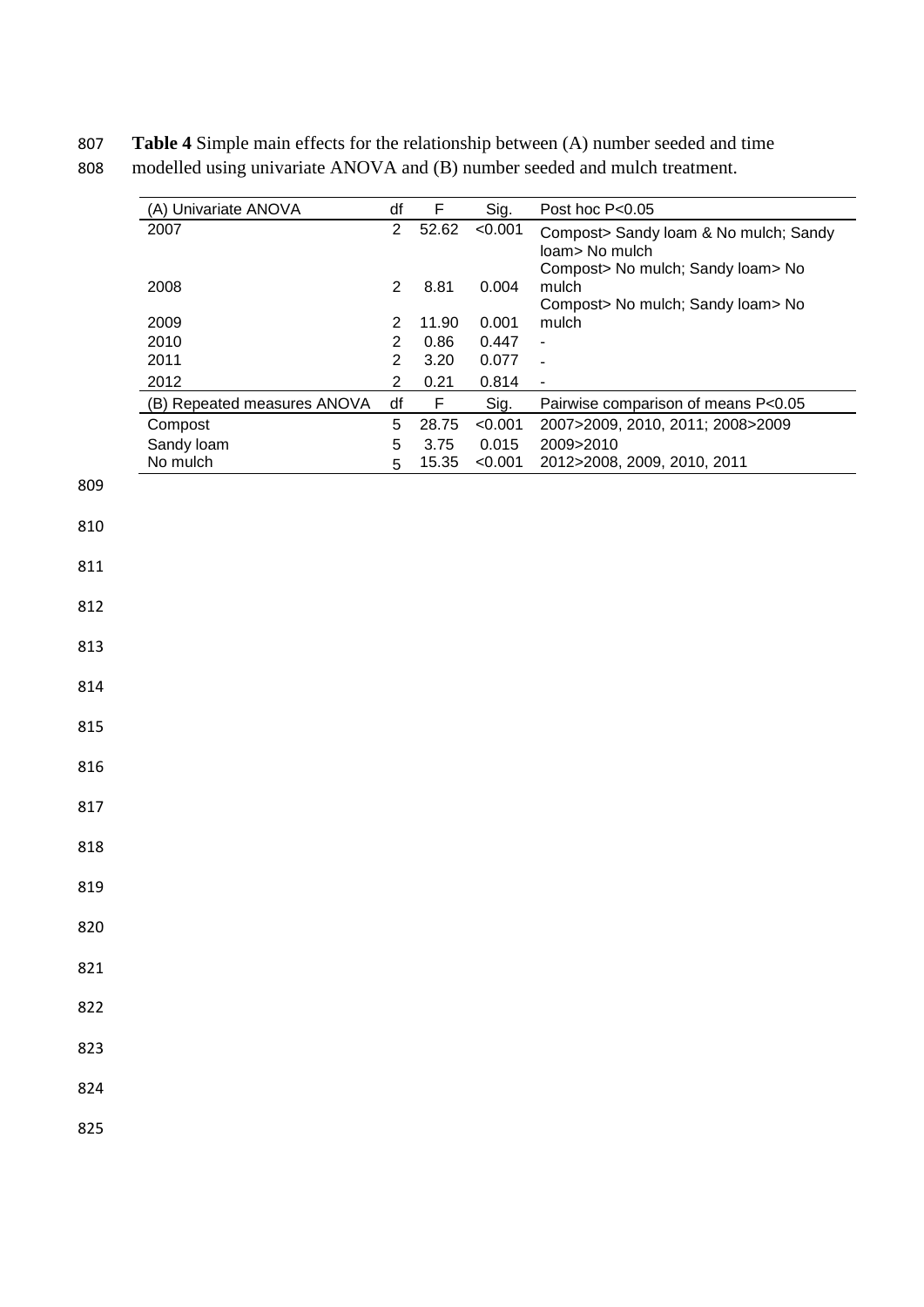**Table 5** One-way ANOVA results of mulch treatment effects for four average quadrat counts, average total biomass and *Sedum acre* as an average percentage of biomass for 2012.

|     | Measure                                  | df             | F     | Sig.    |
|-----|------------------------------------------|----------------|-------|---------|
|     | Average quadrat count 'other forbs' 2012 | $\overline{2}$ | 4.99  | 0.026   |
|     | Average quadrat count Sedum acre 2012    | 2              | 18.02 | < 0.001 |
|     | Average quadrat count moss 2012          | 2              | 13.37 | 0.001   |
|     | Average quadrat count bare ground 2012   | 2              | 88.92 | < 0.001 |
|     | Average total biomass 2012               | $\overline{2}$ | 36.79 | < 0.001 |
|     | Average % S. acre biomass 2012           | $\overline{2}$ | 0.23  | 0.796   |
| 829 |                                          |                |       |         |
| 830 |                                          |                |       |         |
|     |                                          |                |       |         |
| 831 |                                          |                |       |         |
|     |                                          |                |       |         |
| 832 |                                          |                |       |         |
| 833 |                                          |                |       |         |
|     |                                          |                |       |         |
| 834 |                                          |                |       |         |
| 835 |                                          |                |       |         |
|     |                                          |                |       |         |
| 836 |                                          |                |       |         |
| 837 |                                          |                |       |         |
|     |                                          |                |       |         |
| 838 |                                          |                |       |         |
|     |                                          |                |       |         |
| 839 |                                          |                |       |         |
| 840 |                                          |                |       |         |
|     |                                          |                |       |         |
| 841 |                                          |                |       |         |
| 842 |                                          |                |       |         |
|     |                                          |                |       |         |
| 843 |                                          |                |       |         |
| 844 |                                          |                |       |         |
|     |                                          |                |       |         |
| 845 |                                          |                |       |         |
|     |                                          |                |       |         |
| 846 |                                          |                |       |         |
| 847 |                                          |                |       |         |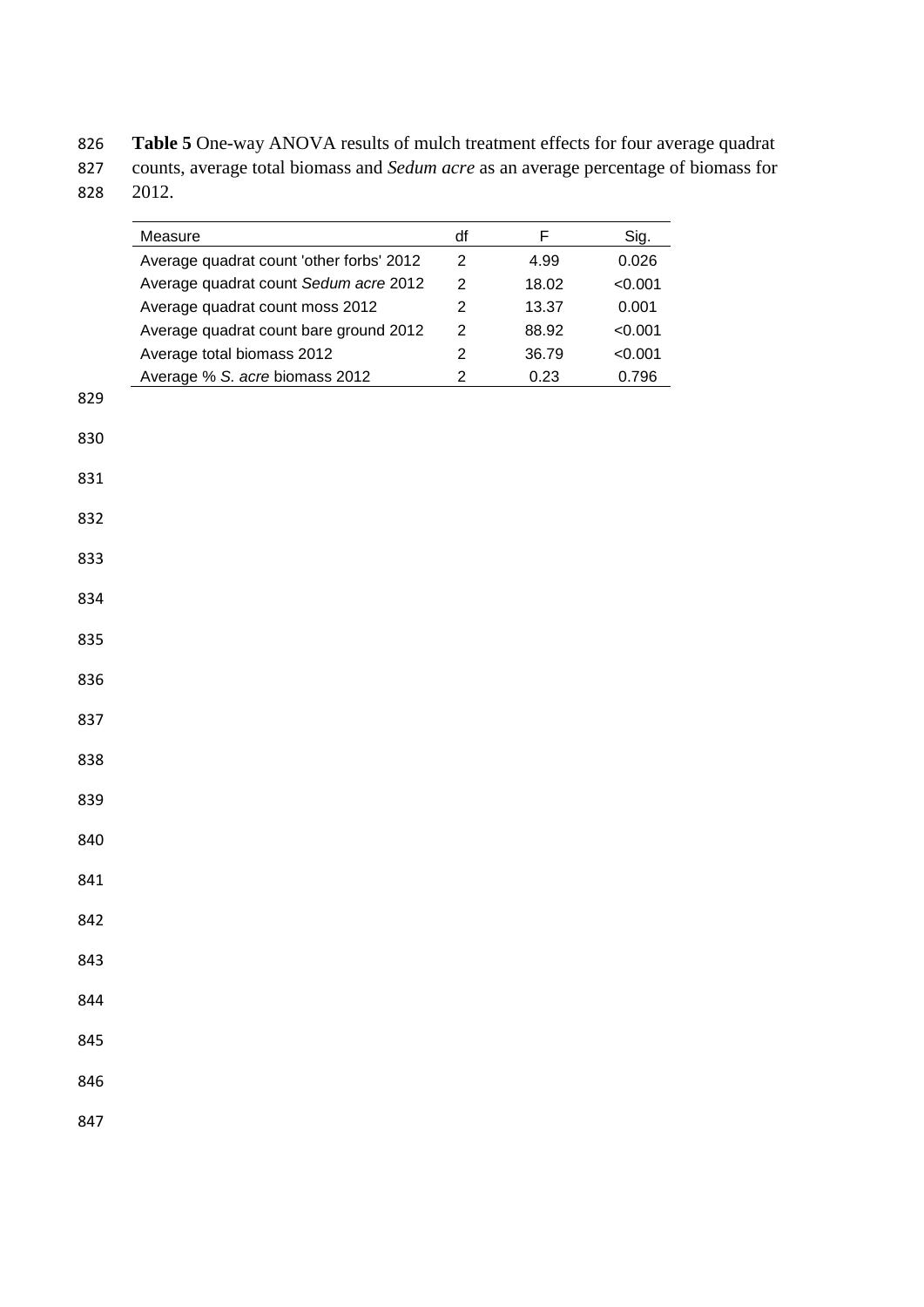- **Figure 1** Stratified-random spatial distribution of the two replicate treatments Compost
- (Comp) and Sandy loam (Loam) and the No mulch control used in the study.

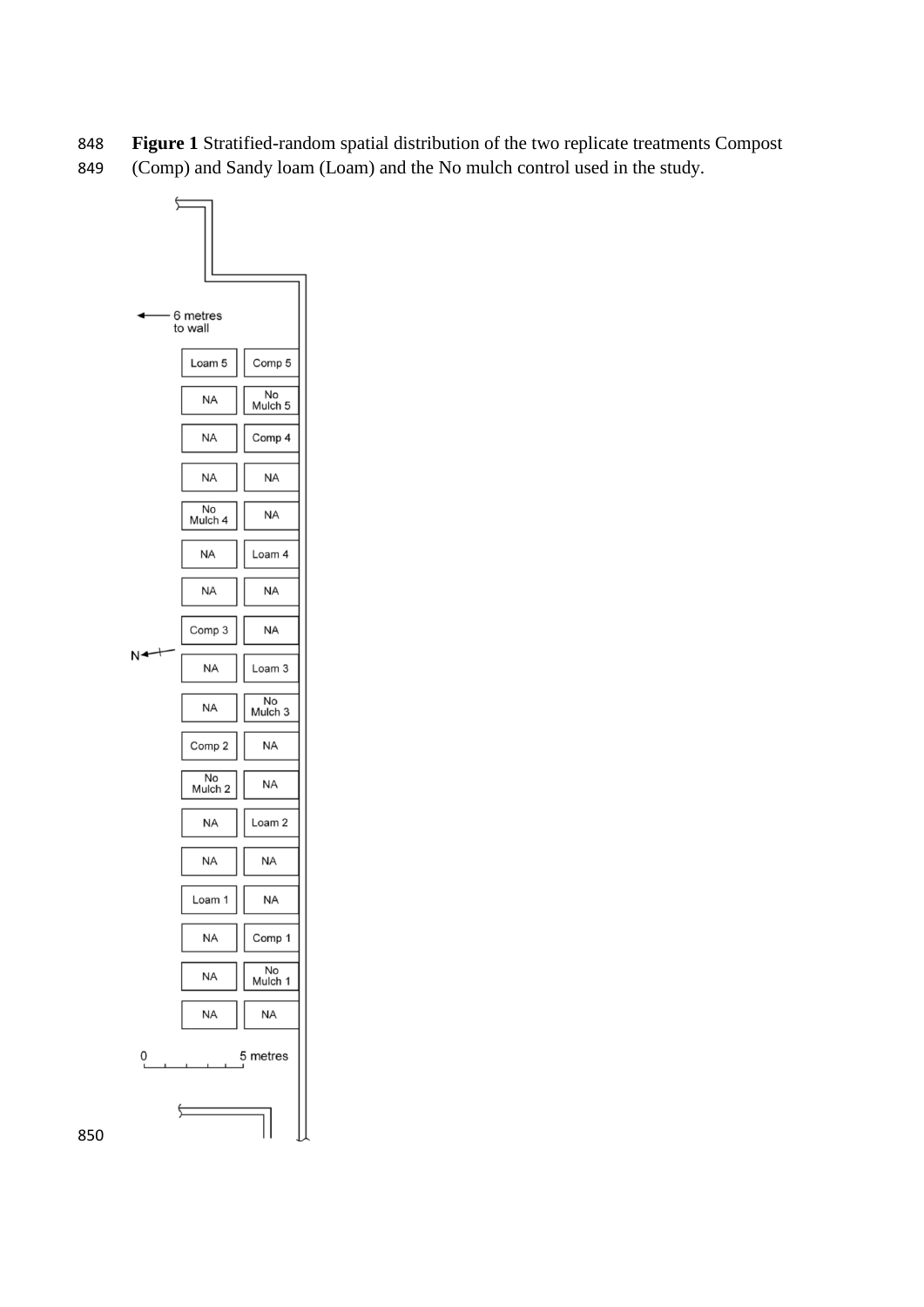**Figure 2** Design of the green roof study mesocosms.

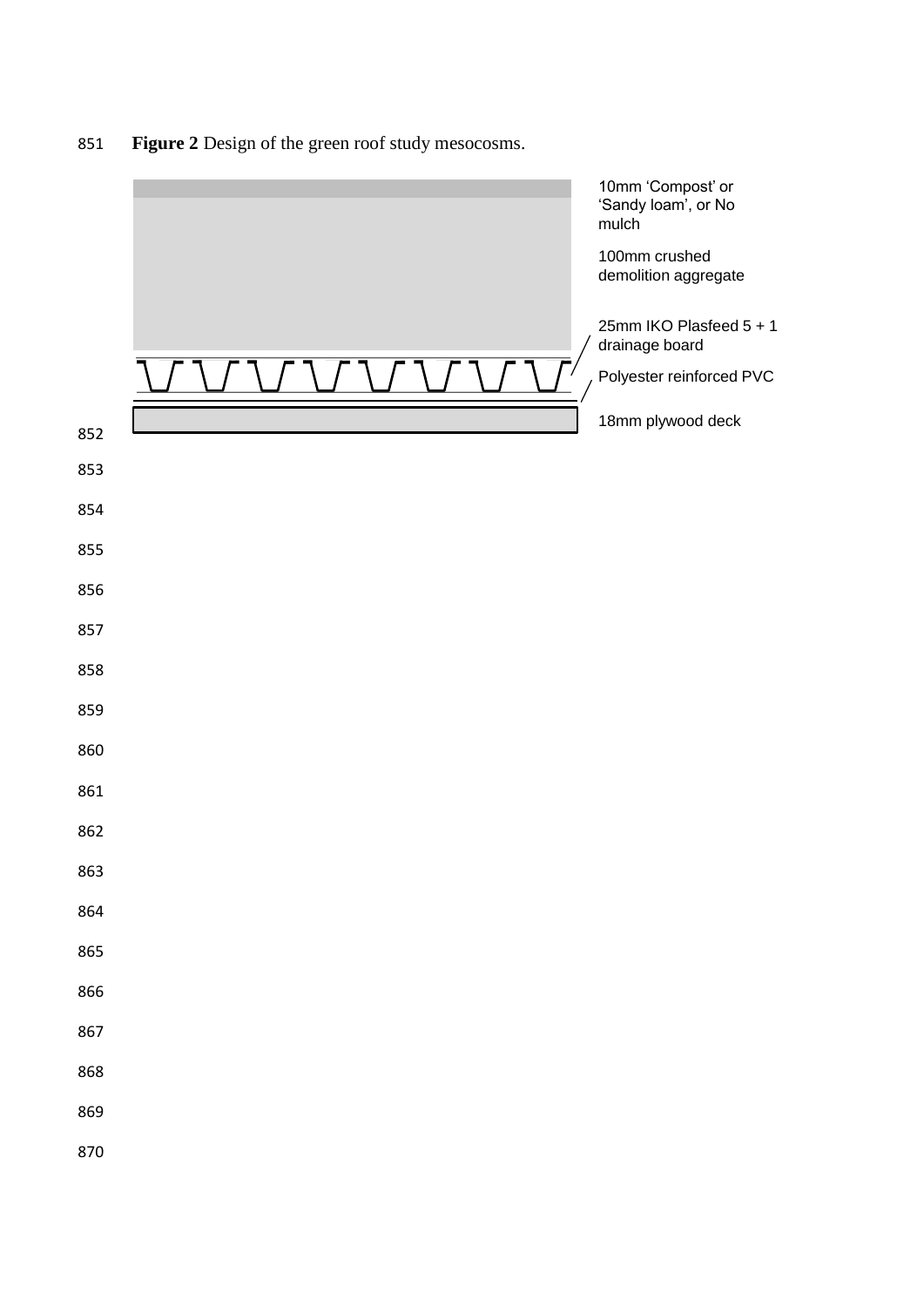**Figure 3** Mean (n = 5, +/- 95% confidence interval) cumulative percentage Wentworth scale size distribution of sediments for the three study treatments.

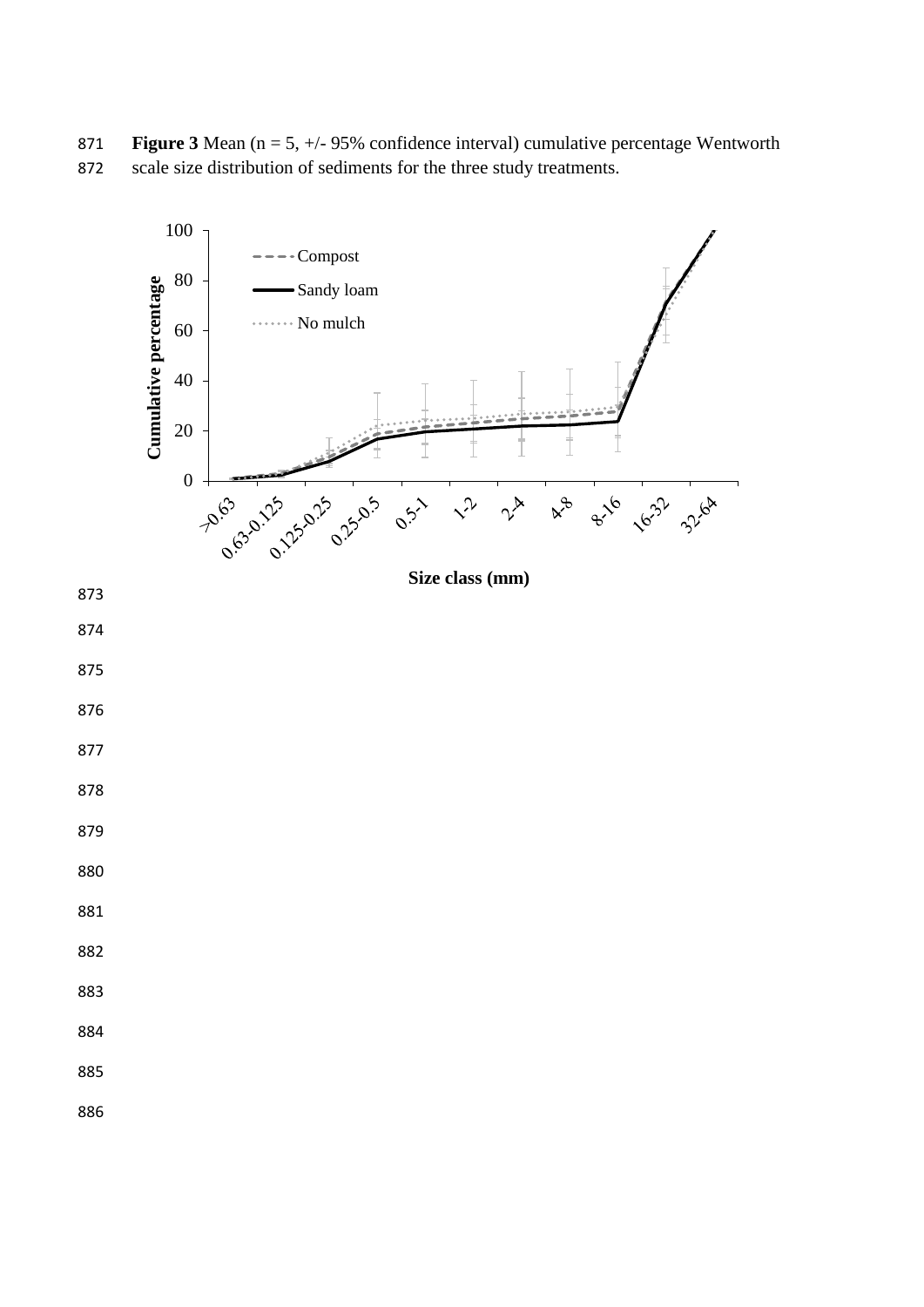**Figure 4** Variations in mean forb richness with substrate treatment across the study 888 period (+/- 95% confidence intervals), the three grey bars roughly mark drought disturbances.

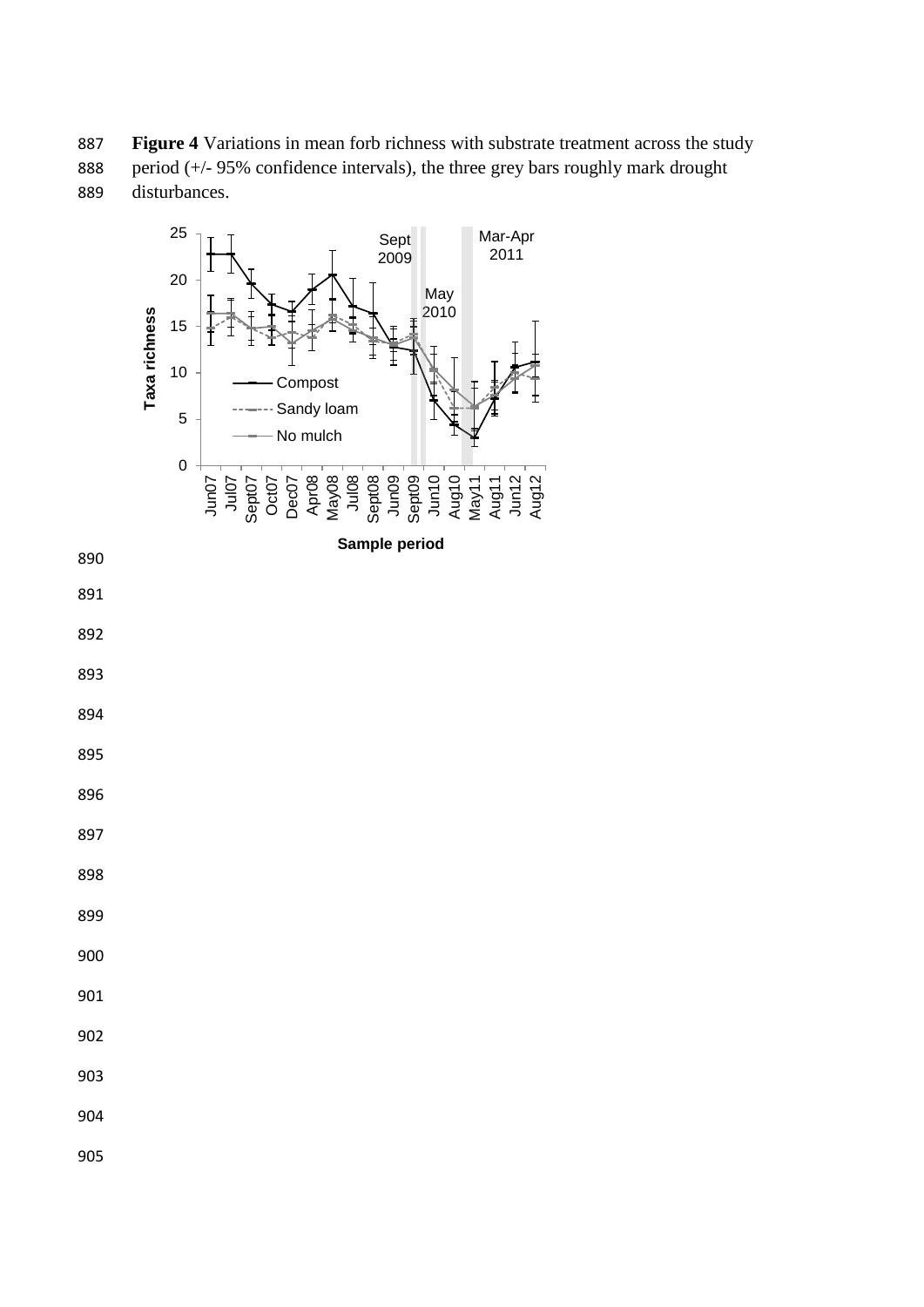**Figure 5** Variations in mean number of forb taxa seeding with substrate treatment across the study period (+/- 95% confidence intervals).

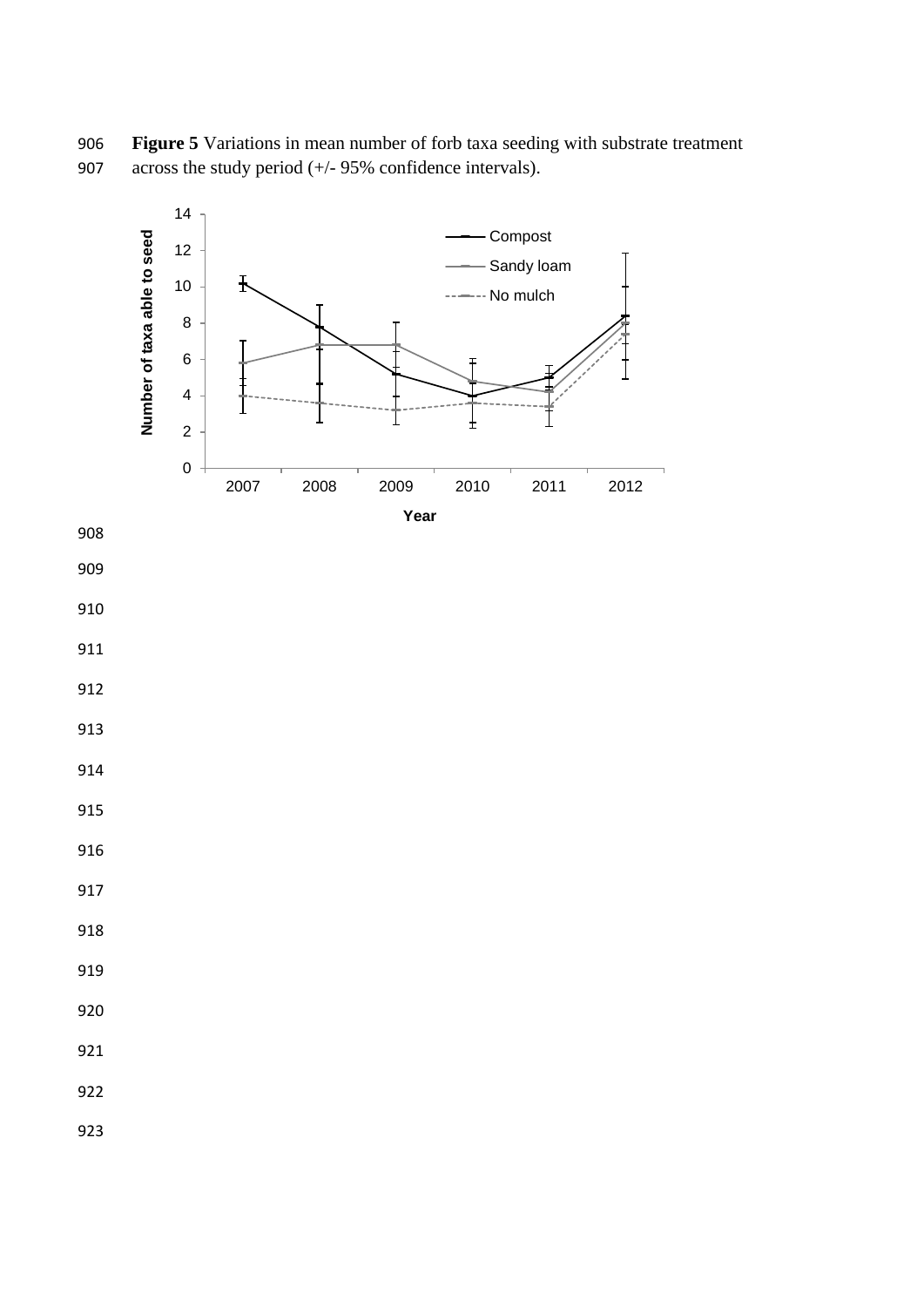924 **Figure 6** Variations with mulch treatment in the mean point quadrat count for forbs 925 (without *Sedum acre*), *S. acre*, moss, and bare ground for 2012 (+/- 95% confidence 926 intervals). Values that do not share letters were found to be significantly  $(P<0.05)$ 

927 different using Tukey HSD multiple comparisons tests.

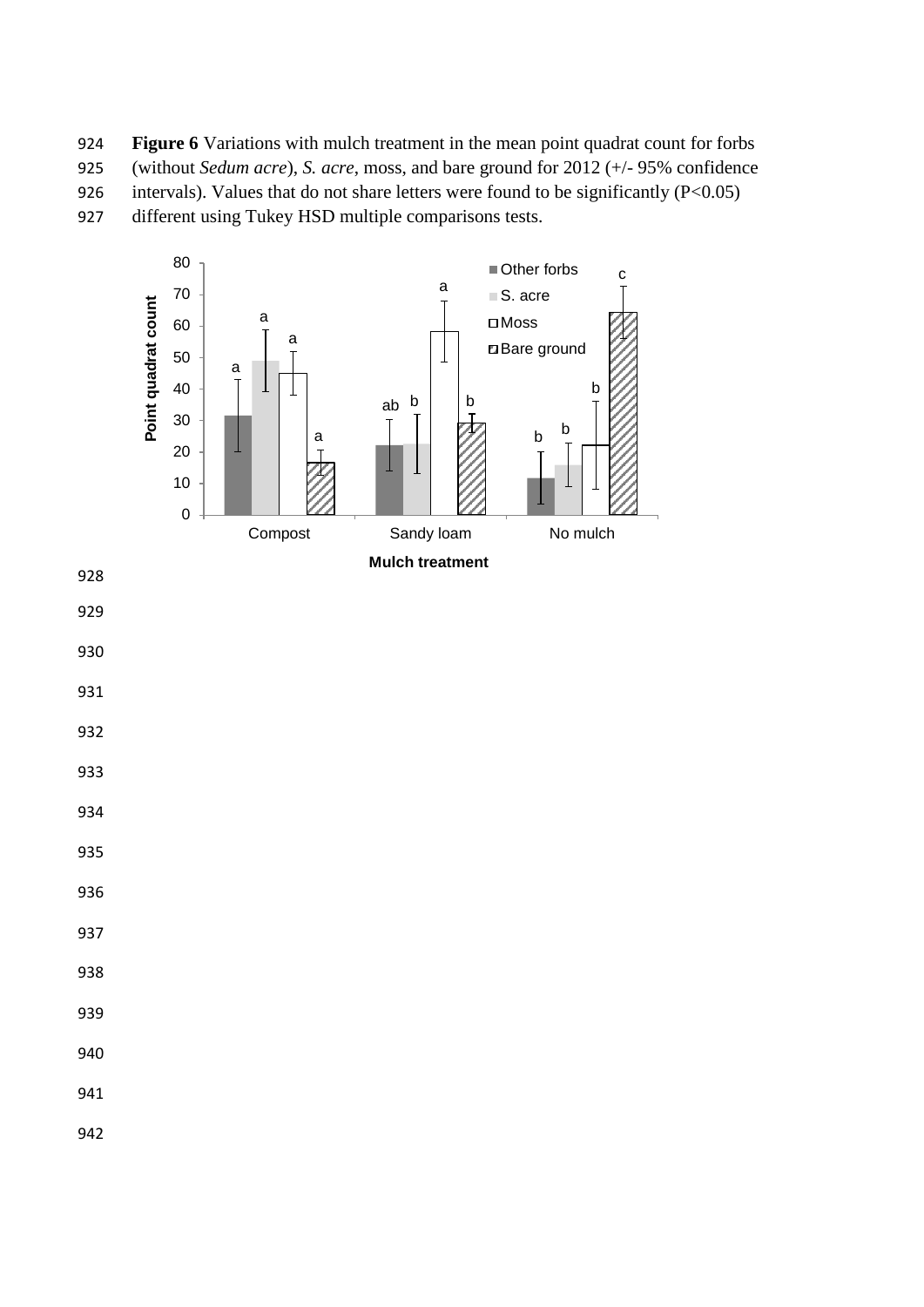**Figure 7** Variations with mulch treatment in the mean total biomass for 2012 (+/- 95% confidence intervals). Values that do not share letters were found to be significantly (P<0.05) different using Tukey post-hoc tests.

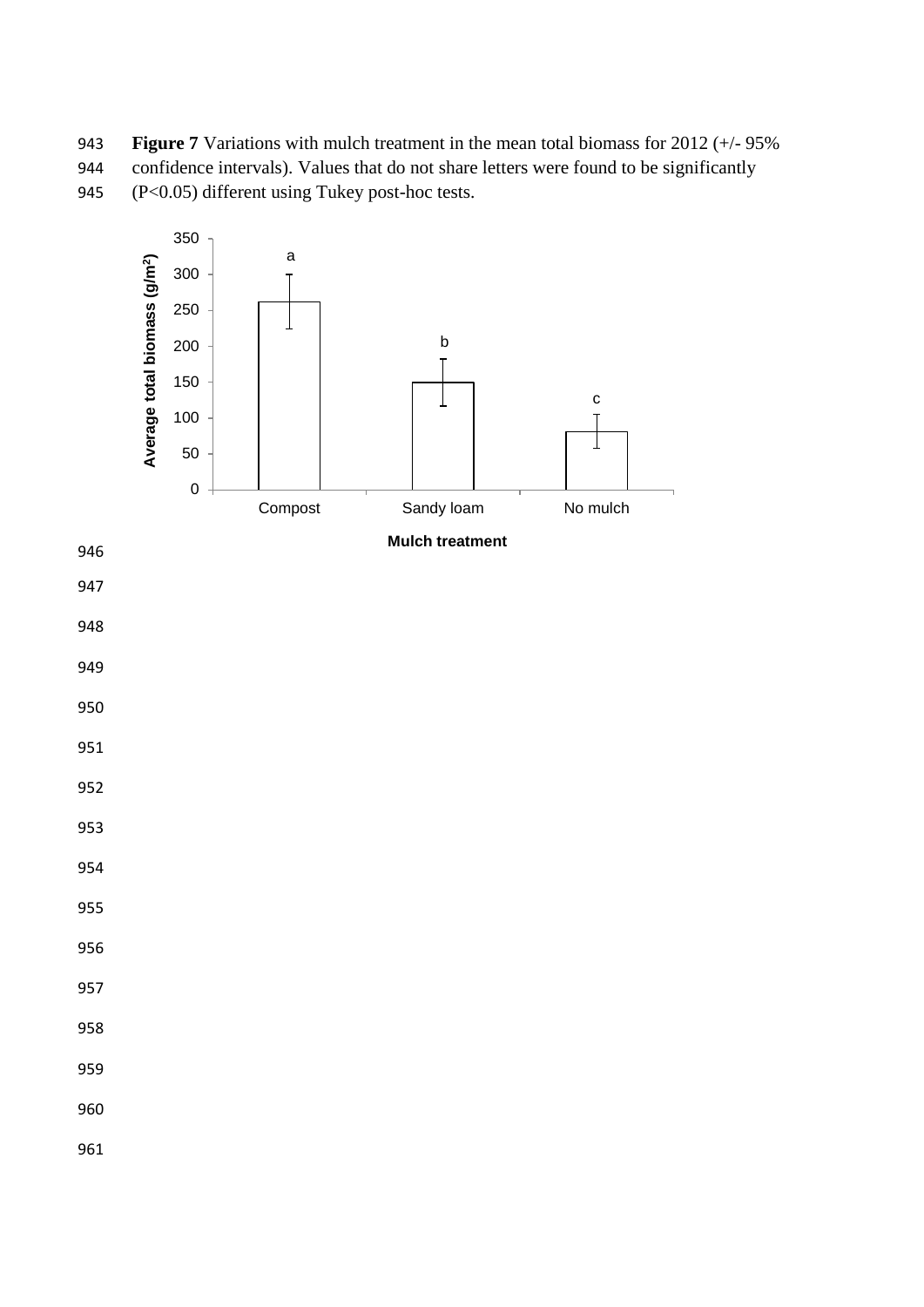**Figure 8** Variations with mulch treatment in the mean biomass of *Sedum acre* as a percentage of all plant biomass for 2012 (+/- 95% confidence intervals). No significant (P<0.05) differences were detected.

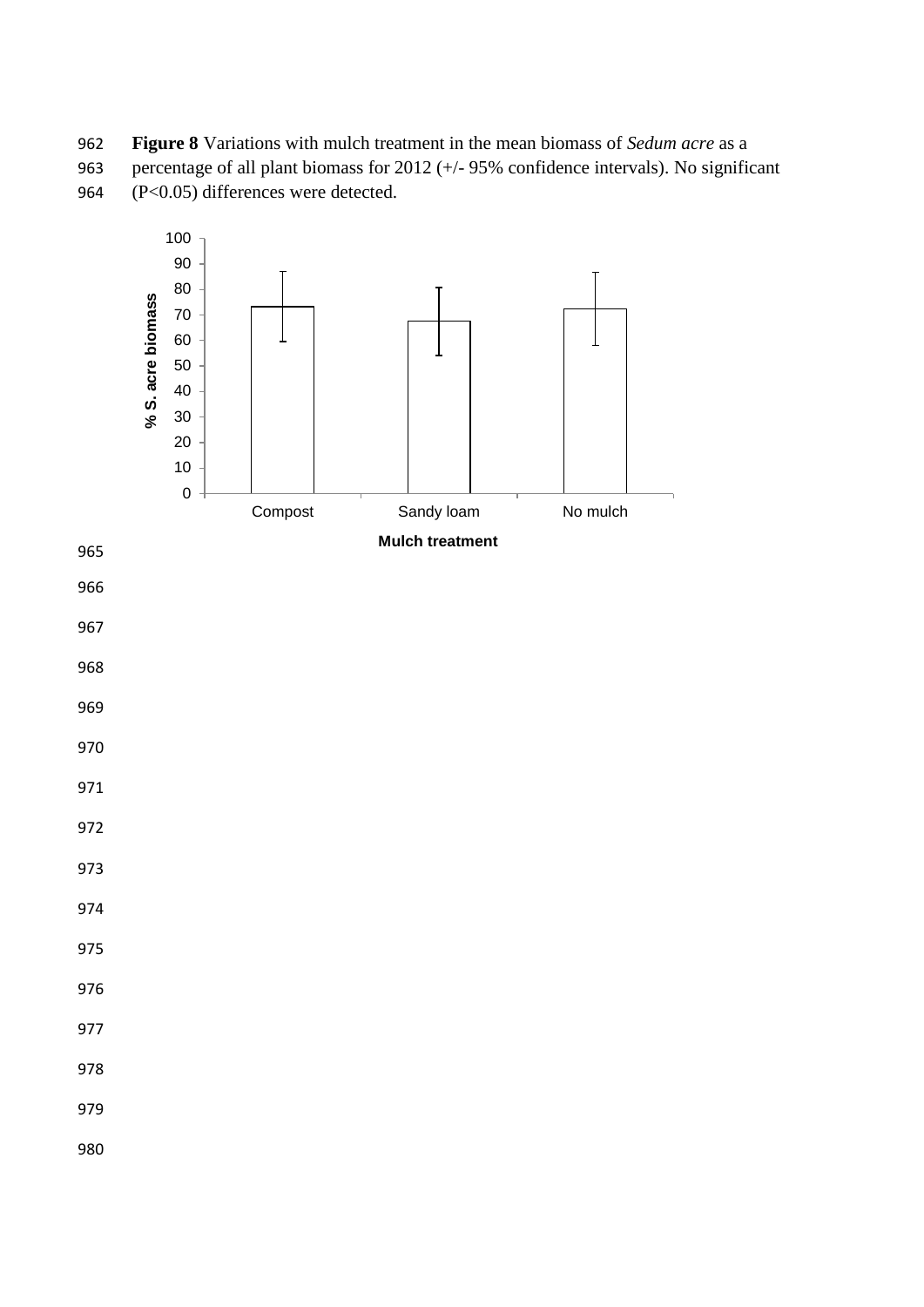## 981 **Supplementary materials**

| % by weight | Latin name                   | <b>Common English name</b> |
|-------------|------------------------------|----------------------------|
| 5.6         | Agrimonia eupatoria          | Agrimony                   |
| 5.6         | Agrostemma githago           | Corn Cockle                |
| 4.6         | Anthyllis vulneraria         | Kidney Vetch               |
| 4.6         | Centaurea cyanus             | Cornflower                 |
| 4.6         | Centaurea nigra              | Common Knapweed            |
| 2.8         | Daucus carota                | <b>Wild Carrot</b>         |
| 4.6         | Echium vulgare               | Viper's-bugloss            |
| 5.6         | Knautia arvensis             | <b>Field Scabious</b>      |
| 4.6         | Leontodon hispidus           | Rough Hawkbit              |
| 3.7         | Leucanthemum vulgare         | Oxeye Daisy                |
| 0.9         | Linaria vulgaris             | <b>Common Toadflax</b>     |
| 4.6         | Lotus corniculatus           | <b>Birdsfoot Trefoil</b>   |
| 1.9         | Origanum vulgare             | Wild Marjoram              |
| 1.9         | Papaver dubium               | Long-headed Poppy          |
| 3.7         | Papaver rhoeas               | Common Poppy               |
| 4.6         | Plantago media               | Hoary Plantain             |
| 4.6         | Prunella vulgaris            | Selfheal                   |
| 4.6         | Ranunculus bulbosus          | <b>Bulbous Buttercup</b>   |
| 4.6         | Reseda lutea                 | Wild Mignonette            |
| 5.6         | Sanguisorba minor ssp. minor | Salad Burnet               |
| 6.3         | Sedum acre                   | <b>Biting Stonecrop</b>    |
| 4.6         | Silene vulgaris              | <b>Bladder Campion</b>     |
| 0.9         | Trifolium arvense            | Hare's-foot Clover         |
| 0.9         | Verbascum thapsus            | <b>Great Mullein</b>       |
| 3.7         | Viola tricolor               | <b>Wild Pansy</b>          |

# 982 **Supplementary materials 1** Seed mix used in the study.

983

984

985

986

# 987 988

989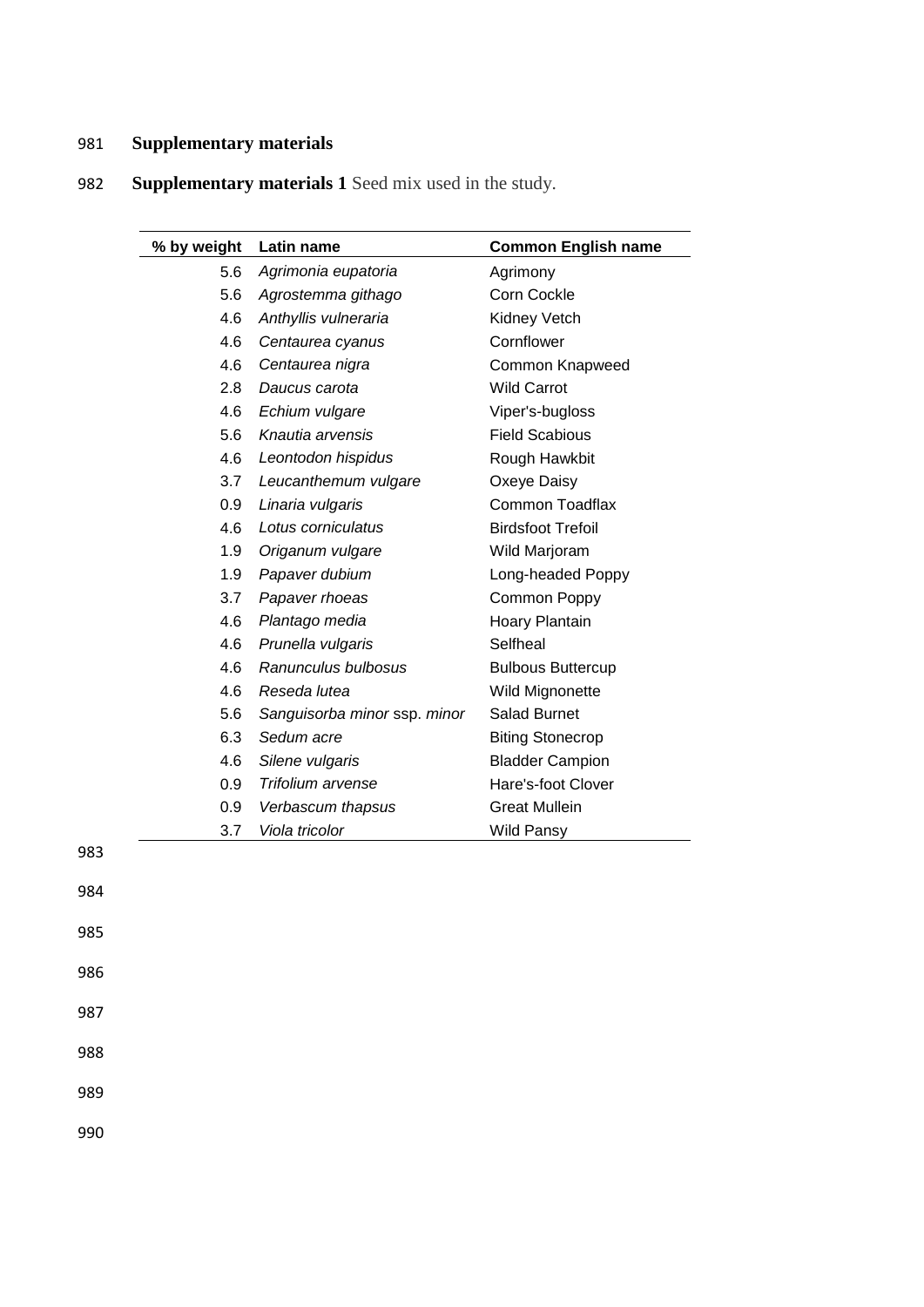- **Supplementary materials 2** Survey time windows for vegetation survey and sampling.
- Survey time windows displayed as follows: code (day/month/year day/month/year):
- Jun07 (21/6/07 2/7/07), Jul07 (31/7/07 1/8/07), Sept07 (4/9/07 7/9/07), Oct07
- (15/10/07 18/10/07), Dec07 (11/12/07 14/12/07), Apr08 (4/4/08 11/4/08), May08
- (21/5/08 2/6/08), Jul08 (16/7/08 24/7/08), Sept08 (18/9/08 29/9/08), Jun09 (1/6/09
- 996  $-3/6/09$ , Sept09 (17/9/09 21/9/09), Jun10 (28/6/10 30/6/10), Aug10 (27/8/10 –
- 31/8/10), May11 (24/5/11 25/5/11), Aug11 (18/8/11 19/8/11), Jun12 (6/6/12 –
- 998 14/6/12) and Aug12 (14/8/12 3/9/12).

- 
- 
- 
- 
- 
- 
- 
- 
- 
- 
- 
- 
- 
-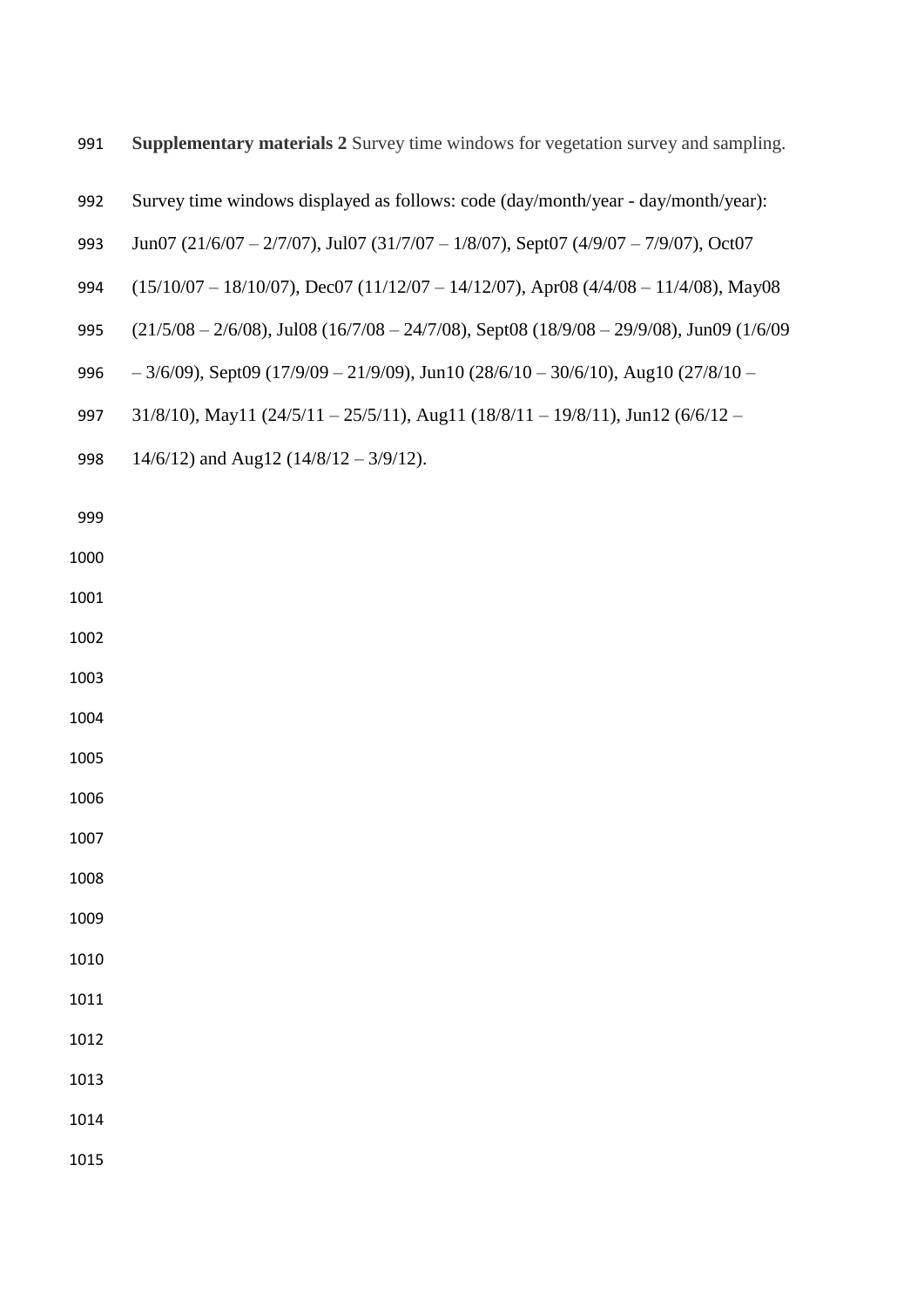**Supplementary materials 3** A detailed description of the Domin-Krajina cover abundance method used.

1018 The cover abundance scale used was:  $+$  = solitary, 1 = seldom, insignificant cover, 2 =  $\langle 1\% \text{ cover}, 3 = 1-5\% \text{ cover}, 4 = 5-10\% \text{ cover}, 5 = 10-25\% \text{ cover}, 6 = 25-33\% \text{ cover}, 7$ 1020 = 33-50% cover,  $8 = 50-75$ % cover,  $9 = 75$ % cover, and  $10 =$  approximately 100% cover. Modal values of the replicates of each treatment were used in floristic analyses, if there were two cover-abundance classes with the same count, the highest class was chosen. For the biostructural analyses, modes of the Domin-Krajina coverage scores (abundance scores were ignored, if a draw the highest chosen) across replicates were 1025 converted to median percent cover abundance (e.g.  $7 = 33-50\%$ , converted to 41.5%) for better visual representation of the coverage of each biostructural element. It should be noted that the total median percent cover abundance would often be greater than 100% because the biostructural elements moss, graminoids and forbs can overlap in vertical coverage, and two biostructural categories could round-up to more than there was actually present (e.g. forbs of approximately 35% coverage, with a median percent cover abundance of 41.5%, plus bare ground of approximately 55% coverage, with a 1032 median percent cover abundance of  $62.5\% = 103.5\%$  total median percent cover abundance).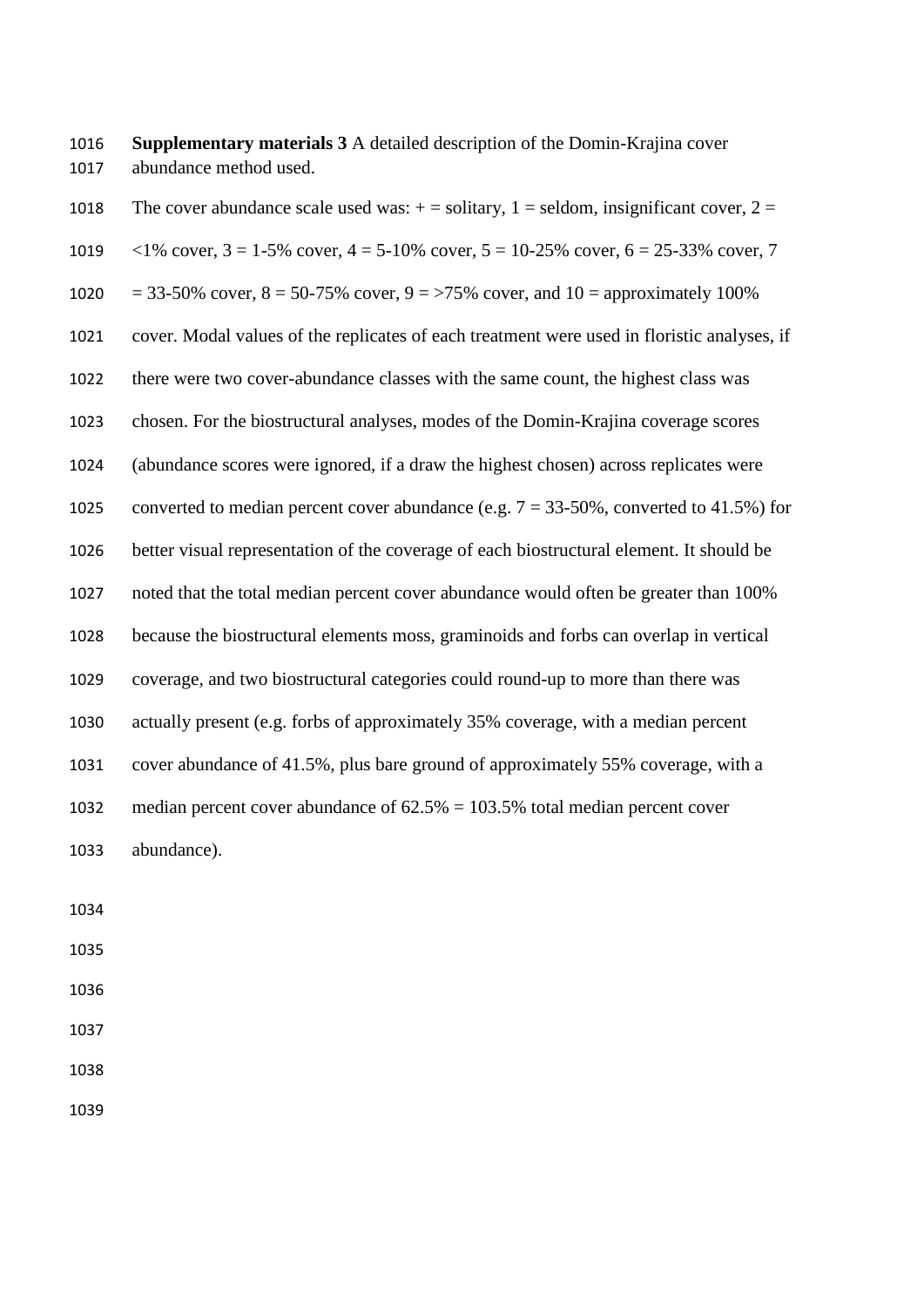| 1040 | <b>Supplementary materials 4 A comparative discussion of the point quadrat and Domin-</b> |
|------|-------------------------------------------------------------------------------------------|
| 1041 | Krajina cover abundance methods.                                                          |

- Compared to cover-abundance, the point quadrat method tended to produce higher forb
- cover and lower bare ground cover. This was likely because in the mesocosm
- construction process, the raking of the aggregate to fill the mesocosms tended to
- produce a coarser area around the edge of the mesocosms where it was harder for some
- forb species to grow, which consequentially had lower forb cover and higher bare
- ground cover. This coarser area was recorded in cover-abundance surveys, but not in the
- point quadrat surveys.
- 
- 
- 
- 
- 
- 
- 
- 
- 
- 
-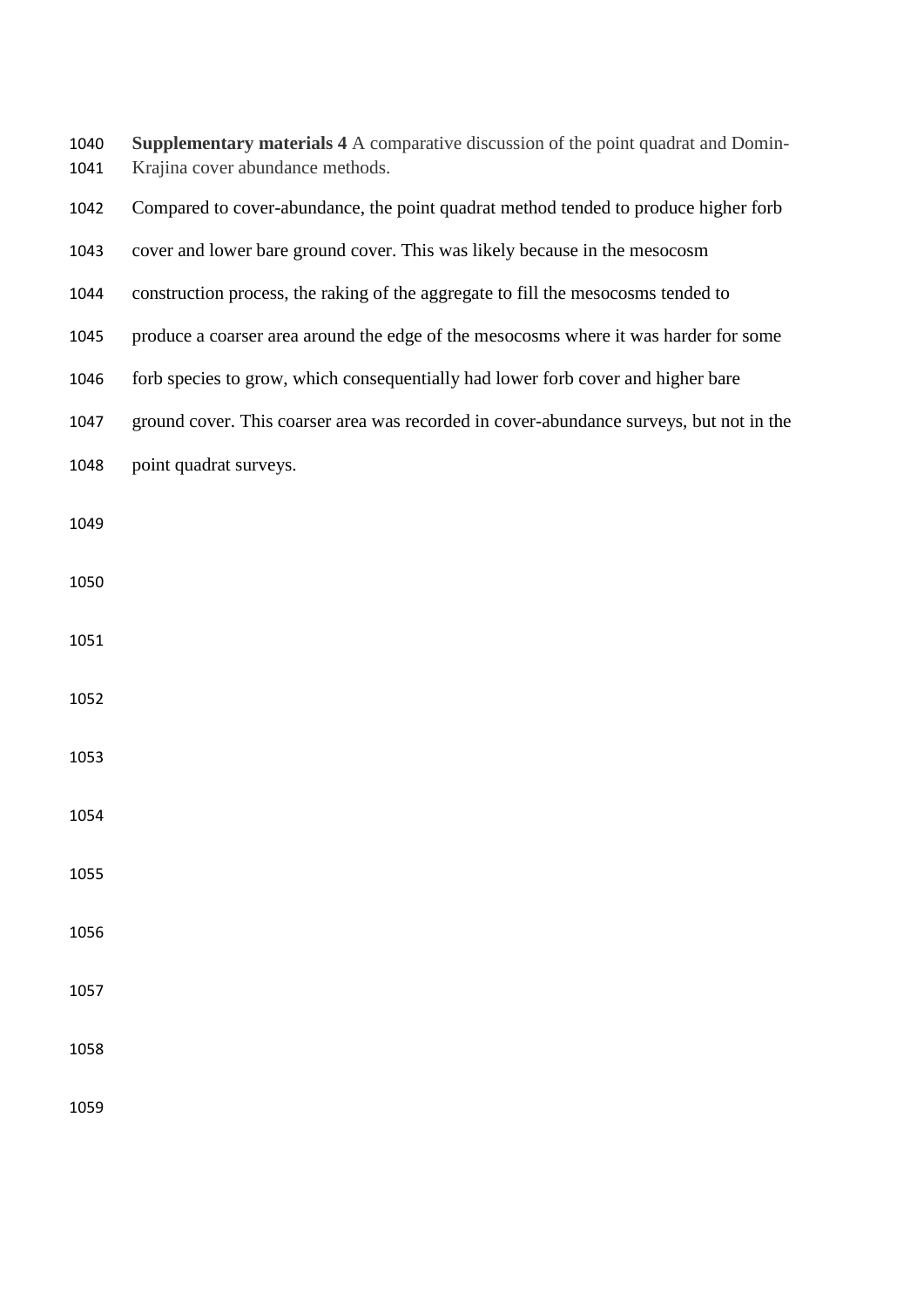## 1060 **Supplementary materials 5** List of forb species found on the different mulch

1061 treatments and control. Seeded species are marked with \*. Annual (A), biennial (B), and

1062 perennial information taken from Rose and O'Reilly (2006).

| Taxa                              | Common name                        | Compost | Sandy loam | No mulch |
|-----------------------------------|------------------------------------|---------|------------|----------|
| Papaveraceae                      |                                    |         |            |          |
| Papaver dubium L.*                | Long-headed Poppy (A)              | X       | x          | X        |
| Papaver rhoeas L. *               | Common Poppy (A)                   | X       | x          | X        |
|                                   |                                    |         |            |          |
| Chenopodiaceae                    |                                    |         |            |          |
| Chenopodium album L.              | Fat-hen (A)                        | X       | x          | X        |
| Chenopodium polyspermum L.        | Many-seeded Goosefoot (A)          |         |            | X        |
| Caryophyllaceae                   |                                    |         |            |          |
| Agrostemma githago L.*            | Corn Cockle (A)                    | x       | x          | X        |
| Silene latifolia Poir.            | White Campion $(A \rightarrow P)$  | x       | x          |          |
| Silene vulgaris (Moench) Garcke * | <b>Bladder Campion (P)</b>         | x       | x          | X        |
| Arenaria serpyllifolia L.         | Thyme-leaved Sandwort (A)          | x       | x          |          |
| Cerastium fontanum Baumg.         |                                    |         |            | X        |
|                                   | Common Mouse-ear (P)               | x       | x          |          |
| Sagina procumbens L.              | Procumbent Pearlwort (P)           | x       | x          | X        |
| Polygonaceae                      |                                    |         |            |          |
| Rumex acetosella L.               | Sheep's Sorrel (P)                 | x       | X          |          |
| Rumex obtusifolius L.             | Broad-leaved Dock (P)              | x       |            | X        |
|                                   |                                    |         |            |          |
| <b>Viola</b>                      |                                    |         |            |          |
| Viola tricolor L.*                | Wild Pansy $(A \rightarrow P)$     | X       | X          | X        |
| <b>Brassicaceae</b>               |                                    |         |            |          |
| Sisymbrium officinale (L.) Scop.  | Hedge Mustard $(A \rightarrow B)$  | X       |            |          |
| Cardamine hirsuta L.              | Hairy Bitter-cress (A)             | x       | X          | X        |
| Coronopus didymus (L.)            | Lesser Swine-cress (A→B)           | x       |            |          |
|                                   |                                    |         |            |          |
| Recedaceae                        |                                    |         |            |          |
| Reseda lutea L.*                  | Wild Mignonette $(B\rightarrow P)$ | x       | x          | X        |
| <b>Crassulaceae</b>               |                                    |         |            |          |
| Sedum acre L.*                    | Biting Stonecrop (P)               | X       | X          | X        |
|                                   |                                    |         |            |          |
| Rosaceae                          |                                    |         |            |          |
| Fragaria vesca L.                 | Wild Strawberry (P)                | x       | x          | X        |
| Sanguisorba minor Scop*           | Salad Burnet (P)                   | X       | x          | X        |
|                                   |                                    |         |            |          |

## **Fabaceae**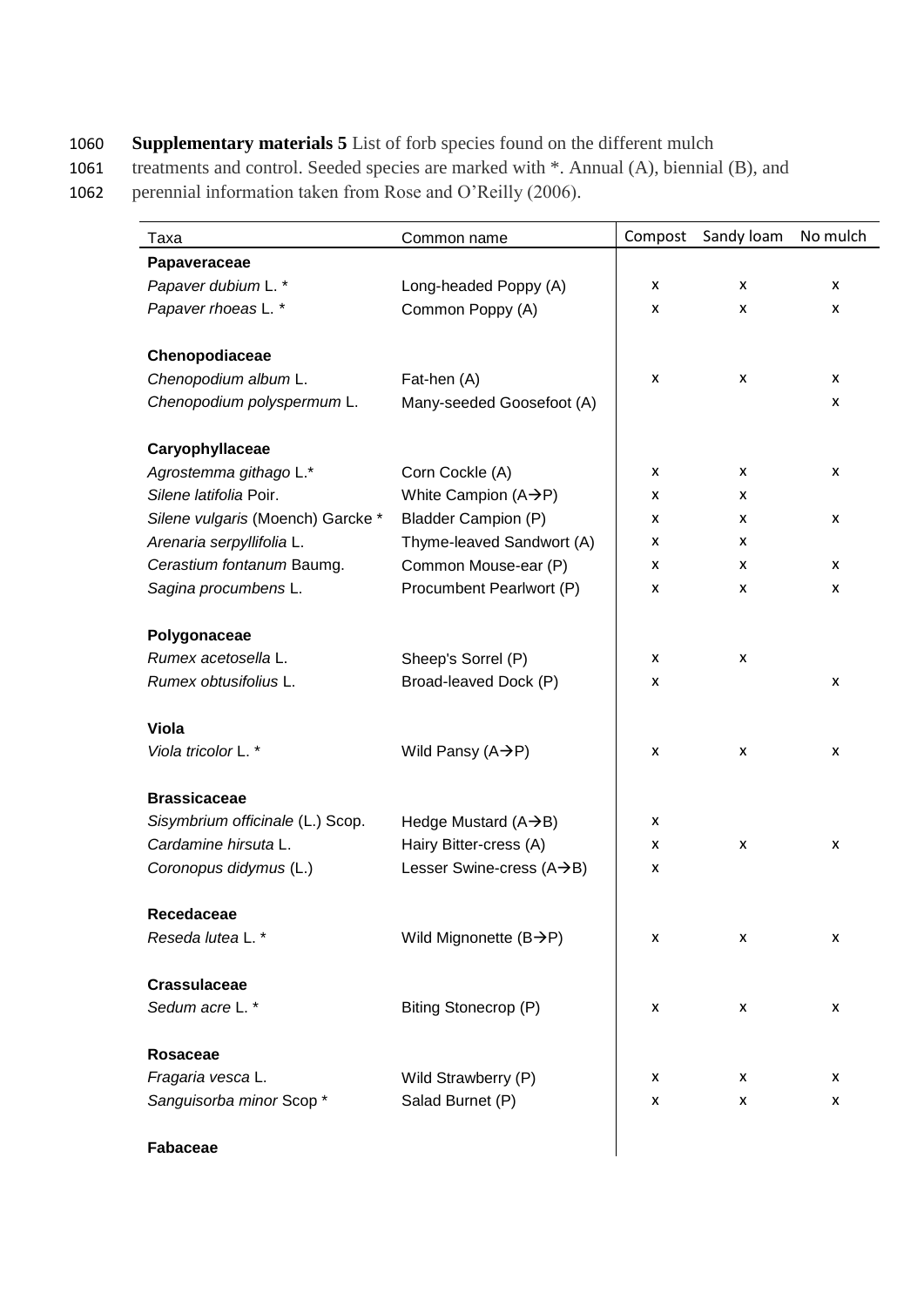| Lotus corniculatus L. *      | Common Bird's-foot-trefoil (P) | X | X                         | X |
|------------------------------|--------------------------------|---|---------------------------|---|
| Trifolium arvense L. *       | Hare's-foot Clover (A)         | x | x                         | x |
| Trifolium dubium Sibth.      | Lessor Trefoil (A)             | x | x                         |   |
| Trifolium repens L.          | White Clover (P)               | x | x                         | x |
|                              |                                |   |                           |   |
| Onagraceae                   |                                |   |                           |   |
| Epilobium ciliatum Raf.      | American Willowherb (P)        | X | X                         | x |
|                              |                                |   |                           |   |
| Apiaceae                     |                                |   |                           |   |
| Daucus carota L. *           | Wild Carrot (B)                | X | $\boldsymbol{\mathsf{x}}$ | x |
|                              |                                |   |                           |   |
| <b>Boranginaceae</b>         |                                |   |                           |   |
| Echium vulgare L.*           | Viper's-bugloss (B)            | X | X                         | x |
| Lamiaceae                    |                                |   |                           |   |
| Prunella vulgaris L. *       | Selfheal (P)                   | x | x                         | x |
|                              |                                |   |                           |   |
| Origanum vulgare L. *        | Wild Marjorum (P)              | x | X                         | X |
| Plantaginaceae               |                                |   |                           |   |
| Plantago media L.*           | Hoary Plantain (P)             | x | X                         |   |
|                              |                                |   |                           |   |
| Scrophulariaceae             |                                |   |                           |   |
| Verbascum thapsus L.*        | Great Mullein (B)              | x | X                         | X |
| Linaria vulgaris Mill. *     | Common Toadflax (P)            | x | x                         | x |
| Veronica persica Poir.       | Common Field-speedwell (A)     | x | x                         | X |
|                              |                                |   |                           |   |
| Asteraceae                   |                                |   |                           |   |
| Centaurea cyanus L. *        | Cornflower (A)                 | x | x                         | x |
| Centaurea nigra L. *         | Common Knapweed (P)            | X | x                         | X |
| Leontodon hispidus L.*       | Rough Hawkbit (P)              | x | X                         | x |
| Sonchus asper (L.) Hill      | Prickly Sowthistle (A)         | x | X                         | x |
| Sonchus oleraceus L.         | Smooth Sowthistle (A)          | x |                           |   |
| Mycelis muralis (L.) Dumort. | Wall Lettuce (P)               |   | x                         |   |
| Taraxacum agg.               | Dandelions (P)                 | x | x                         | x |
| Conyza spp.                  | Fleabane (A)                   | x | x                         | x |
| Leucanthemum vulgare Lam. *  | Oxeye Daisy (P)                | X | x                         | x |
| Matricaria recutita L.       | Scented Mayweed (A→P)          | X | x                         | x |
| Matricaria discoidea DC.     | Pineappleweed (A)              | x |                           |   |
| Senecio vulgaris L.          | Groundsel (A)                  | x | x                         | x |

1063

1064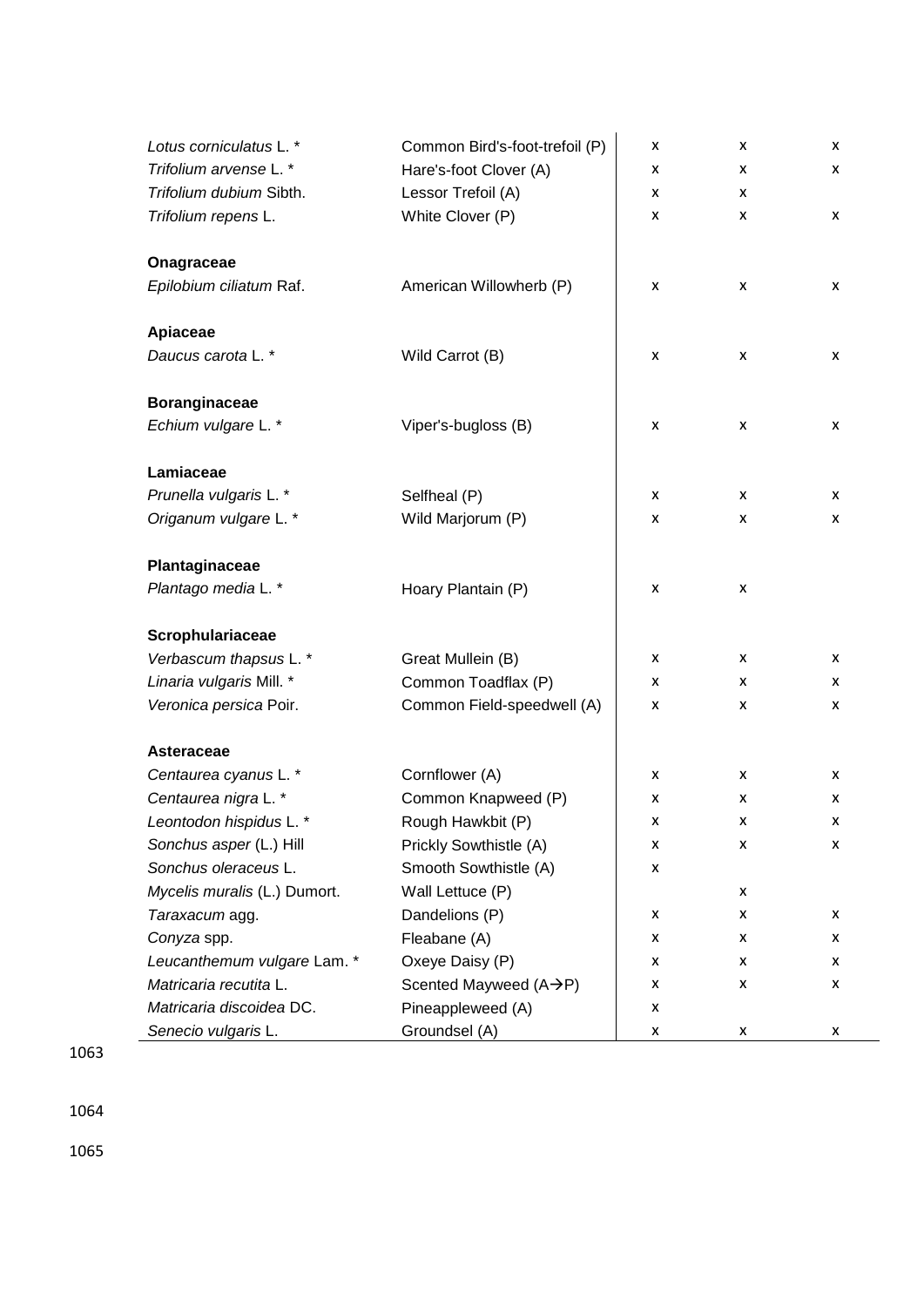1066 **Supplementary materials 6** Forb species able to seed by year ('10' = 2010 for

1067 example) on the different mulch treatments.

| Taxa                    | Compost                | Sandy loam             | No mulch           |
|-------------------------|------------------------|------------------------|--------------------|
| Agrostemma githago      | 07,08                  | 07,08                  | 08                 |
| Arenaria serpyllifolia  | 12                     | 11                     |                    |
| Cardamine hirsuta       | 07                     | 08                     |                    |
| Centaurea cyanus        | 07, 11, 12             | 07, 08, 11, 12         | 07, 12             |
| Centaurea nigra         |                        | 12                     |                    |
| Cerastium fontanum      | 07, 08, 09, 12         | 07, 08, 09, 12         | 08, 10, 11, 12     |
| Chenopodium album       | 07                     | 07                     | 07                 |
| Chenopodium polyspermum |                        |                        | 07                 |
| Conyza spp.             | 11, 12                 | 11, 12                 | 11, 12             |
| Coronopus didymus       |                        |                        |                    |
| Daucus carota           |                        | 08, 09, 10, 12         |                    |
| Echium vulgare          |                        |                        |                    |
| Epilobium ciliatum      | 08, 12                 |                        |                    |
| Fragaria vesca          |                        |                        |                    |
| Leontodon hispidus      |                        |                        | 12                 |
| Leucanthemum vulgare    | 08, 10, 12             | 08, 09, 10, 11, 12     | 09, 10, 11, 12     |
| Linaria vulgaris        |                        | 08, 09, 12             |                    |
| Lotus corniculatus      | 08, 09, 10, 12         | 08, 09, 10, 11, 12     | 09, 10, 11, 12     |
| Matricaria discoidea    | 07                     |                        |                    |
| Matricaria recutita     | 07, 12                 | 07                     | 07                 |
| Mycelis muralis         |                        |                        |                    |
| Origanum vulgare        |                        |                        |                    |
| Papaver dubium          | 07                     | 07                     | 07                 |
| Papaver rhoeas          | 07                     | 07                     | 07                 |
| Plantago media          |                        |                        |                    |
| Prunella vulgaris       | 08, 09, 11             | 08, 09, 12             | 09, 11, 12         |
| Reseda lutea            |                        |                        |                    |
| Rumex acetosella        |                        | 08                     |                    |
| Rumex obtusifolius      |                        |                        |                    |
| Sagina procumbens       | 07, 08, 09, 10, 11, 12 | 08, 09, 12             | 09, 10             |
| Sanguisorba minor       | 09, 10                 | 09, 10                 | 12                 |
| Sedum acre              | 08, 09, 10, 11, 12     | 08, 09, 10, 11, 12     | 08, 09, 10, 11, 12 |
| Senecio vulgaris        | 07, 08, 11, 12         | 07, 08, 11, 12         | 08, 11, 12         |
| Silene latifolia        | 10                     |                        |                    |
| Silene vulgaris         | 09                     | 07, 08, 09, 10, 11, 12 | 07, 08, 09, 10, 12 |
| Sisymbrium officinale   | 08                     |                        |                    |
| Sonchus asper           | 11, 12                 | 11                     |                    |
| Sonchus oleraceus       |                        |                        |                    |
| Taraxacum agg.          | 12                     |                        |                    |
| Trifolium arvense       | 08, 09, 10, 11, 12     | 08, 09, 10, 11, 12     | 11, 12             |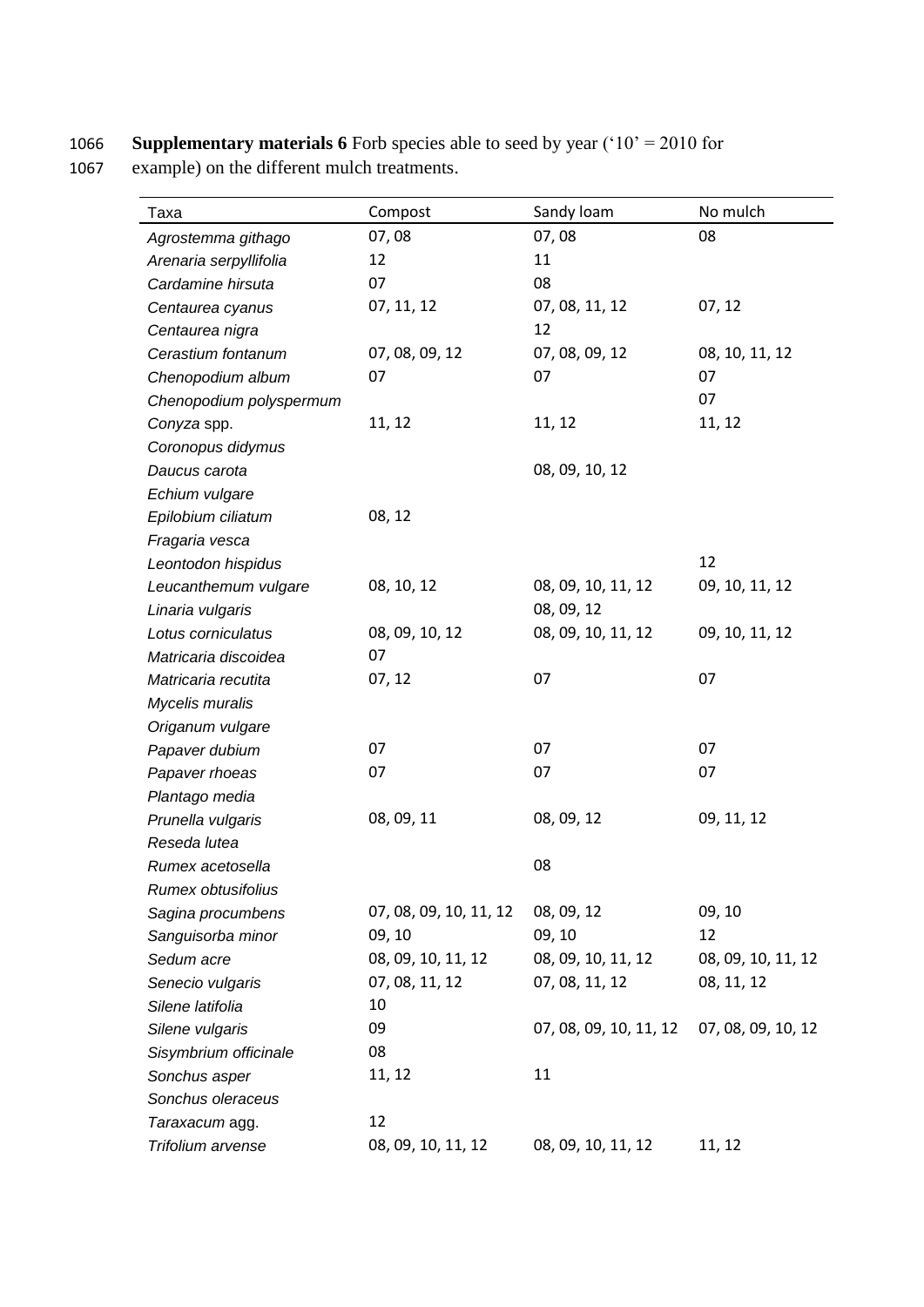| Trifolium dubium  | 08,09                              |                              |            |        |
|-------------------|------------------------------------|------------------------------|------------|--------|
| Trifolium repens  | 09, 10, 12                         | $10\,$                       |            |        |
| Verbascum thapsus |                                    |                              |            |        |
|                   |                                    |                              |            |        |
|                   |                                    |                              |            |        |
|                   |                                    |                              |            |        |
|                   |                                    |                              |            |        |
|                   |                                    |                              |            |        |
|                   |                                    |                              |            |        |
|                   |                                    |                              |            |        |
|                   |                                    |                              |            |        |
|                   |                                    |                              |            |        |
|                   |                                    |                              |            |        |
|                   |                                    |                              |            |        |
|                   |                                    |                              |            |        |
|                   |                                    |                              |            |        |
|                   |                                    |                              |            |        |
|                   |                                    |                              |            |        |
|                   |                                    |                              |            |        |
|                   |                                    |                              |            |        |
|                   |                                    |                              |            |        |
|                   |                                    |                              |            |        |
|                   |                                    |                              |            |        |
|                   |                                    |                              |            |        |
|                   |                                    |                              |            |        |
|                   |                                    |                              |            |        |
|                   |                                    |                              |            |        |
|                   |                                    |                              |            |        |
|                   |                                    |                              |            |        |
|                   |                                    |                              |            |        |
|                   |                                    |                              |            |        |
|                   |                                    |                              |            |        |
|                   |                                    |                              |            |        |
|                   |                                    |                              |            |        |
|                   |                                    |                              |            |        |
|                   | Veronica persica<br>Viola tricolor | 07, 08, 11, 12<br>07, 08, 12 | 07, 08, 12 | 08, 12 |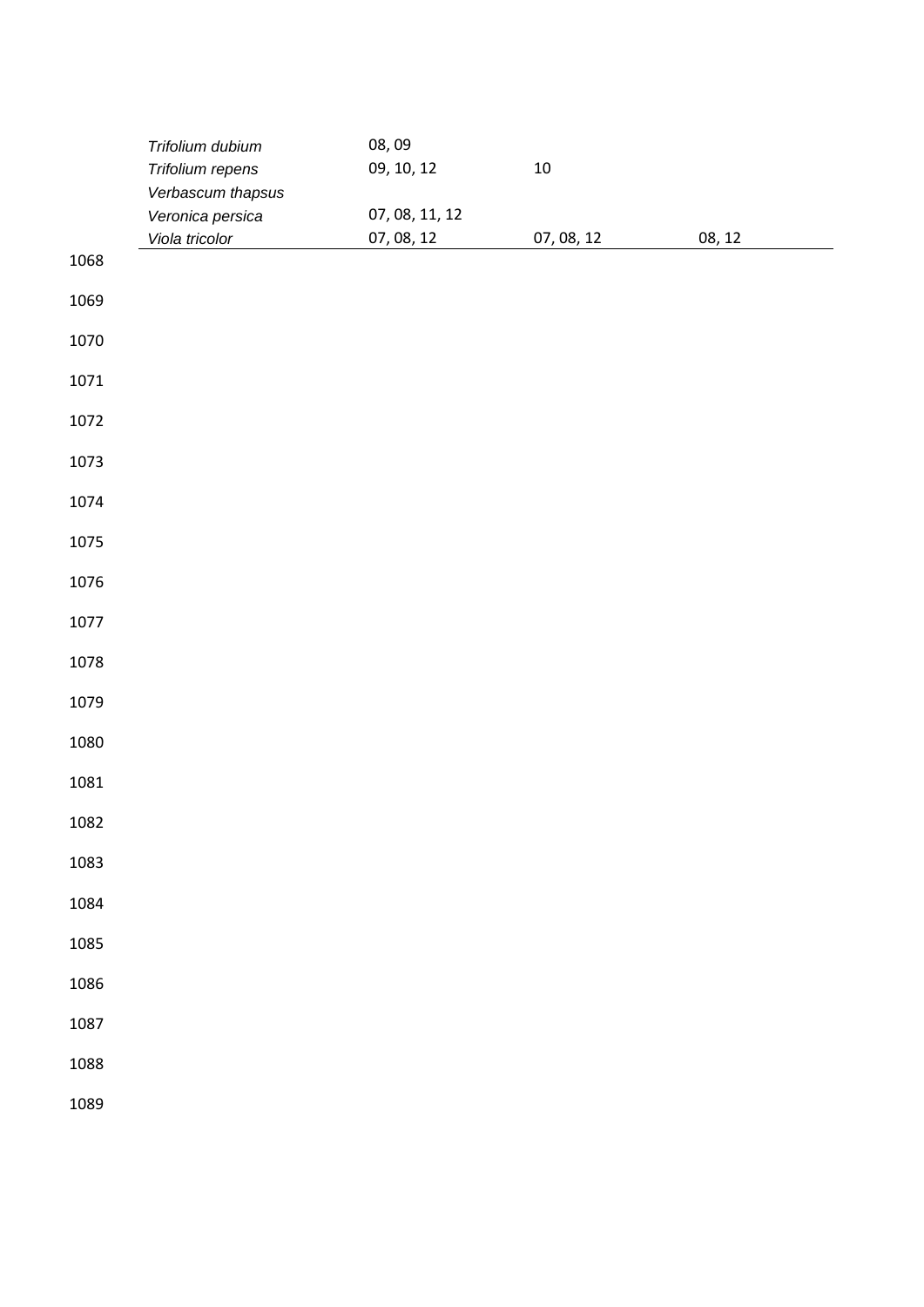1090 **Supplementary materials 7** Change in the modal Domin-Krajina cover-abundance of 1091 four seeded species of forb over time for the three mulch treatments: (a) Compost, (b) 1092 Sandy loam, and (c) No mulch.



**Survey time window**